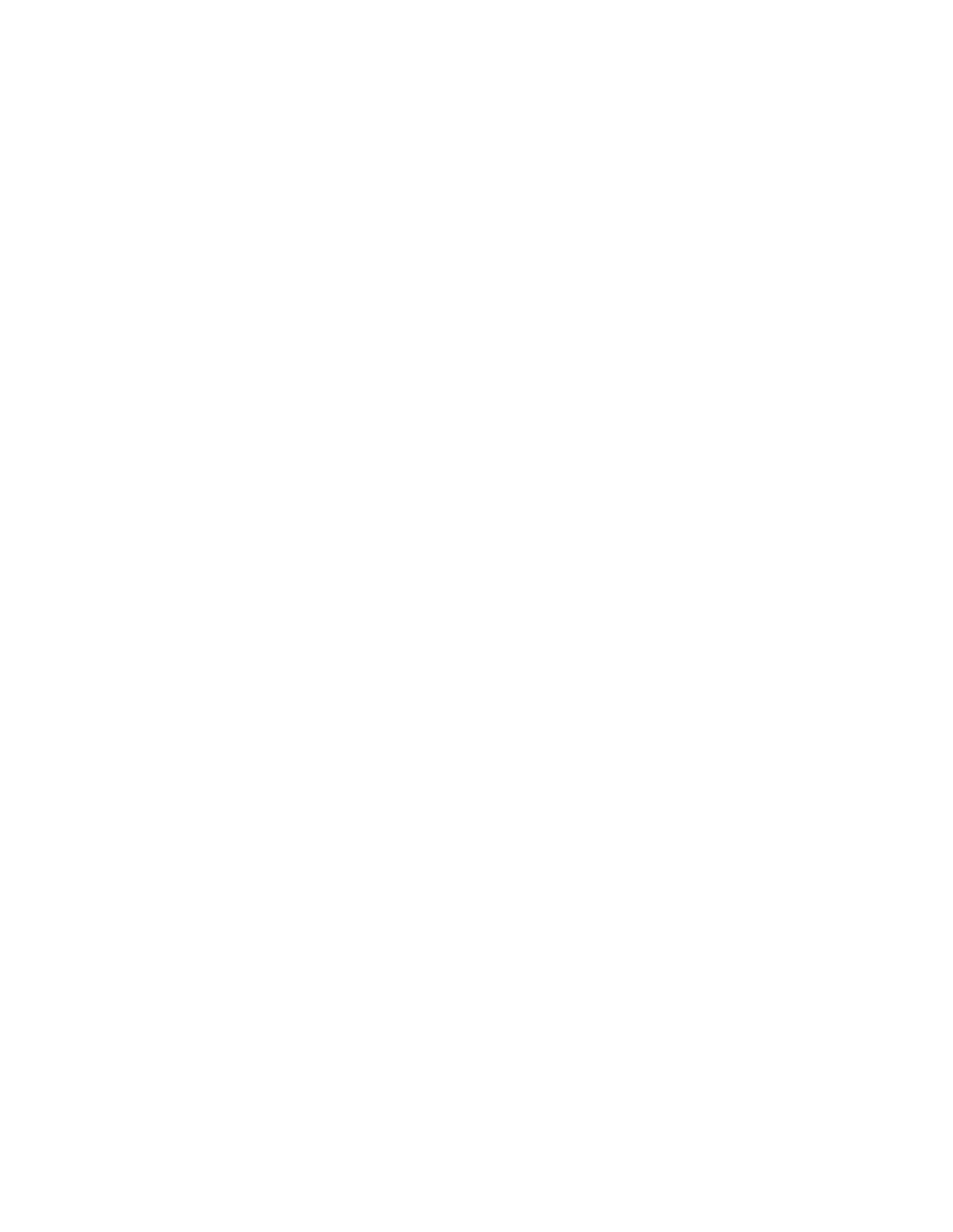# TABLE OF CONTENTS

| AN INTRODUCTION TO ADVANCED CODAS                           | 6A-1   |
|-------------------------------------------------------------|--------|
| <b>Common Features</b>                                      |        |
| <b>Waveform Differentiation Features</b>                    |        |
| <b>Waveform Integration Features</b>                        |        |
| <b>Waveform Arithmetic Functions</b>                        |        |
| <b>Waveform Moving Average Features</b>                     |        |
| Waveform Peak and Valley Capture (PVC) Features             |        |
| <b>Waveform Rectification Features</b>                      |        |
| <b>Report Generator Features</b>                            |        |
| <b>Waveform Copy Feature</b>                                |        |
| GETTING READY TO USE ADVANCED CODAS                         | $6A-3$ |
| <b>Installing Advanced CODAS Routines</b>                   |        |
| <b>Accessing Advanced CODAS Routines</b>                    |        |
| Invoking CALC from COPY AND PASTE                           |        |
| Invoking CALC Using the CALC HOT KEY FUNCTION               |        |
| Invoking Advanced CODAS from DOS                            |        |
|                                                             |        |
| <b>WORKING WITH CALC MENUS</b>                              | $6A-6$ |
| General                                                     |        |
| Movement Through CALC Menu Items                            |        |
| <b>Entering Item Arguments</b>                              |        |
| <b>Activating Menu Selections</b>                           |        |
|                                                             |        |
| WAVEFORM ARITHMETIC OPERATIONS USING ADVANCED CODAS         | 6A-7   |
| General                                                     |        |
| WAO Operators and Built-in Functions                        |        |
| Combining Functions and Operators Into WAO Program Formulas |        |
| Engineering Notation With the WAO Program                   |        |
| Formula and Calculated Error Detection                      |        |
| WAO and Dynamic Range Errors                                |        |
| WAO DOS Command Line and CALC Menu Syntax                   |        |
| WAVEFORM DERIVATIVES USING ADVANCED CODAS                   | 6A-12  |
| General                                                     |        |
| Automatic Engineering Unit Calibration                      |        |
| Selecting a Smoothing Factor                                |        |
| Waveform Derivative DOS Command Line and CALC Menu Syntax   |        |
|                                                             |        |
| WAVEFORM INTEGRATION USING ADVANCED CODAS                   | 6A-14  |
| General                                                     |        |
| Automatic Engineering Unit Calibration                      |        |
| Extended Features of Advanced CODAS's Integrator            |        |
| SUM and PULSE Modes of Integration                          |        |
| Signal RECTIFICATION Before Integration                     |        |
| <b>Optional HOLD Feature</b>                                |        |
| Adjustable RESET INTEGRATION PERIOD                         |        |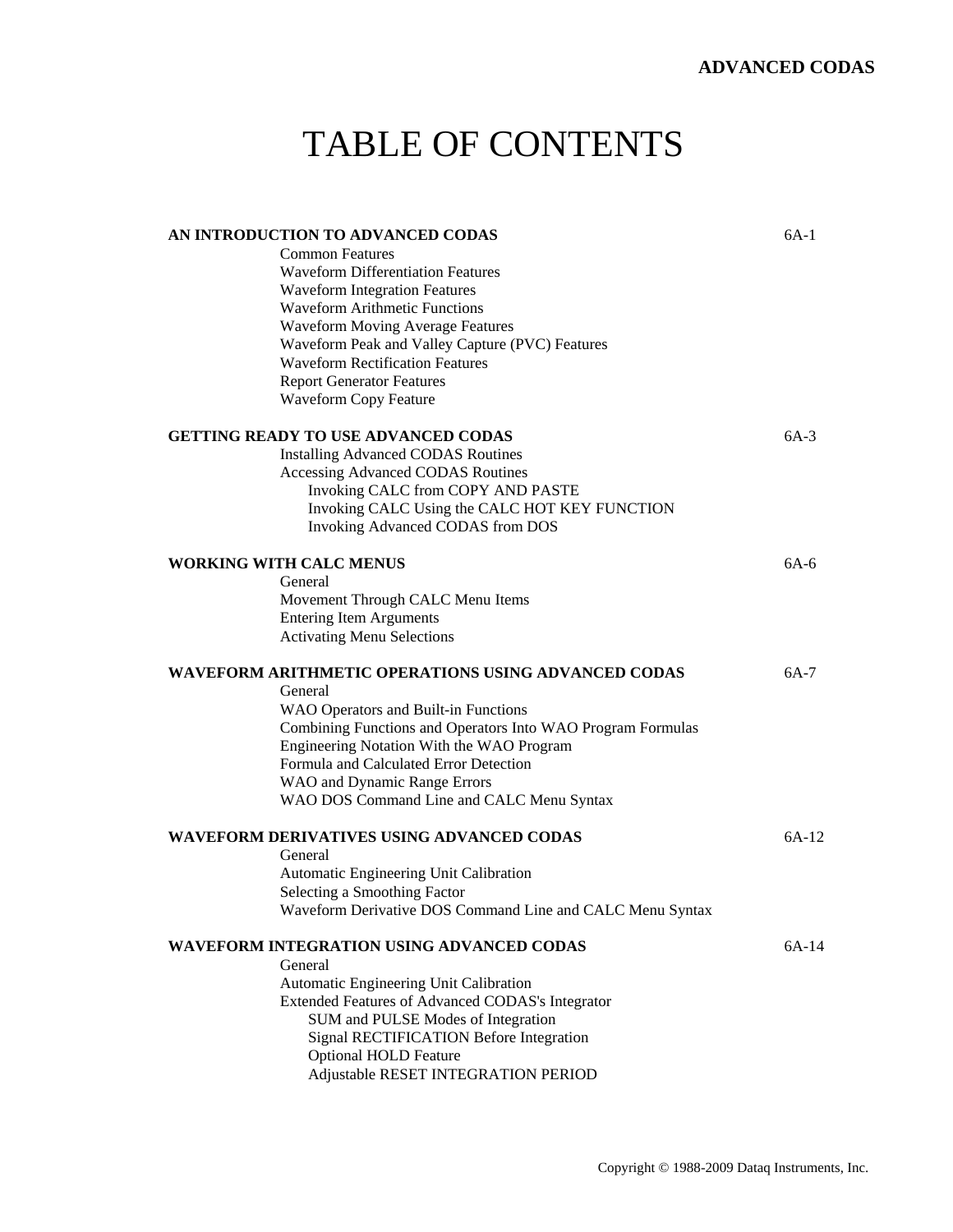| Selectable LEVEL RESET                                        |         |
|---------------------------------------------------------------|---------|
| Resetting on an EXTERNAL WAVEFORM EVENT                       |         |
| Waveform Integral DOS Command Line and CALC Menu Syntax       |         |
| WAVEFORM MOVING AVERAGE USING ADVANCED CODAS                  | $6A-20$ |
| General                                                       |         |
| Automatic Engineering Unit Calibration                        |         |
| Applying Advanced CODAS's Moving Average Program              |         |
| Waveform Moving Average DOS Command Line and CALC Menu Syntax |         |
| WAVEFORM PEAK AND VALLEY CAPTURE USING ADVANCED CODAS         | 6A-23   |
| General                                                       |         |
| Peak and Valley Capture (PVC) Operation                       |         |
| Peak Capturing in the Presence of Waveform Artifact           |         |
| Good Data Acquisition Practice Leads to Good PVC Performance  |         |
| <b>Editing PVC-selected Event Markers</b>                     |         |
| Peak Capturing Channel Ones's Waveform                        |         |
| PVC DOS Command Line and CALC Menu Syntax                     |         |
| <b>WAVEFORM RECTIFICATION USING ADVANCED CODAS</b>            | $6A-29$ |
| General                                                       |         |
| Automatic Engineering Unit Calibration                        |         |
| <b>Advanced CODAS's Waveform Rectification Features</b>       |         |
| Positive-only Half-wave Rectification                         |         |
| Negative-only Half-wave Rectification                         |         |
| <b>Absolute Value</b>                                         |         |
| Waveform Rectification DOS Command Line and CALC Menu Syntax  |         |
| REPORT GENERATION OF PEAK/VALLEY EVENTS                       |         |
| <b>USING ADVANCED CODAS</b>                                   | 6A-32   |
| General                                                       |         |
| Defining the Parameters Reported by RG                        |         |
| RG Data File Creation and Storage Formats                     |         |
| RG DOS Command Line and CALC Menu Syntax                      |         |
| WAVEFORM COPY FEATURE USING ADVANCED CODAS                    | $6A-35$ |
| General                                                       |         |
| Waveform Copy DOS Command Line and CALC Menu Syntax           |         |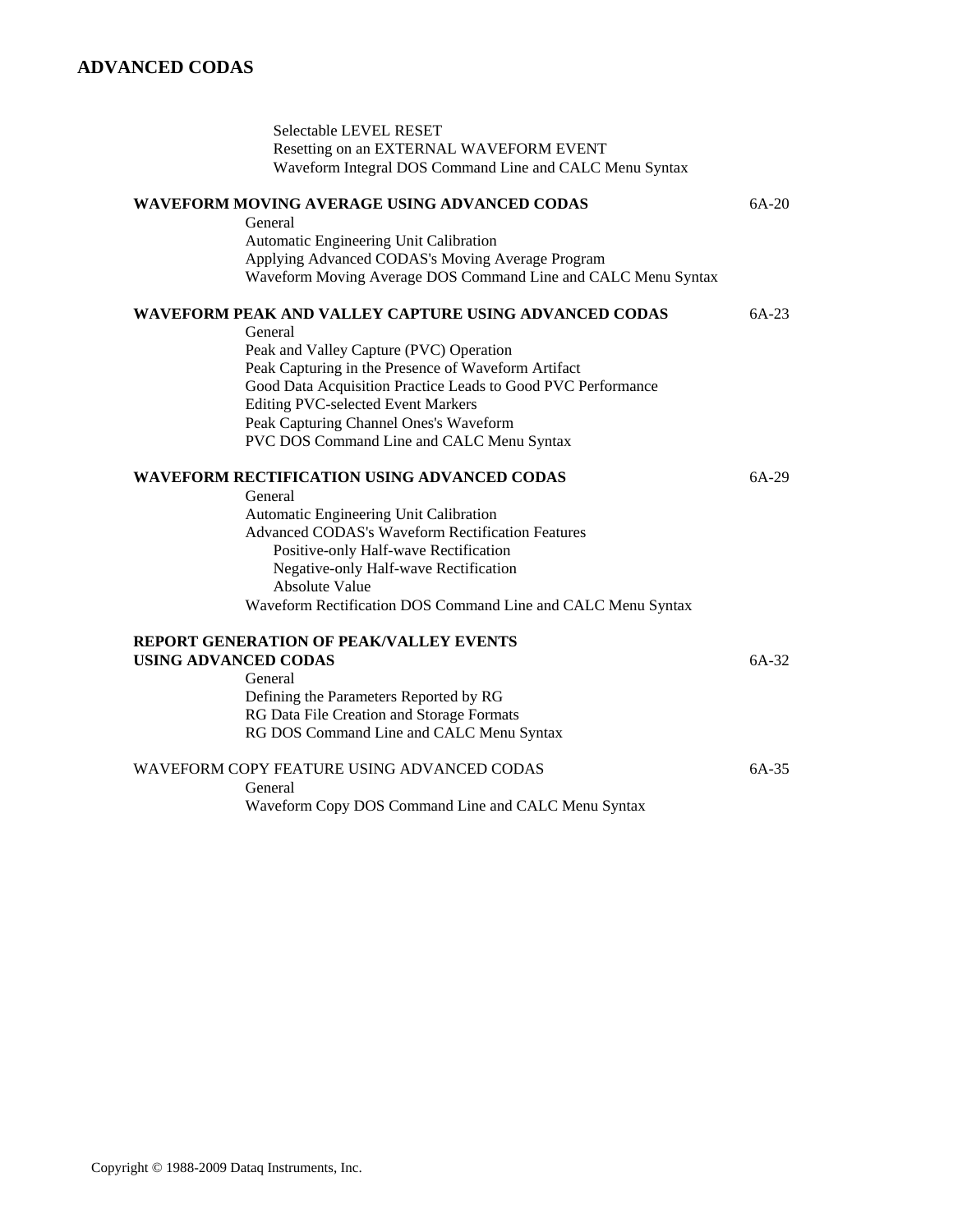# AN INTRODUCTION TO ADVANCED CODAS

The Advanced CODAS package from Dataq Instruments is a waveform integration, differentiation, moving average, peak and valley capture, and rectification utility that operates on an existing waveform data file created by AT-CODAS, WINDAQ/Pro, or WINDAQ/Pro+ data acquisition software.

#### **Common Features**

Except for the peak and valley capture function, Advanced CODAS is a waveform-oriented analysis package, meaning that the package accepts waveforms as an input and generates waveforms as an output. The output waveform may be the integral, derivative, mathematical combination, moving average, or a rectified result of the input waveform. Advanced CODAS permits output waveforms to be inserted directly into the original file that contained the input waveform. Two formats are supported: 1) The resulting waveform may be overwritten into an existing waveform channel, thereby destroying the original contents of that channel, or 2) The resulting waveform may be appended to the file containing the input waveform provided the number of channels contained in the file before appending is less than 29 for AT-CODAS and WINDAQ Waveform Browser without the EXP channel multiplexer option, or less than 144 for WINDAQ Waveform Browser with the EXP channel multiplexer option.

#### **Waveform Differentiation Features**

Advanced CODAS's waveform differentiation program allows any input waveform to be differentiated with respect to time. Following insertion into the file, the differentiated waveform will be scaled automatically to the engineering units of the input waveform divided by seconds. For example an input waveform with millivolts as units becomes mV/sec when differentiated. When reviewed through the waveform playback program, the differentiated waveform will carry all attributes of an acquired channel. Timing measurements can be made from the differentiated channel, and when cursors and channel annotation are enabled, the value of the differentiated channel may be read directly from the screen in the appropriate units. Filtering of the differentiated waveform is accomplished by allowing the selection of the number of points over which the derivative is calculated. Step sizes from 2 (no filtering) to 64 may be chosen.

### **Waveform Integration Features**

Similar to differentiation, Advanced CODAS's waveform integration program allows any input waveform to be integrated with respect to time. Following insertion into the file, the integrated waveform will be scaled into the engineering units of the input waveform multiplied by seconds (i.e., millivolts becomes mV•sec). When reviewed through the waveform playback program, the integrated waveform will carry all attributes of an acquired channel. Timing measurements can be made from the integrated channel, and when cursors and channel annotation are enabled, the value of the integrated channel may be read directly from the screen in the appropriate units.

Unlike all other commercially available integration utilities, Advanced CODAS's integration routine allows control over reset conditions and signal polarity. Waveforms may be integrated over bipolar, positive only, negative only, or absolute value transitions relative to zero reference. Reset may be programmed to occur: upon zero crossing of the input waveform, after n samples (where  $2 \le n \le 32.767$ ), at a specified level, or as triggered by a different channel (such as an ECG waveform). Another option allows

0 integrated values to be displayed in a sample/hold fashion where the previous integrated value is held until a new value is available. When this sample/hold feature is enabled, reset transitions of the integrated waveform are not displayed.

#### **Waveform Arithmetic Functions**

This operation allows any number of waveforms contained in the data file to be combined mathematically according to a user-defined, arbitrary formula. Supported operations are:  $+$ ,  $-$ ,  $*$ ,  $\div$ , exp,  $\log_{10}$ ,  $\log_{e}$ , sqrt, and abs. Another operation supports phase shifting of the input waveform in precise increments.

 $6A - 1$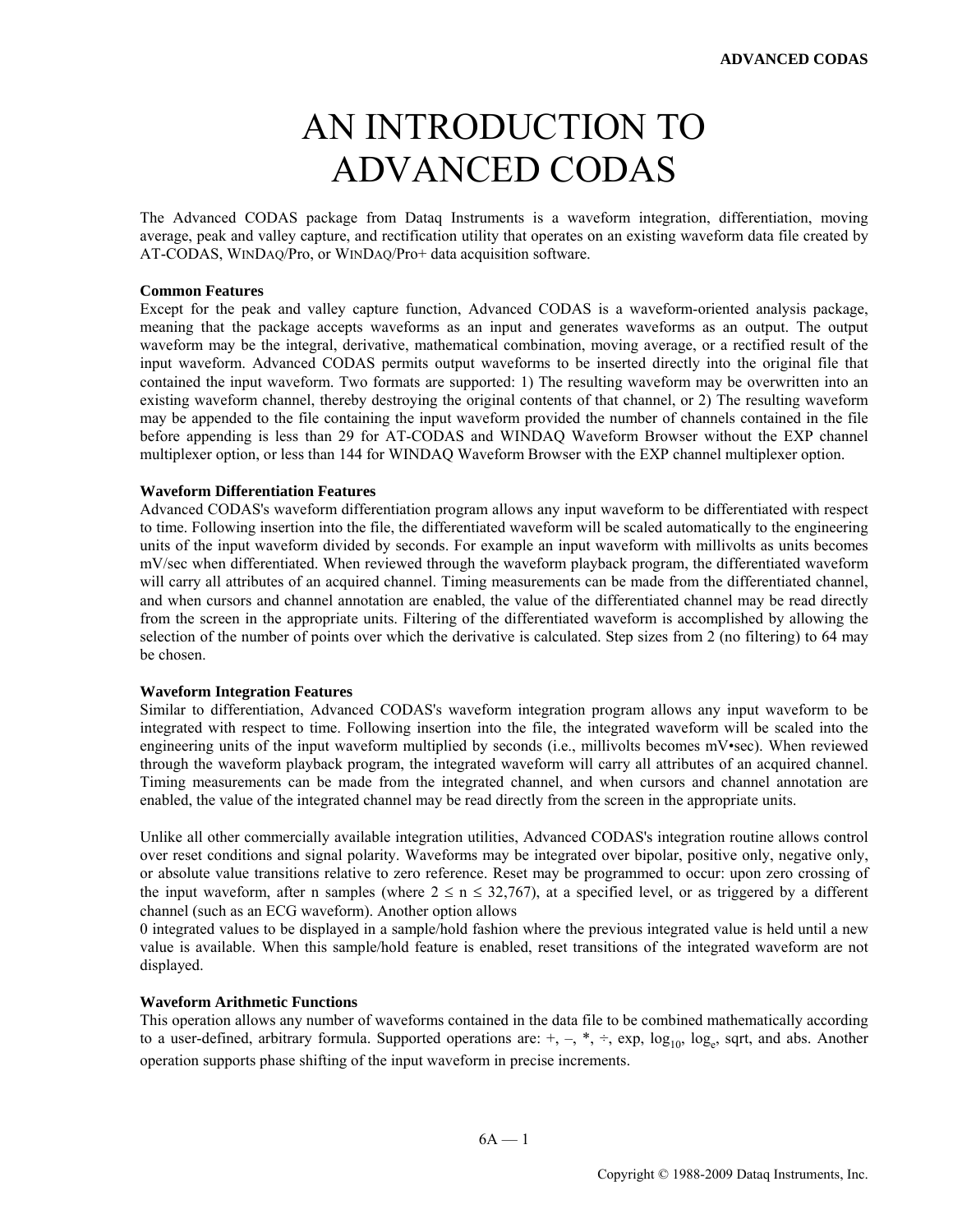### **ADVANCED CODAS**

#### **Waveform Moving Average Features**

Advanced CODAS's waveform moving average program allows waveform filtering independent of Advanced CODAS's waveform derivative program. It can be used to achieve waveform smoothing in the presence of noise, or with the proper filter factor the mean value of a given periodic waveform may be extracted or subtracted from the input waveform. The moving average program may be applied over 2 to 10,000 samples.

#### **Waveform Peak and Valley Capture (PVC) Features**

This Advanced CODAS mode allows the cycle-by-cycle extraction of peak, valley, or peak and valley data points from a periodic waveform. PVC may be applied to a variety of waveforms whenever it is necessary to reduce a large number of continuous waveform data values to one or two values per waveform cycle, representing the maximum, minimum, or maximum and minimum signal excursion within the cycle. For example, an arterial pressure waveform may be peak captured for systolic, diastolic, or systolic and diastolic pressures on a beat-by-beat basis.

Unlike other Advanced CODAS functions, PVC does not generate a waveform as a result. Instead, the input waveform (or any other channel in the file) is tagged by PVC with positive- and negative-going event markers to indicate cyclic peak and valley points respectively. The Advanced CODAS Report Generator (included) is then used to extract waveform values coincident with the event markers, and to generate a report of these values in one of two data storage formats.

#### **Waveform Rectification Features**

Another mode of Advanced CODAS allows input waveforms to be converted into positive only, negative only, or absolute value transitions relative to zero reference without integration. The application of waveform rectification is useful for verifying a stable zero reference baseline before integration.

#### **Report Generator Features**

The Advanced CODAS Report Generator is used to generate a report of peak and valley detected waveforms. The Report Generator may be configured to report the value of an input waveform coincident with a peak and/or valley tag, the period of the waveform, or its mean value on a cycle-by-cycle, or  $2 - 32,767$  cycle average. Supported Report generator file formats are a spreadsheet/ASCII-compatible format, and ASYST/ASYSTANT format.

#### **Waveform Copy Feature**

With this feature, you can copy a selected channel or portion of a channel from a source file to a selected channel or portion of a channel in a destination file. You can transfer the calibration, screen scaling, and event markers of the copied channel, while leaving the sample rate of the destination file alone.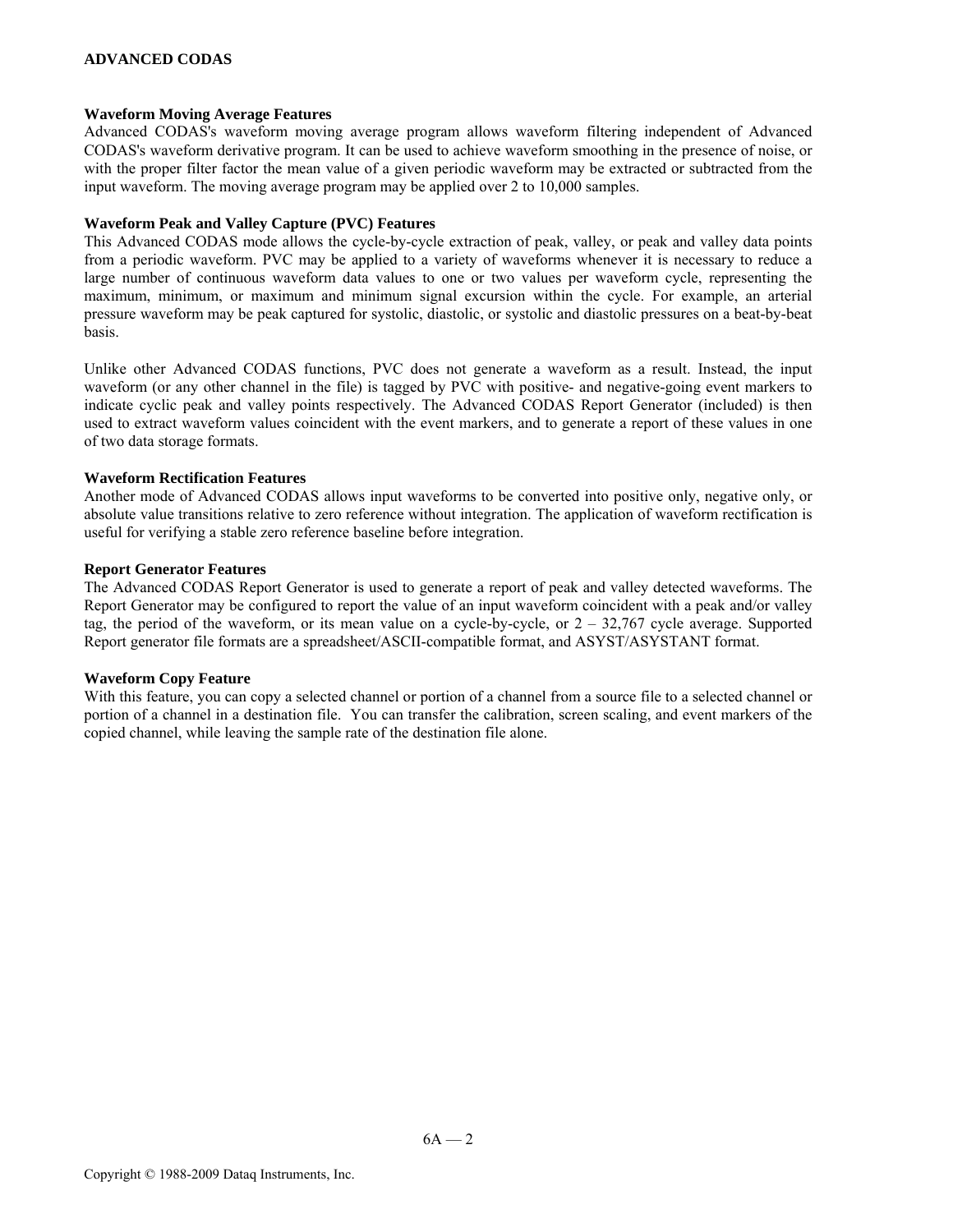# GETTING READY TO USE ADVANCED CODAS

# **INSTALLING ADVANCED CODAS ROUTINES**

Before installing Advanced CODAS, verify the following:

- Your computer contains at least 640K of memory.
- You are using PC-DOS or MS-DOS version 3.0 or greater.
- You are using AT-CODAS or WINDAQ Waveform Browser playback and analysis software.

You will find the Advanced CODAS software on the same *The WinDaq Resource* CD that you installed your WinDaq software from. When you insert the CD, a welcome window will appear. Select "Install Software" and then select "Advanced CODAS." You will need the password you acquired when you purchased Advanced CODAS to complete the installation.

One subdirectory containing both Advanced CODAS files and AT-CODAS or WINDAQ files allows the waveform playback programs of either to access the integration, differentiation, moving average, peak and valley capture, rectification, and report generation routines provided by Advanced CODAS. A summary of each Advanced CODAS file is as follows:

| <b>ARITH.EXE</b>   | ARITH.EXE is the arithmetic functions program. This program is automatically accessed<br>by the menu-oriented program CALC.EXE, or may be run directly from DOS.                                                                                                                              |
|--------------------|-----------------------------------------------------------------------------------------------------------------------------------------------------------------------------------------------------------------------------------------------------------------------------------------------|
| <b>AVERAGE.EXE</b> | AVERAGE.EXE is the waveform moving average program. This program is<br>automatically accessed by the menu-oriented program CALC.EXE, or may be run<br>directly from DOS.                                                                                                                      |
| CALC.EXE           | CALC.EXE is a menu-oriented user interface that is accessed by the waveform playback<br>program whenever CALC is invoked. CALC.EXE may also be accessed from the DOS<br>level by typing "CALC". When CALC is in use, it automatically accesses all waveform<br>analysis programs as required. |
| DERIV.EXE          | DERIV.EXE is the waveform differentiation program. This program is automatically<br>accessed by the menu-oriented program CALC.EXE, or may be run directly from DOS.                                                                                                                          |
| INTEGRAL.EXE       | INTEGRAL.EXE is the waveform integration program. This program is automatically<br>accessed by the menu-oriented program CALC.EXE, or may be run directly from DOS.                                                                                                                           |
| PEAK.EXE           | PEAK.EXE is the waveform peak and valley capture program. This program is<br>automatically accessed by the menu-oriented program CALC.EXE, or may be run<br>directly from DOS.                                                                                                                |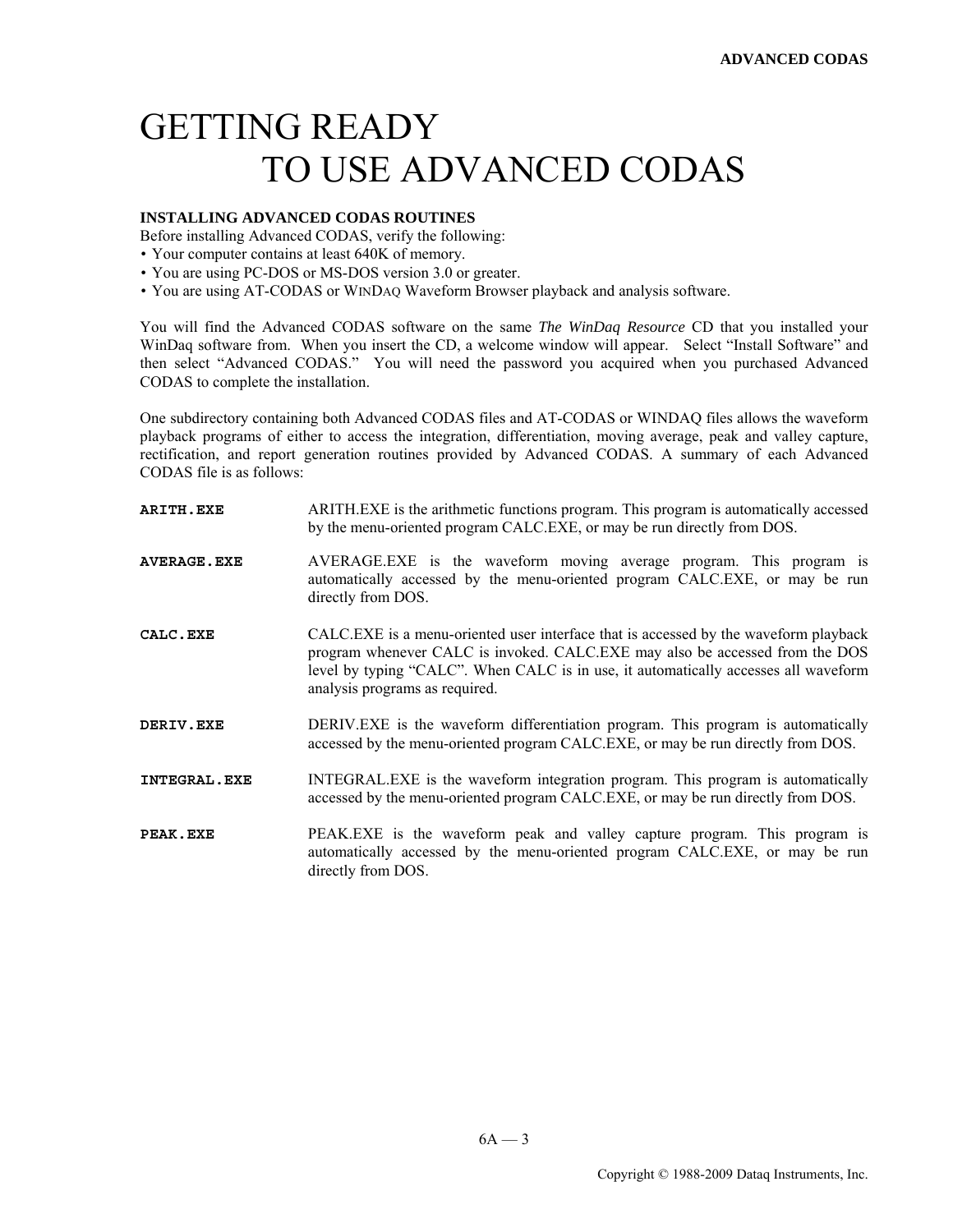- **RECTIFY.EXE** RECTIFY.EXE is the waveform rectification program. This program is automatically accessed by the menu-oriented program CALC.EXE, or may be run directly from DOS.
- **REPORT.EXE** Is the peak and valley report generator. This program is automatically accessed by the menu-oriented program CALC.EXE, or may be run directly from DOS.

#### **ACCESSING ADVANCED CODAS ROUTINES**

CALC is a menu-driven, post-recording analysis program that allows the integration, differentiation, mathematical combination, moving average, peak and valley capture, rectification, and report generation of specified waveforms. CALC and its supporting waveform analysis routines may be accessed three ways:

- 1. The CALC menu may be accessed as an option from the COPY/PASTE menu (refer to the COPY AND PASTE FUNCTION in the *Post Acquisition using POST or WINDAQ* chapter of the AT-CODAS Users Manual or in the WINDAQ Users Manual).
- 2. For AT-CODAS users, the CALC menu may be accessed through the playback software's CALC HOT KEY function (ALT+F6 is the key sequence. Refer to the CALC (ADVANCED CODAS) FUNCTION in the *Post Acquisition using POST or WINDAQ* chapter of the AT-CODAS Users Manual for complete details).
- 3. Individual Advanced CODAS routines may be accessed directly from DOS.

# **Invoking CALC from COPY AND PASTE**

The COPY AND PASTE FUNCTION of playback software allows any range of waveform information to be extracted from a waveform data file. The extracted waveform information can then be converted into a data storage format as specified through the COPY/PASTE menu of AT-CODAS or through the Save As dialog box of WINDAQ Waveform Browser. When the CALC option is selected (using either method), the following events take place:

- 1. A new data file is created on disk carrying the file name you supplied when COPY/PASTE was first invoked (using AT-CODAS) or when the Save As dialog box was opened (using WINDAQ Waveform Browser).
- 2. The specified range of waveform information is extracted (copied) from the currently active waveform data file, then pasted into the newly created file using the CODAS (with data file header) format. *Note that CALC will not produce accurate results if the data is pasted in a compressed format!*
- 3. CALC is run and initialized with the default file name of that containing the pasted waveforms. At this point, the CALC first-level menu will be displayed and you may execute your required CALC function(s) on the data file containing the pasted waveforms, or even change the default file name to operate on another file. When CALC is exited, control returns to the playback software in the state that existed just before COPY/PASTE was selected (using AT-CODAS) or just before Save As was selected (using WINDAQ Waveform Browser). The waveform data file from which waveforms were copied remains as the active waveform playback file. You may change this file to the one containing the pasted waveforms by invoking the SWITCH FILES FUNCTION. Refer to the SWITCH FILES FUNCTION in the AT-CODAS Users Manual or in the WINDAQ Waveform Browser Users Manual for complete details.

#### **Invoking CALC Using the Playback Software's CALC HOT KEY Function (AT-CODAS User's Only)**

Unlike the COPY/PASTE method of invoking CALC (which operates on a *specified subset* of the currently-active waveform data file), the CALC HOT KEY function (ALT-F6) operates on the *entire* currently-active waveform data file. The following sequence of events describes the operation of the CALC HOT KEY function:

1. Invoke the CALC (ADVANCED CODAS) FUNCTION using ALT+F6 keystrokes. Refer to the CALC (ADVANCED CODAS) FUNCTION in the *Post Acquisition using POST or WINDAQ* chapter of the AT-CODAS Users Manual for complete details.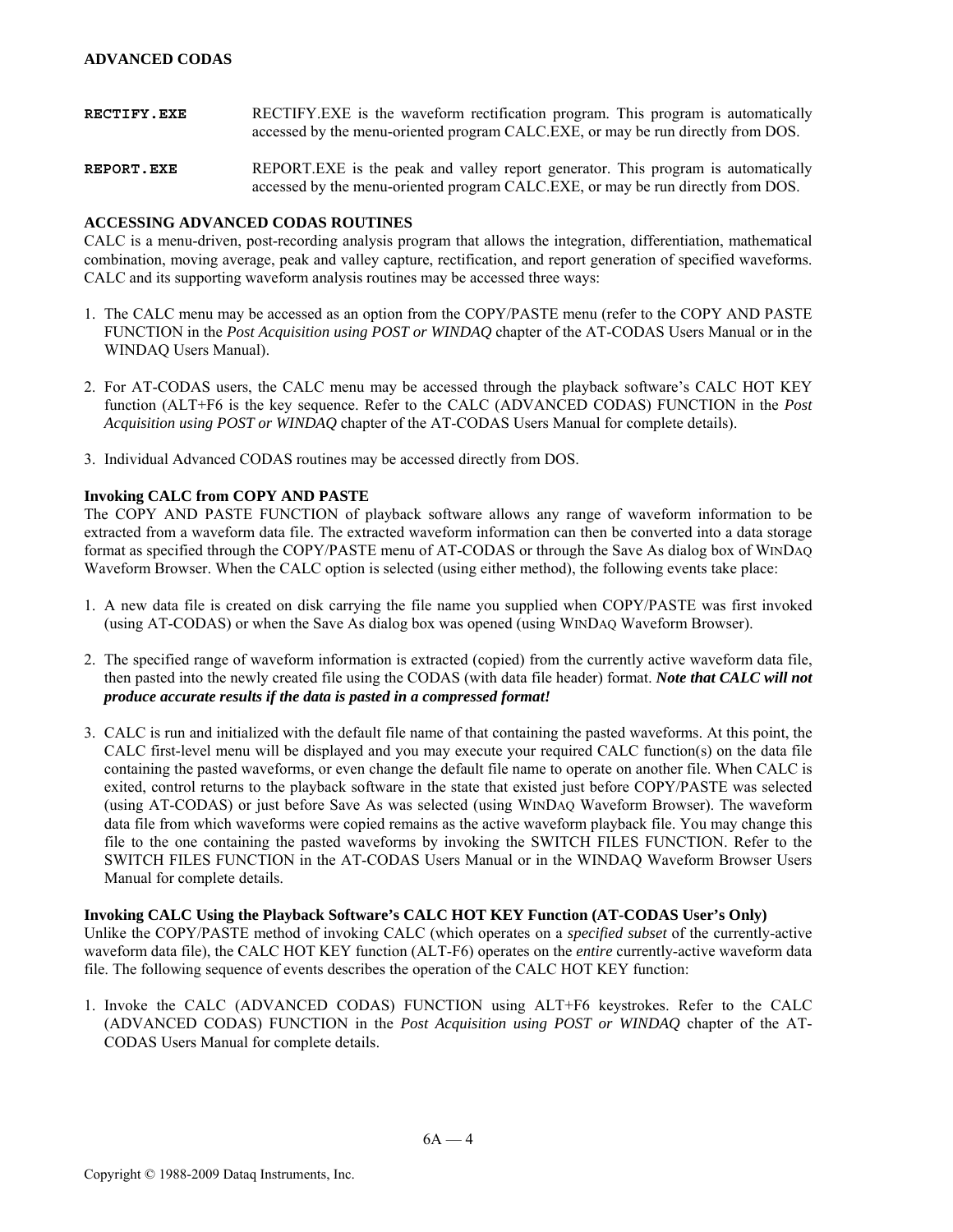- 2. The CALC first-level menu is displayed. CALC's default file name is the same as that in effect prior to the time HOT KEY was enabled.
- 3. You may now operate on the file using CALC functions. When CALC is exited, control is returned to the waveform playback software with the active file being the one that was open when the HOT KEY was enabled. Assuming you did not change the file name from within CALC, the waveforms contained in the file should now reflect the operations performed by CALC.

#### **Invoking Advanced CODAS Routines From DOS**

Assuming a CODAS-acquired waveform data file exists, each Advanced CODAS routine may be invoked directly from DOS using the following methods:

1. CALC

 Typing this syntax from the DOS command prompt invokes the first-level menu of CALC. No default conditions are established.

2. CALC *filename* 

Typing this syntax from the DOS command prompt invokes the first-level menu of CALC. "*filename"* is used as the default file name.

- 3. CALC *filename* A
	- CALC *filename* D CALC *filename* G
	- CALC *filename* I
	- CALC *filename* M
	- CALC *filename* P
	- CALC *filename* R

 Typing any of these commands from the DOS prompt invokes CALC from its (A)rithmetic functions, (D)erivative, Report (G)enerator, (I)ntegral, (M)oving Average, (P)eak and valley capture, or (R)ectify menu respectively. In all three cases, "*filename"* is used as the default file name.

4. CALC ?

 Displays a help screen describing the syntax required to enter CALC at the menu level pertaining to any Advanced CODAS function.

5. FUNCTION *argument* 

Where *argument* forms a complete command line for the specified Advanced CODAS FUNCTION. It is possible to invoke any Advanced CODAS analysis routine with a complete command argument that allows you to bypass CALC's menus entirely. Such an approach is most useful for repetitive Advanced CODAS operations where the analysis procedure is always the same, or where you need to process a file, or a number of different files in a defined manner. This approach also requires less memory since the CALC menu is not loaded. A DOS batch file may be written that allows the flexibility of enabling many complex operations with a single command. Refer to your computer's DOS manual for further information related to batch file processing. Refer to the appropriate section of this chapter for a complete treatment of DOS command line syntax for waveform arithmetic functions, derivative, integration, moving average, peak and valley capture, rectification, and report generation Advanced CODAS operations.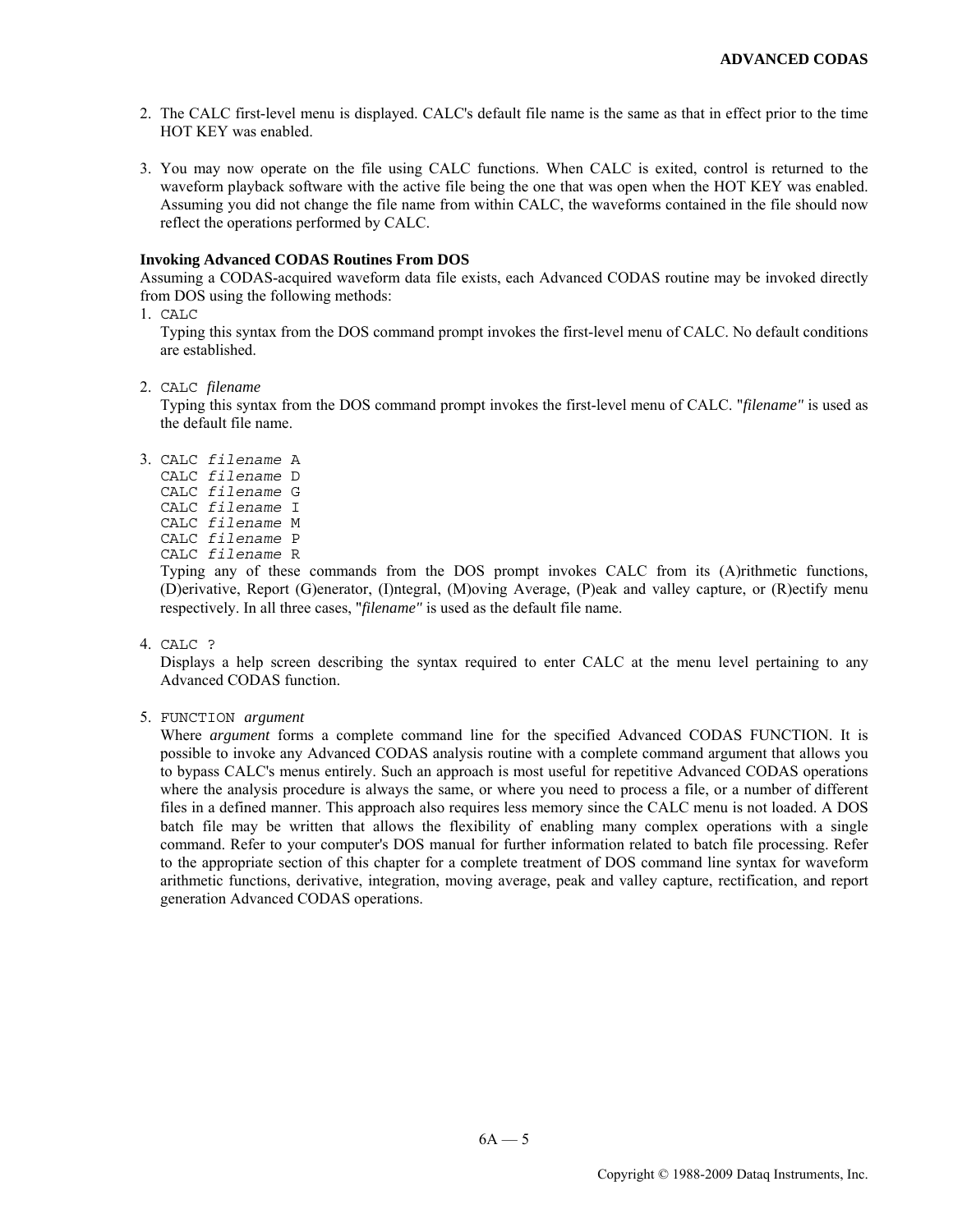# WORKING WITH CALC MENUS

#### **GENERAL**

Assuming CALC is accessed from the DOS level or from waveform playback software, a user interface consisting of several menus that allow you to specify any Advanced CODAS parameter in a straight forward manner will be displayed. The menus used in CALC are designed to allow you to modify all menu parameters any number of times before executing the specific Advanced CODAS operation. The specific action configured by you at any menu level is activated only after pressing the escape key (ESC) on your keyboard.

#### **MOVEMENT THROUGH CALC MENU ITEMS**

Generally, the cursor moves from the top of the menu item through the last (or bottom) menu item each time the ENTER key is pressed. When at the bottom menu item, the cursor moves back to the top menu item after pressing the ENTER key. If you attempt to enter an invalid argument for any menu item, the cursor will fail to move to the next menu item. Blank entries, those where only the ENTER key was pressed with no arguments, are ignored and force the cursor to the next menu item.

#### **ENTERING MENU ITEM ARGUMENTS**

For each individual menu parameter, a pair of brackets is provided (<>) between which only valid arguments are displayed. In many cases, a menu item will be provided with a default parameter, such as a default input channel number, or default output channel number. These, of course, may be changed but they do provide a convenient starting point for analysis.

The initial cursor position is immediately following the valid entry brackets  $(\leq)$ . An argument is entered into a menu item by typing it at the cursor position, then pressing the ENTER key. If your argument is valid, the entry will appear within the brackets, your typed response following the bracket will be erased, and the cursor will move to the next menu item. If your entry is invalid, the cursor will simply reinitialize to its starting position, and fail to move to the next menu item. Your invalid response remains displayed until either of two inputs is provided:

- 1. Pressing the ENTER key alone will cause the cursor to move to the next menu item. The previous invalid response is erased, and the argument accepted for that menu item is either the default, or the last valid entry.
- 2. Upon detecting any keyboard entry other than ENTER, the invalid response will be erased and your new entry will appear at the cursor. Upon pressing ENTER, this new entry will be either accepted or rejected as described.

#### **ACTIVATING MENU SELECTIONS**

Following your entry of specific menu items, action is taken at any menu level by pressing the ESC key on your keyboard. The last entry on any menu level determines whether the software will (C)ontinue or (E)xit. If this selection was "C", then the appropriate analysis action will be activated. Following completion of the selected analysis procedure, control will be returned to the activating menu with the cursor positioned at the top menu item. Note that at this point, the Continue/Exit selection has been changed to (E)xit thus allowing you to simply press ESC to exit and return to the first-level menu. Note also that upon changing the input file name, or entering a blank line (assuming you want to operate again on the same file) the state of the Continue/Exit selection changes to (C)ontinue.

Should (E)xit be enabled from the first-level menu at the time the ESC key is pressed, control will be returned either to the waveform playback program, or DOS depending upon which was active at the time CALC was enabled.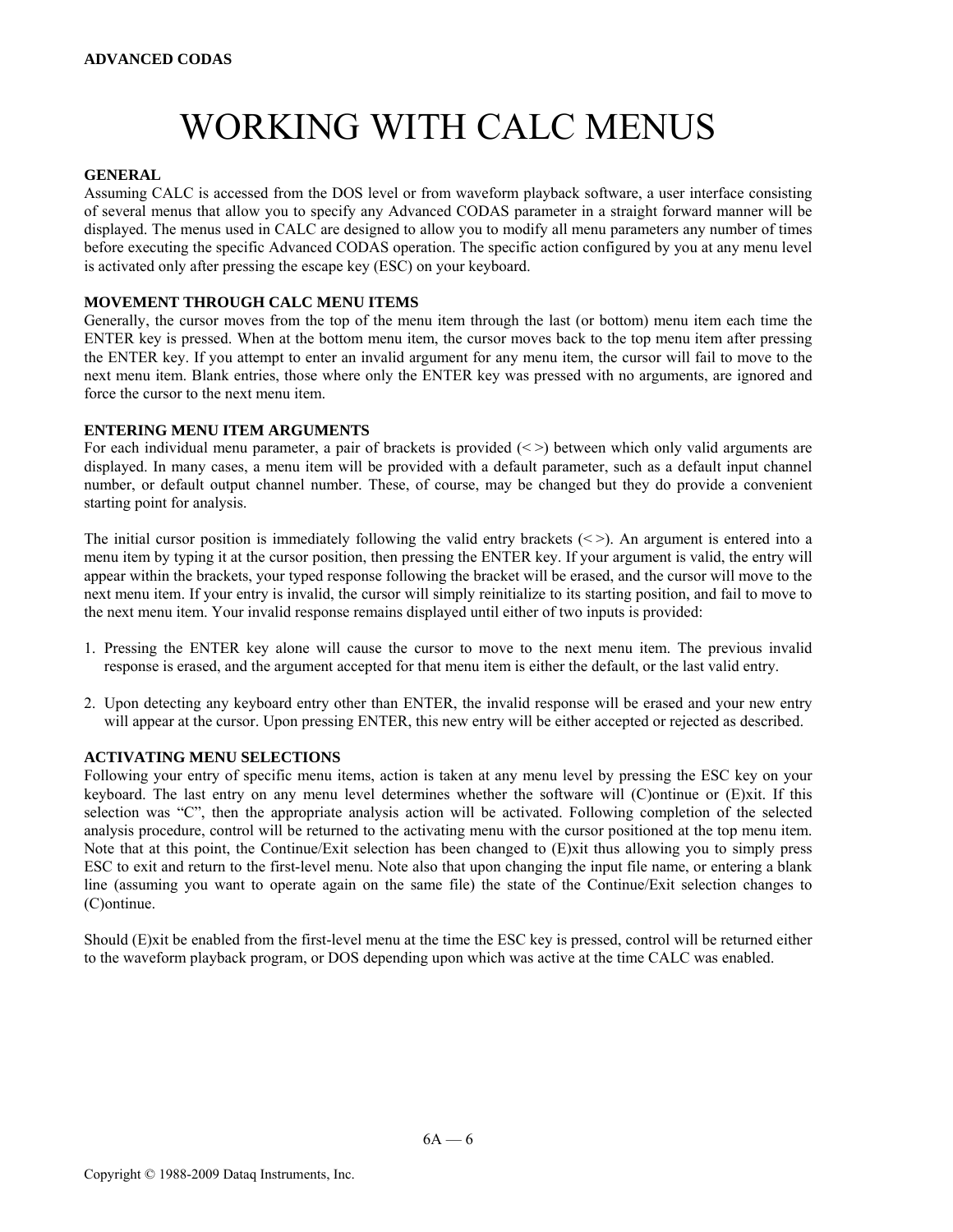# WAVEFORM ARITHMETIC OPERATIONS USING ADVANCED CODAS

# **GENERAL**

The Waveform Arithmetic Operation (WAO) program of Advanced CODAS may be used to generate calculated channels as a function of user-supplied formulas. The program supports a host of operations including phase shifting and fully automatic calibration of the output waveform. Since all processing by the arithmetic operations program is performed using floating point math, use of a math coprocessor will enhance the speed with which these operations are carried out.

# **WAO OPERATORS AND BUILT-IN FUNCTIONS**

WAO supports 8 operators and 7 functions. Each of the 8 operators is described as follows according to its syntax, precedence in relation to other operators, and full description.

| <b>Operator Syntax</b> | Precedence | Description                                                              |
|------------------------|------------|--------------------------------------------------------------------------|
| $^{+}$                 |            | Arithmetic addition                                                      |
|                        |            | Arithmetic subtraction                                                   |
| $\ast$                 |            | Arithmetic multiplication                                                |
|                        |            | Arithmetic division                                                      |
| Negation $(-)$         |            | Arithmetic negation (e.g., $-2$ , $-12$ , $-123$ )                       |
| $***$                  | 4          | Exponentiation (e.g., 2.7 <sup>2</sup> , 2 <sup>2.7</sup> )              |
| $\left( \right)$       |            | Parentheses to change the order that arithmetic operations are performed |
| #                      |            | Number following the "#" character specifies data of an                  |
|                        |            | absolute channel number                                                  |

The WAO program also supports 7 functions as follows:

| <b>Function Syntax</b> | Description                                                                |
|------------------------|----------------------------------------------------------------------------|
| ABS(x)                 | Absolute value of argument $(x)$                                           |
| SQRT(x)                | Square root of argument $(x)$                                              |
| EXP(x)                 | e raised to the power of argument $(x)$ <sup>*</sup>                       |
| LOG(x)                 | Natural logarithm of argument $(x)$ <sup>*</sup>                           |
| LOG10(x)               | Common logarithm of argument $(x)$                                         |
| $\#Y:x$                | Phase shift waveform channel " $Y$ " "x" samples (1 to 20 samples maximum) |
| X                      | Phase shift output channel "x" samples                                     |

 $*$  e = 2.71828...

# **COMBINING FUNCTIONS AND OPERATORS INTO WAO PROGRAM FORMULAS**

WAO formulas are generated much like any other computer language with two exceptions. Unique to the WAO program are two symbols that perform specific operations, they are the pound symbol (#) and the colon (:).

Data for a channel is denoted by "#" followed by the channel number. This approach allows channel numbers to be differentiated from constants. The channel number may be followed by an optional colon and positive delay (number of sample intervals ranging from 1 to 20) to allow phase shifting of the channel data.

Proper formula generation can best be described by way of example: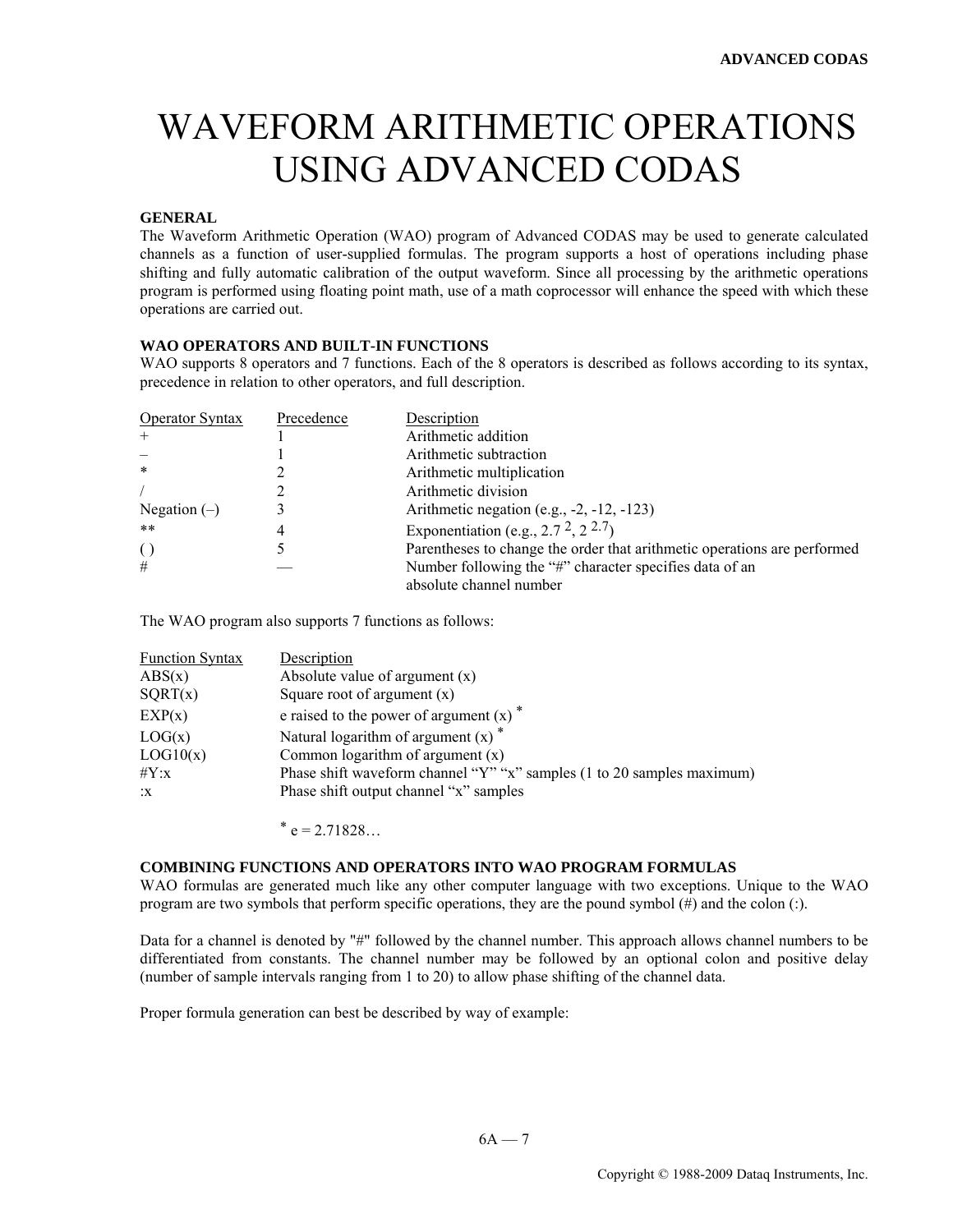# **ADVANCED CODAS**

| Desired Operation<br>Channel 1 plus Channel 2                                                                                                                   | Resulting WAO Formula <sup>*</sup><br>$#1+#2$ |
|-----------------------------------------------------------------------------------------------------------------------------------------------------------------|-----------------------------------------------|
| The quantity Channel 1 plus Channel 2, divided by the quantity<br>Channel 1 times Channel 8                                                                     | (#1+#2)/(#1*#8)                               |
| Common log of Channel 14                                                                                                                                        | log10(H14)                                    |
| The quantity Channel #1 plus 573.2 divided by .02881                                                                                                            | $(H1+573.2)/.02881$                           |
| The quantity of the absolute value of channel 3 plus the natural<br>log of channel 15, divided by the quantity of Channel 3 raised to<br>the power of Channel 7 | $(abs (#3) + log (#15)) / (#3**#7)$           |
| Channel 4 right phase shifted 14 samples <sup>†</sup>                                                                                                           | $#4:14$ <sup>†</sup>                          |

\*Note that WAO functions are not case sensitive (e.g., LOG  $\equiv$  log) and that spaces must not appear in the formula.

†Result of a waveform phase shifted 14 samples from the original:



# **ENGINEERING NOTATION WITH THE WAO PROGRAM**

As with other Advanced CODAS utilities, the WAO program supports automatic engineering notation of its output (or calculated) channels. However since it is not possible to predict how the output relates to time due to the diverse range of possible calculations, the output units name is a concatenation of up to 4 unique input channel numbers in the order of first appearance in the WAO formula. Channel numbers above 9 are represented alphabetically, with A for channel 10 through T for channel 29. If you are using an EXP channel multiplexer, you have access to as many as 144 channels. In this case, the standard ASCII character set is used to represent channels beyond channel 35. For example, the result of the operation (#1+#4+#9+#12) would carry engineering units annotation of "149C". You can change this annotation whenever desired from playback software by enabling the window containing the waveform, pressing F9, then entering a space followed by up to 4 characters of annotation (for AT-CODAS) or by enabling the window containing the waveform, choosing Low Calibration… from the Edit menu, then entering up to four characters of annotation (for WINDAQ Waveform Browser).

# **FORMULA AND CALCULATED ERROR DETECTION**

Error detection and reporting is supported by the WAO program both from the CALC menu and DOS command line levels. However, error handling is different in each case: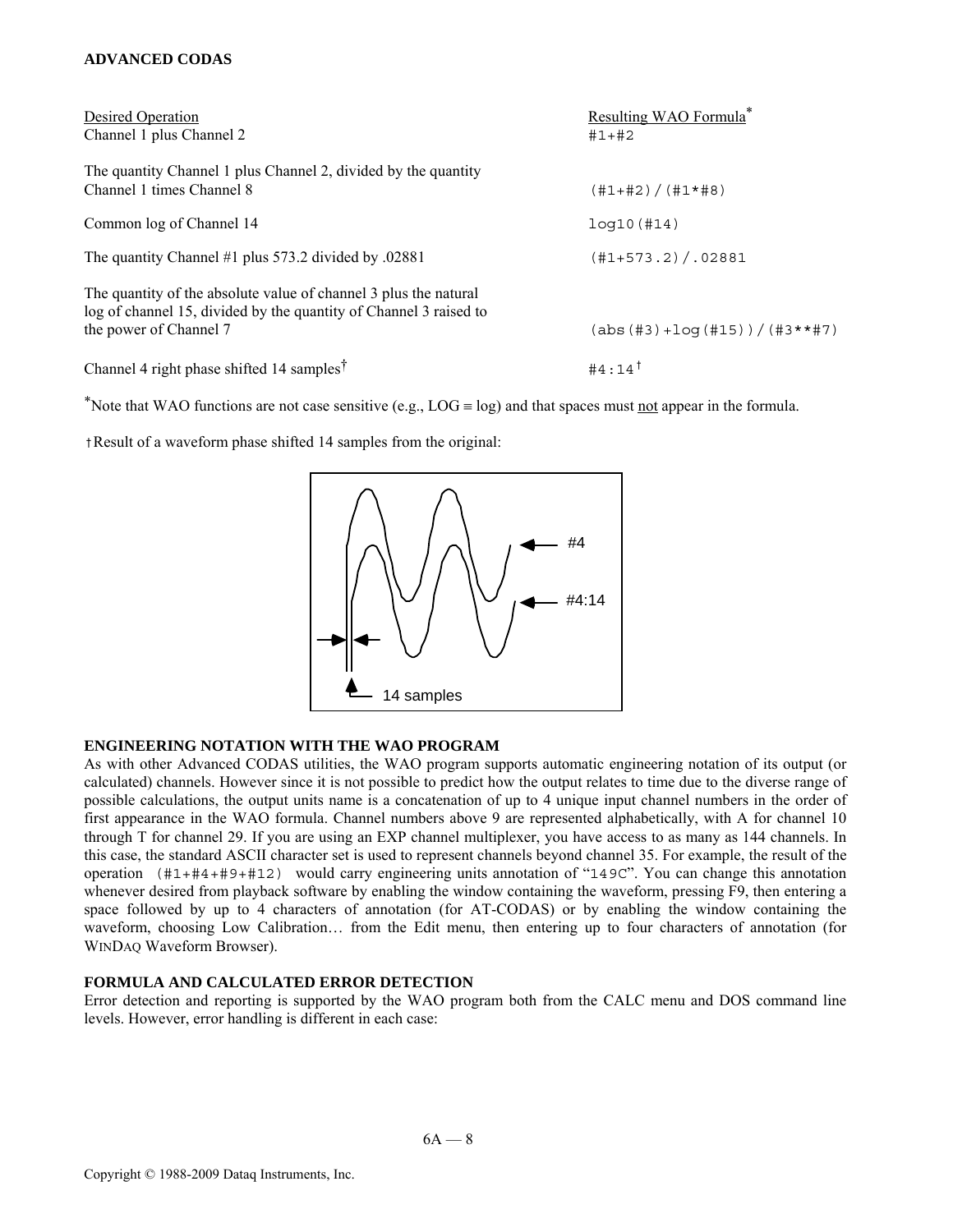#### MENU-LEVEL ERROR DETECTION

When operating the WAO program from the menu level, two lines are reserved within the menu area for error reporting. One at the bottom of the screen, and one directly underneath the user formula line. The type of message appearing in each area depends upon whether the error was calculated, or the result of an improperly formatted formula.

#### MENU-LEVEL FORMULA ERROR DETECTION

Whenever an improperly formatted expression is entered at the formula prompt of the menu, the message

#### **Fix expression (ESC clears it)**

appears at the bottom of the menu screen immediately after attempting to evaluate the operation. This message indicates that the formula provided does not adhere to certain rules governing the syntax of WAO program formula expressions. At the same time the above message is displayed, a companion message located directly beneath the erroneous formula provides more detail about the nature of the syntax error. One of the following 13 possible error messages may be displayed:

| Error Message                      | <u>Erroneous Example</u> <sup>(5)</sup> | Corrected Example  |
|------------------------------------|-----------------------------------------|--------------------|
| illegal digit                      | $#A+1$                                  | $#1+1$             |
| illegal channel number $(1)$       | $#30+1$                                 | $#2+1$             |
| illegal delay value <sup>(2)</sup> | #1:25                                   | #1:20              |
| illegal function                   | ln(H1)                                  | log(H1)            |
| illegal operator                   | #1%#2                                   | $#1*#2$            |
| missing operator                   | $(#1+1)$ $(#2+2)$                       | $(\#1+1)*(\#2+2)$  |
| missing operand                    | #1+                                     | $\#1 + \#2$        |
| $missing'$ "                       | $(+1 + 1)$                              | $#1+1$ or $(H1+1)$ |
| $extra'$ ")"                       | $(+1+1)$ )                              | $#1+1$ or $(H1+1)$ |
| missing "("                        | sqrt#1)                                 | sqrt(11)           |
| missing digit                      | #1+#                                    | $\#1+\#2$          |
| too many constants <sup>(3)</sup>  |                                         |                    |
| illegal constant $(4)$             |                                         |                    |

(1) Specified channel number must not exceed the total number in the file.

- (2) Phase shift argument must not exceed 20.
- (3) Total number of constants appearing in the formula must not exceed 21.
- (4) Constants specified in the formula must fall within the range of  $-1.79E^{-308}$  to  $1.79E^{308}$ .
- (5) Each underlined character indicates where WAO error detection code places the cursor to indicate the location of the problem.

Immediately upon detecting an error in the formula, WAO software enters an editor mode that allows a convenient method for correcting the formula. The  $\rightarrow$  and  $\leftarrow$  cursor control keys may be used to move the cursor across the characters of the formula. HOME and END keys move to the beginning and end of the formula line, the INS key may be used to toggle between the insert and overwrite typing modes, pressing the DEL key deletes the character at the cursor, and pressing ESC clears the entire formula line.

#### MENU-LEVEL CALCULATED ERROR DETECTION

If while generating the calculated channel an arithmetic error occurs, the software will display

#### **Arithmetic error at TBF = X**

at the bottom of the menu screen. Quantity "X" indicates the elapsed time in seconds from the beginning of the file (TBF stands for Time from Beginning of File) where the error occurred. When you return to the playback program, the cursor will automatically be positioned at the exact point where the error exists. At the same time the above message is displayed, a companion message located directly beneath the formula provides more detail about the nature of the arithmetic error. In addition, the first character of the formula operator that was involved with the error is displayed with intensified video. One of the following messages will be displayed in the formula area: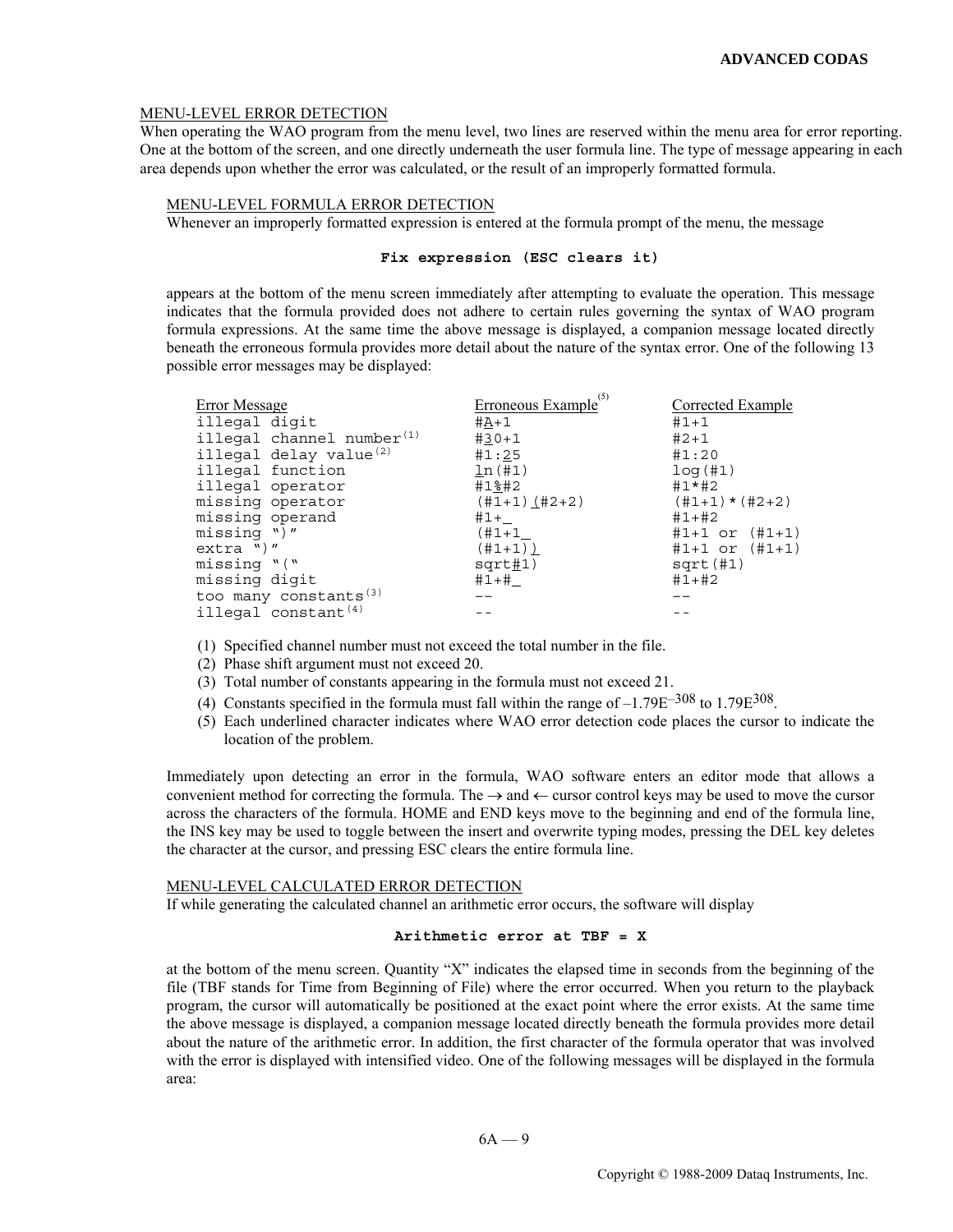Error Message Expanded Description fp divide by 0 The quantity 0 appeared in the denominator fp overflow The operation exceeded the range of double precision floating point numbers fp func domain error An illegal arithmetic operation was attempted, such as the log of a negative number fp func singular error An operation occurred that forced the result to  $\pm$  infinity, such as log (0)

# COMMAND-LEVEL FORMULA ERROR DETECTION

When the WAO program is invoked from the DOS command line, formula error detection is still maintained. The same formula error messages described above for menu-level operations will be echoed to the screen when an invalid formula is attempted. In addition, the formula will be echoed starting with the offending character. For example, the following messages will be echoed to the screen upon attempting the operation **ARITH DATA.DAT 4 1+LN(#2)+12.5:** 

#### **illegal function**

#### **LN(#2)+12.5**

#### COMMAND-LEVEL CALCULATED ERROR DETECTION

If an arithmetic error occurs while generating the calculated channel, the screen will echo the formula starting with the operator or operand involved with the error along with an error message describing the nature of the error. For example, should you attempt **ARITH DATA.DAT 5 #1/#2** and channel 2 at one point equals zero, the following messages will be echoed to the screen:

#### **/#2**

### **fp divide by 0 at TBF = x**

As with menu-level operations, the value equated to TBF defines the location of the offending operation relative to the beginning of the data file in seconds. When you run the playback program, the cursor will automatically be positioned at the exact point where the error exists.

#### **WAO AND DYNAMIC RANGE ERRORS**

The WAO program performs all calculations using double precision floating point operations. At the end of a calculation operation, the floating point numbers are converted to 14-bit signed integers, written to the CODAS or WINDAQ file, and the channel's m and b scaling constants are adjusted accordingly. During the conversion process to 14-bit precision, the highest value floating point numbers are scaled to display at the top of the window, and the lowest at the bottom. The presence of transient information in the resulting waveform may damage lower value accuracy since a one count change in the 14-bit number represents a comparatively huge step change in the floating point output.

# **WAO DOS COMMAND LINE and CALC MENU SYNTAX**

ARITH *argument* 

*argument:*  [d:][path]filename[.ext] Y *expression* 

| where:                                    | [d:][path]filename[.ext] specifies the file name containing the waveforms to be<br>manipulated. The disk drive specifier, path, and file name extension are optional. A<br>basic file name must be supplied.                                                                                                                                                                                                                                                                                                                                                                                                                                                                                           |
|-------------------------------------------|--------------------------------------------------------------------------------------------------------------------------------------------------------------------------------------------------------------------------------------------------------------------------------------------------------------------------------------------------------------------------------------------------------------------------------------------------------------------------------------------------------------------------------------------------------------------------------------------------------------------------------------------------------------------------------------------------------|
| CALC Menu Prompt<br>Output channel number | <b>DOS</b> Command Line<br><b>Y</b> is the channel number within the file to contain the calculated waveform where<br>$2 \le Y \le 29$ for AT-CODAS and WINDAQ non-EXP multiplexer users or<br>$2 \le Y \le 144$ for WINDAQ EXP multiplexer users. If Y is the total number of<br>channels contained in the file before the operation, then the result is placed in<br>waveform channel $Y$ and the original contents of channel $Y$ are <i>overwritten and</i><br><i>destroyed.</i> If $Y$ the total number of channels contained in the file before the<br>operation, then the result is appended to the input file with the channel number<br>equal to the original total number of channels $+1$ . |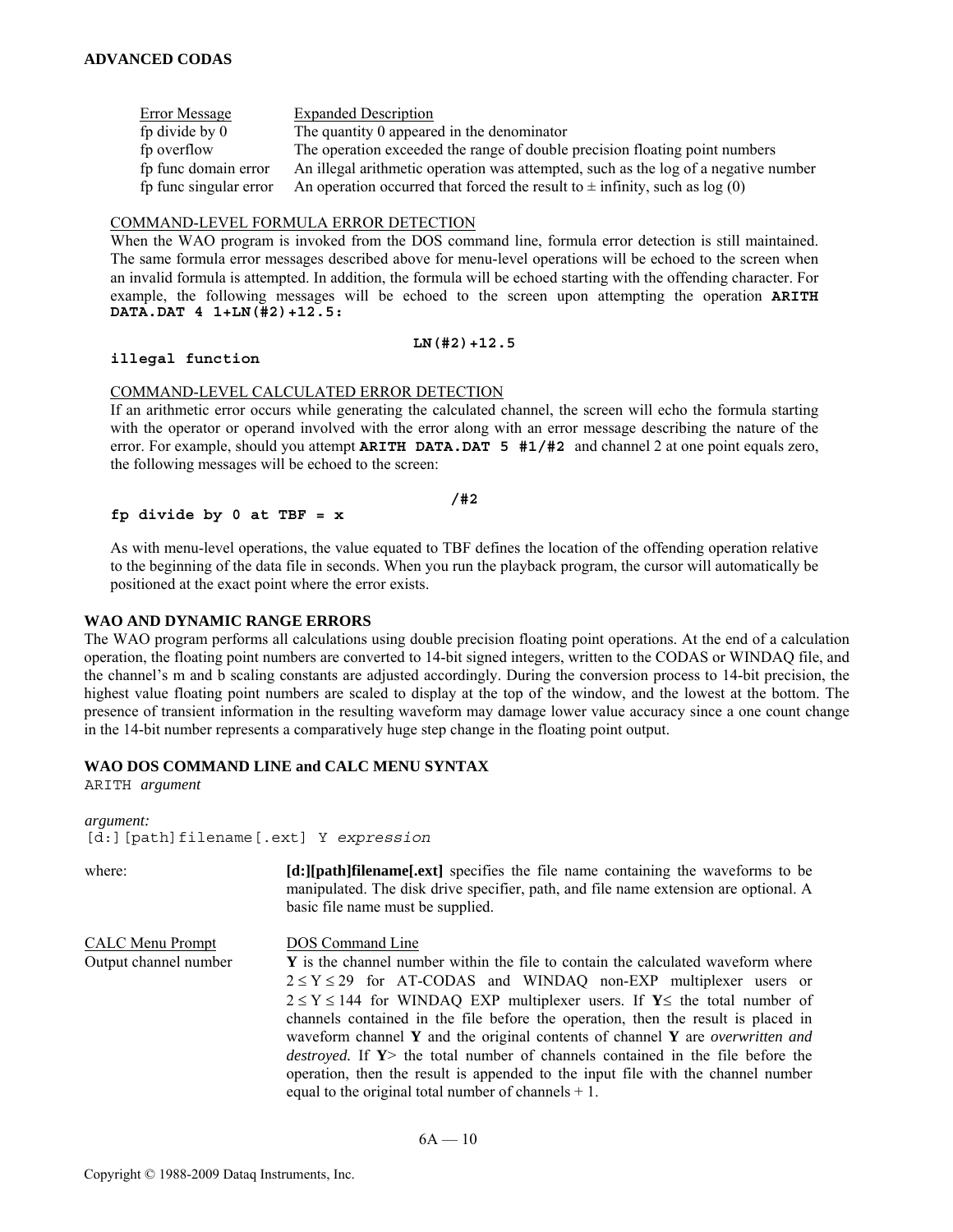| Enter expression | This is the formula containing input channel numbers, constants, and functions<br>combined mathematically and according to the rules established earlier in this<br>section to generate the desired output channel Y.                                                      |
|------------------|----------------------------------------------------------------------------------------------------------------------------------------------------------------------------------------------------------------------------------------------------------------------------|
| Examples:        | ARITH DATA.DAT 4 #1+#2-#3<br>Using DATA.DAT as the input waveform data file, subtract channel 3 from the<br>sum of channels 1 and 2 and store the result as waveform channel 4.                                                                                            |
|                  | ARITH $C:\RUN1\TEST.DAT 15 #1*LOG(H2-#3)$<br>Using TEST.DAT located on drive C:, subdirectory RUN1 as the input waveform<br>data file, multiply channel 1 times the natural log of the difference of channel 3<br>from channel 2. Store the result as waveform channel 15. |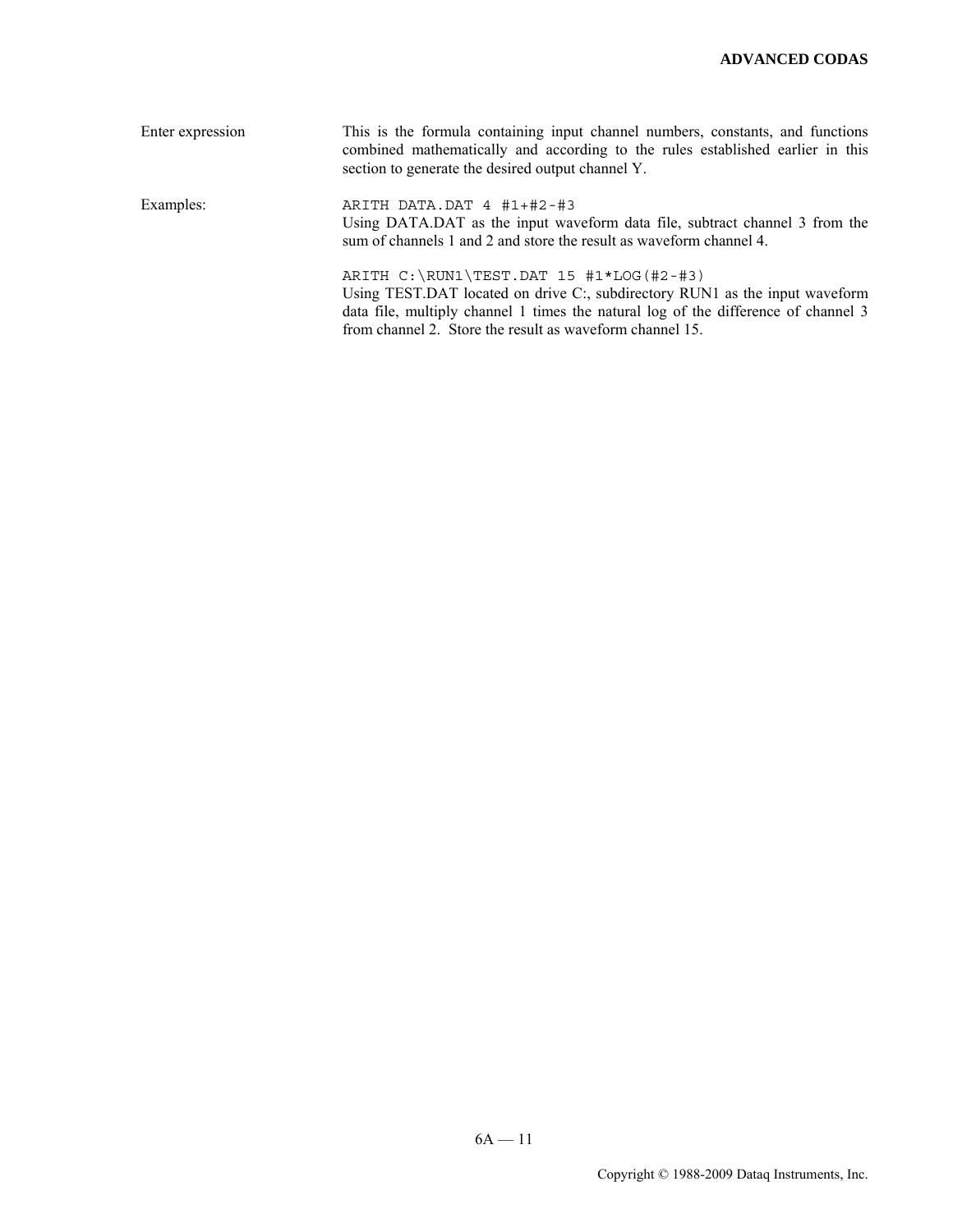# WAVEFORM DERIVATIVES USING ADVANCED CODAS

# **GENERAL**

The waveform derivative program provided with Advanced CODAS allows any waveform within a CODAS- or WINDAQ-acquired data file to be differentiated with respect to time. The differentiated waveform is placed within the same file by either inserting the waveform as an additional channel (assuming less than 29 original channels), or by overwriting an existing channel. If the latter approach is selected, care should be taken to ensure that the original content of the overwritten channel is not pertinent since it will be **destroyed**.

# **AUTOMATIC ENGINEERING UNIT CALIBRATION**

When a waveform is differentiated by Advanced CODAS, the calibration information associated with the data is automatically adjusted so that when the differentiated waveform is reviewed through the waveform playback program a display of its value at any given point is in appropriate engineering units. The engineering unit tag associated with the calculated waveform (and displayed on the waveform playback program screen) will always be "#/s"; where "#" is the channel number of the waveform used as an input to create the derivative, and "/s" denotes 'per second'. In this manner, the differentiated channel's unit of measure is always the unit of measure of the input waveform divided by seconds. Note that the engineering units tag of any enabled channel may be changed at any time from the waveform playback program by pressing either the F9 or F10 key, then entering up to a 4-character (the first character must be an alpha) descriptor (for AT-CODAS users) or by choosing either Low Calibration… or High Calibration… from the Edit menu, then entering up to a four character descriptor in the Engr. Units = text box (for WINDAQ Waveform Browser users).



#### **FIGURE 6A.1**

The derivative program of Advanced CODAS generates the first derivative of an input waveform. Just as this ideal example demonstrates, the differential waveform generated by Advanced CODAS is scaled to the appropriate unit of measure to allow a complete evaluation of the result. Assuming that the input waveform was CODAS or WINDAQ channel 4, the engineering unit tag on the output waveform would be displayed as '4/s' on the waveform playback program screen to indicate that the unit of measure is channel four's unit of measure divided by seconds (in this case: volts per second).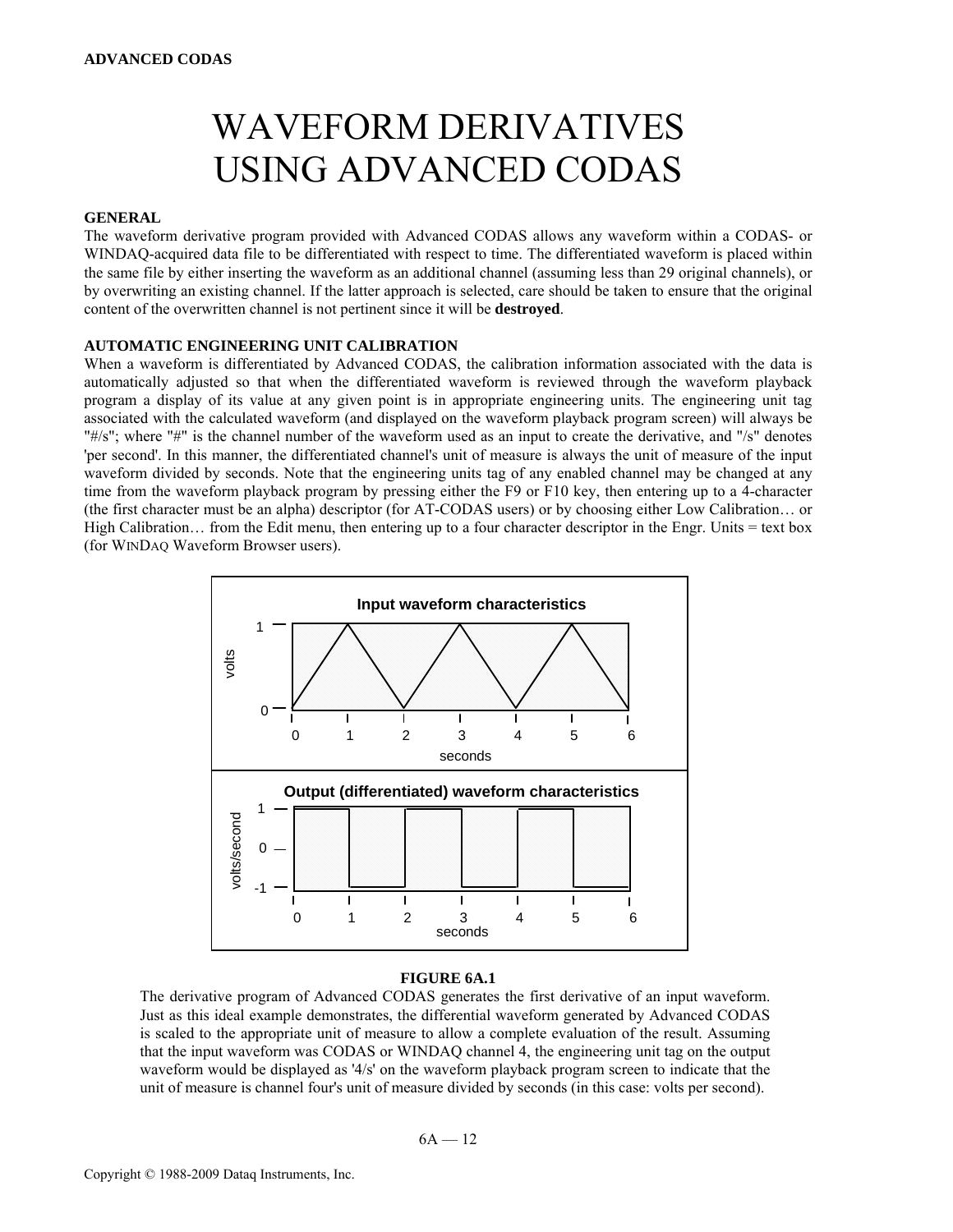#### **SELECTING A SMOOTHING FACTOR**

A feature of Advanced CODAS's waveform derivative program is built-in smoothing of the differentiated waveform. As you may be aware, noise present on an input waveform will be greatly magnified when the waveform is passed through a differentiating function. This is true of not only digital differentiators such as Advanced CODAS, but of analog differentiators as well. A feature common to the later to help compensate for noise in the output signal is a low pass filter with selectable corner frequencies. The smoothing factor parameter of Advanced CODAS's waveform differentiator accomplishes the same noise-quieting result. The value of the smoothing factor determines the number of samples evaluated from the input waveform for determining a slope. It follows that the greater the smoothing factor, the more heavily filtered the output signal becomes. A smoothing factor of 2 (no filtering) yields an output signal that is much more sensitive to rates of change in the input waveform than a smoothing factor of 11. Clearly, a balance must be achieved when selecting a smoothing factor so that the resulting waveform is not cluttered with so much noise as to make evaluation difficult, while ensuring that true rates of change in the input waveform are not masked by a smoothing factor that is too great. This digital filtering technique comes without the disadvantages of analog filtering which causes substantial phase shift of the output vs. input signals.

Generally, a smoothing factor between 3 and 7 yields the best performance, keeping in mind that a smoothing factor of 2 should be used under only the most ideal circumstances. Advanced CODAS supports smoothing factors ranging from 2 to 64.

#### **WAVEFORM DERIVATIVE DOS COMMAND LINE and CALC MENU SYNTAX**

DERIV *argument* 

*argument:*  [d:][path]filename[.ext] D X Y Z

| where:                                          | [d:][path]filename[.ext] specifies the file name containing the waveform to be<br>differentiated. The disk drive specifier, path, and file name extension are optional.<br>A basic file name must be supplied.                                                                                                                                                                                                                                                                                                                                                                                                                                                                  |
|-------------------------------------------------|---------------------------------------------------------------------------------------------------------------------------------------------------------------------------------------------------------------------------------------------------------------------------------------------------------------------------------------------------------------------------------------------------------------------------------------------------------------------------------------------------------------------------------------------------------------------------------------------------------------------------------------------------------------------------------|
| <b>CALC Menu Prompt</b><br>Input channel number | <b>DOS</b> Command Line<br><b>X</b> is the channel number of the waveform to be differentiated where $1 \le X \le 29$ for<br>AT-CODAS and WINDAQ non-EXP multiplexer users or $1 \le X \le 144$ for<br>WINDAQ EXP multiplexer users.                                                                                                                                                                                                                                                                                                                                                                                                                                            |
| Output channel number                           | Y is the channel number within the file to contain the differentiated waveform<br>where $2 \le Y \le 29$ for AT-CODAS and WINDAQ non-EXP multiplexer users or<br>$2 \le Y \le 144$ for WINDAQ EXP multiplexer users. If Y i the total number of<br>channels contained in the file before the derivative operation, then the result is<br>placed in waveform channel $Y$ and the original contents of channel $Y$ are<br>overwritten and destroyed. If $Y$ the total number of channels contained in the file<br>before the derivative operation, then the result is appended to the input file with the<br>channel number equal to the original total number of channels $+1$ . |
| Smoothing factor                                | <b>Z</b> specifies the smoothing factor to be applied to the differentiated waveform where<br>$2 \le Z \le 64$ . Higher values of <b>Z</b> apply greater smoothing constraints on the resulting<br>waveform. A factor of 2 chosen for Z produces no smoothing of the resultant<br>waveform.                                                                                                                                                                                                                                                                                                                                                                                     |
| Example:                                        | DERIV DATA.DAT 1 4 3<br>Using DATA.DAT as the input waveform data file, take the derivative of waveform<br>channel 1 and store the result as waveform channel 4 using a smoothing factor of 3.                                                                                                                                                                                                                                                                                                                                                                                                                                                                                  |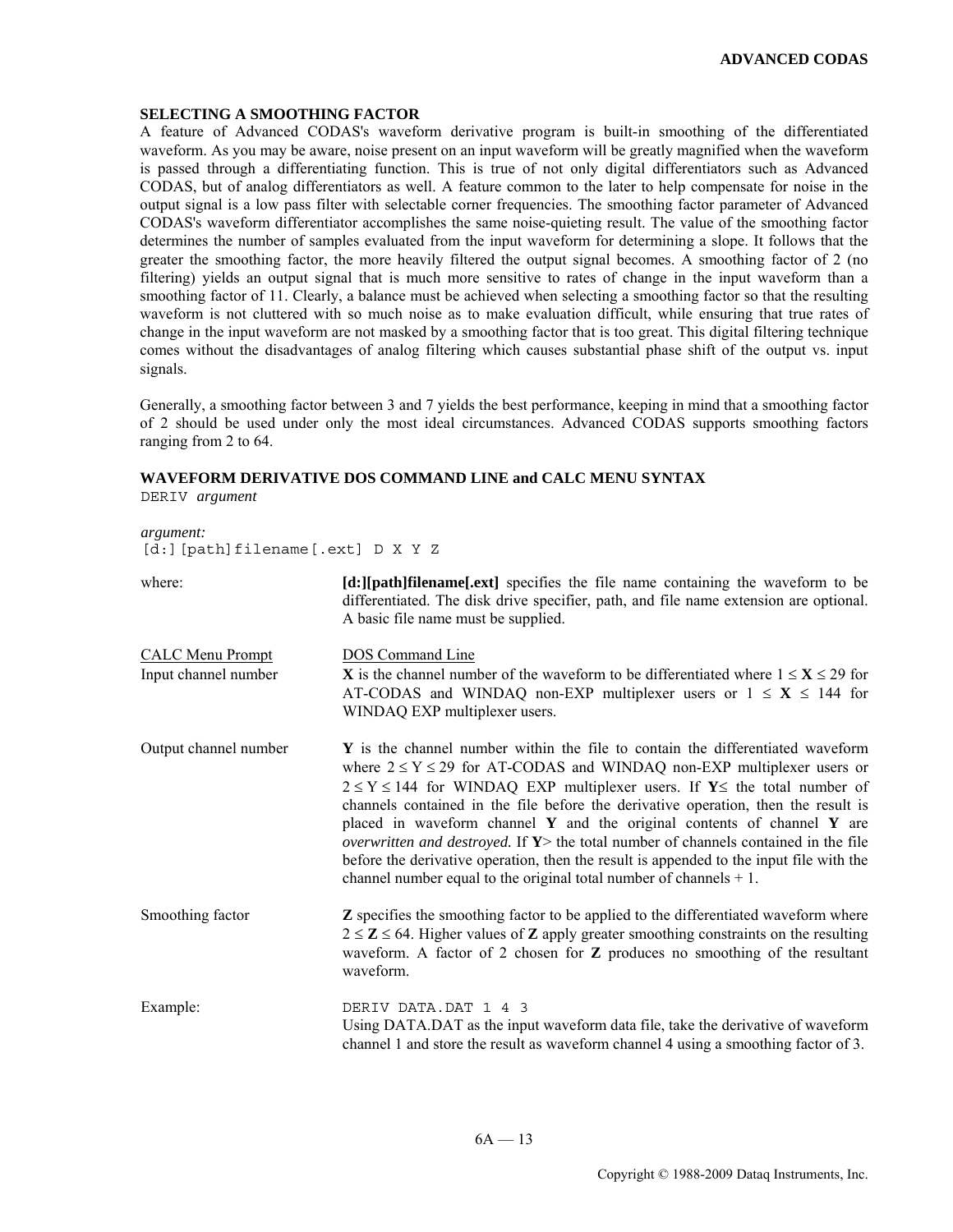# WAVEFORM INTEGRATION USING ADVANCED CODAS

# **GENERAL**

The waveform integration program provided with Advanced CODAS allows any waveform within a CODASacquired data file to be integrated with respect to time. The integrated waveform is placed within the same file by either inserting the waveform as an additional channel (assuming less than 29 original channels), or by overwriting an existing channel. If the latter approach is selected, care should be taken to ensure that the original content of the overwritten channel is not pertinent since **it will be destroyed**.

#### **AUTOMATIC ENGINEERING UNIT CALIBRATION**

When a waveform is integrated by Advanced CODAS, the calibration information associated with the data is automatically adjusted so that when the integrated waveform is reviewed through the waveform playback program a display of its value at any given point is in appropriate engineering units. The engineering unit tag associated with the calculated waveform (and displayed on the waveform playback program screen) will always be "#\*s"; where "#" is the channel number of the waveform used as an input to create the integral, and "\*s" denotes 'times seconds'. In this manner, the integrated channel's unit of measure is always the unit of measure of the input waveform multiplied by seconds. Note that the engineering units tag of any enabled channel may be changed at any time from the waveform playback program by pressing either the F9 or F10 key, then entering up to a 4-character (the first character must be an alpha) descriptor (for AT-CODAS users) or by choosing either Low Calibration… or High Calibration… from the Edit menu, then entering up to a four character descriptor in the Engr. Units = text box (for WINDAQ Waveform Browser users).



#### **FIGURE 6A.2**

The integration program of Advanced CODAS generates the integral of an input waveform. Just as the above ideal example illustrates, the integrated waveform generated by Advanced CODAS is scaled to the appropriate unit of measure to allow a complete evaluation of the result. Assuming that the input waveform was CODAS channel 4, the engineering unit tag on the output waveform would be displayed as '4\*s' on the waveform playback program screen to indicate that the unit of measure is channel four's unit of measure multiplied by seconds (in this case: volts).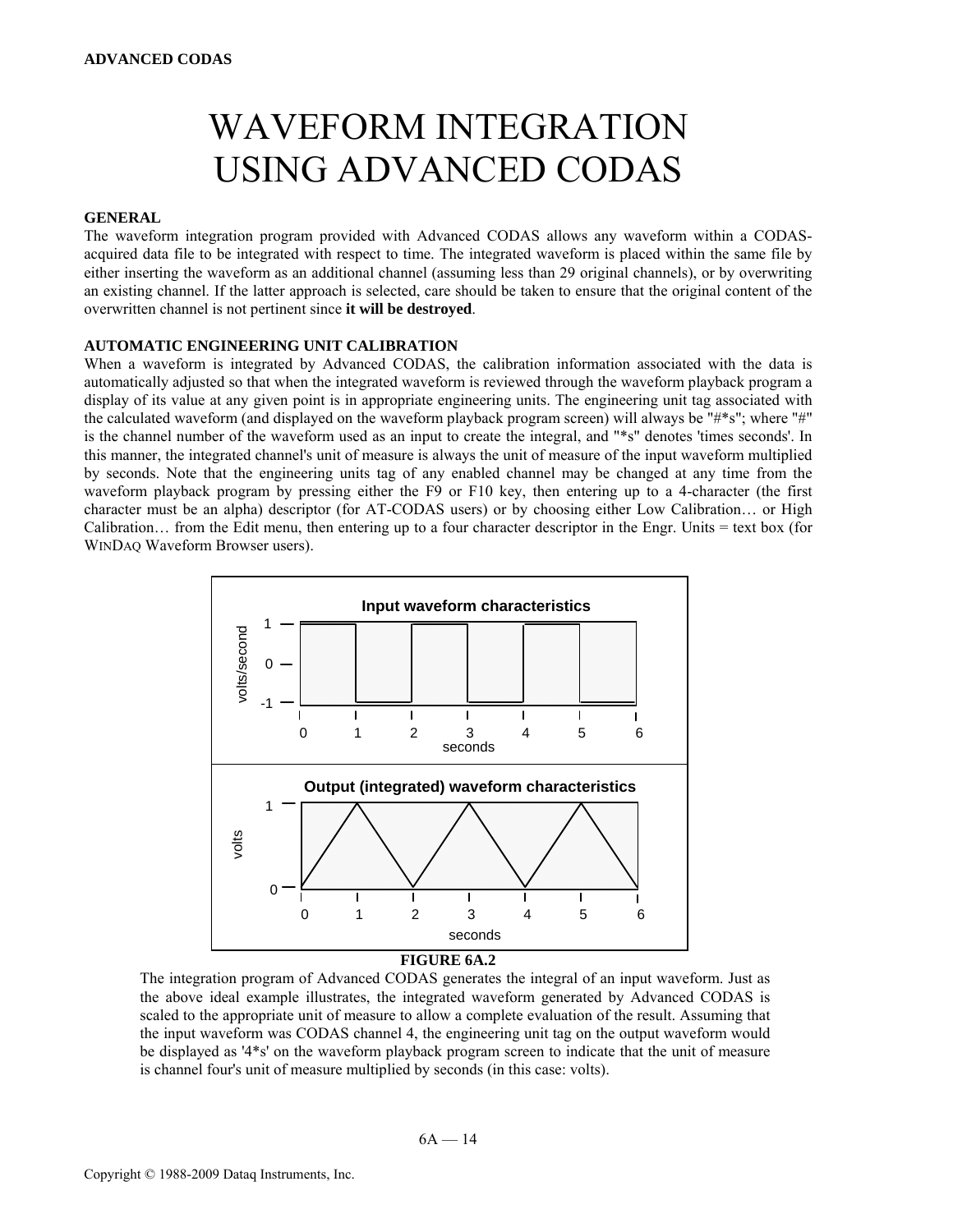### **EXTENDED FEATURES OF ADVANCED CODAS's INTEGRATOR**

Besides integration, Advanced CODAS's integrator program supports many features not available on any other commercially available software product:

#### 1. **SUM** *and* **PULSE Modes of Integration.**

 The sum mode of integration reflects that which is commonly available in software integration products. The input waveform is continually integrated without providing the ability to reset the integral.

 The pulse mode of signal integration forces the integrator to reset whenever the input signal crosses or equals zero. It is important to note that *zero* is defined as *zero reference* which does not need to be (and in most cases is not) equal to zero volts. Rather, zero is defined by the value of the input waveform that was *calibrated* through the waveform playback program to be equal to zero regardless of the actual voltage applied to the A-D converter. Remember that through use of the waveform playback program's ENGINEERING UNITS FUNCTION (for AT-CODAS users) or WAVEFORM CALIBRATION FUNCTION (for WINDAQ Waveform Browser users), you have the ability to set zero reference at any place on an input signal's waveform. This ability combined with signal integration relative to zero *reference* allows the integrator to reset as a function of actual signal value rather than as a function of signal voltage.

#### 2. **Signal RECTIFICATION Before Integration.**

 Another unique feature of Advanced CODAS's integrator is its ability to allow you to define whether integration will be applied to positive and negative, positive only, negative only, or the absolute value of input signal transitions relative to *zero reference.* Refer to FIGURE 6A.4 for a graphic demonstration of how waveform rectification can assist in waveform analysis of integrated waveforms.

#### 3. **An Optional HOLD Function.**

For every integration mode of operation, a hold feature can be enabled that forces CALC to hold the peak integral value that was calculated before a reset. In applications where only the peak integral value is of interest, use of the hold feature yields an uncluttered, histogram-like waveform. For applications that require a determination of the integral value at discrete steps before reset, the hold option may be disabled. Refer to FIGURE 6A.4 for a graphic example of the integrator's output with the hold feature enabled.

#### 4. **Adjustable RESET INTEGRATION PERIOD.**

Advanced CODAS's integration program does not force the integral to reset only on zero crossings. By supplying a sample number period between 2 and 32,767 samples, the integral will reset upon reaching the specified sample count. For example, given a waveform sampled at 1,000 samples per second, specifying an integration period of 1000 will force the integral to reset every one second (1/1,000 seconds/sample **·** 1,000 samples = 1 second). A running integral (one that never resets) of a waveform may be generated by specifying an integration period of 1.

#### 5. **Selectable LEVEL RESET.**

Another method of achieving integration reset is by specifying a specific level in the output waveform's engineering unit of measure. For example, if the waveform used as the input to the integrator is calibrated in quarts per second, specifying a level reset of *100* quarts will force reset when this quantity is reached in the integrated waveform. Levels within the range of  $-1.79x10^{308}$  to  $1.79x10^{308}$  units may be specified. Refer to FIGURE 6A.3 for a graphic example of the level reset function. When you need to integrate an entire waveform stream and reset only when the specified level is achieved, you must set the reset integration period to 1. This forces integration software to reset only upon a valid level threshold.

#### 6. **Resetting on an EXTERNAL WAVEFORM EVENT**

 The final method for resetting the integral is upon an event occurring on a different waveform channel. An event is defined as a peak marker, valley marker, or either occurring on another channel within the same file. A typical application for the external reset function is resetting integration as a function of an ECG waveform. Using this approach, you would first peak capture the ECG waveform using Advanced CODAS's Peak and Valley Capture program, then specify the external reset trigger option from either the CALC integral menu or DOS command line. Each time a peak and/or valley marker on the ECG waveform is encountered by integration software, the waveform being integrated will reset.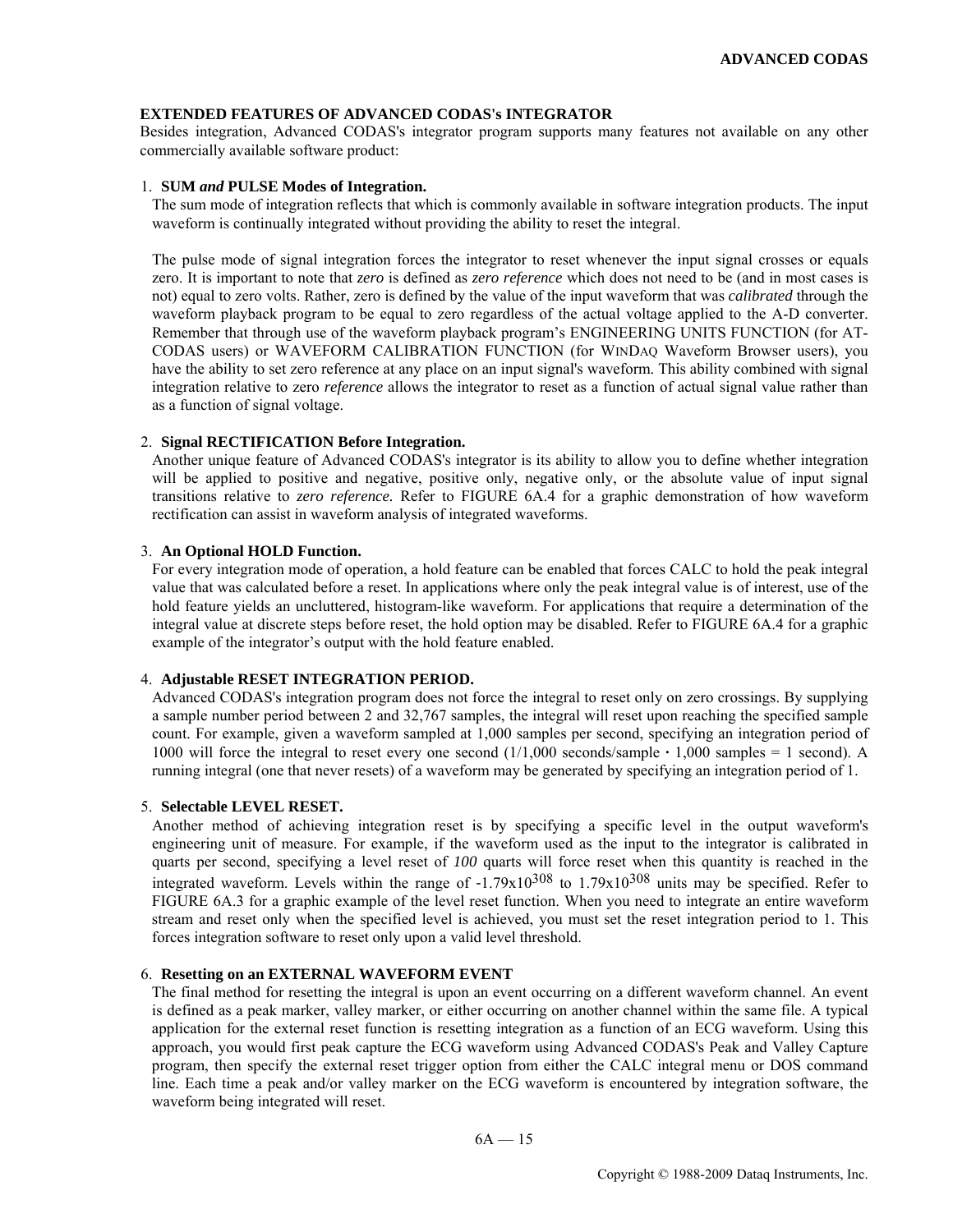

# **FIGURE 6A.3**

Demonstrating the use of the level reset function, the integrated waveform is set up to reset at a specific value. When the value is reached, integration is reset.

# **WAVEFORM INTEGRAL DOS COMMAND LINE and CALC MENU SYNTAX**  INTEGRAL *argument*

*argument:* 

[d:][path]filename[.ext] X Y A Z [L] [T\_M] [H]

| where:                                                 | [d:][path]filename[.ext] specifies the file name containing the waveform to be<br>integrated. The disk drive specifier, path, and file name extension are optional. A<br>basic file name must be supplied.                                                                                                                                                                                                                                                                                                                                                                                                                                                                              |
|--------------------------------------------------------|-----------------------------------------------------------------------------------------------------------------------------------------------------------------------------------------------------------------------------------------------------------------------------------------------------------------------------------------------------------------------------------------------------------------------------------------------------------------------------------------------------------------------------------------------------------------------------------------------------------------------------------------------------------------------------------------|
| <b>CALC Menu Prompt</b><br>Channel number to integrate | DOS Command Line<br><b>X</b> is the channel number of the waveform to be integrated where $1 \le X \le 29$ for<br>AT-CODAS and WINDAQ non-EXP multiplexer users or $1 \le X \le 144$ for<br>WINDAQ EXP multiplexer users.                                                                                                                                                                                                                                                                                                                                                                                                                                                               |
| Output channel number                                  | Y is the channel number within the file to contain the integrated waveform where<br>$2 \le Y \le 29$ for AT-CODAS and WINDAQ non-EXP multiplexer users or<br>$2 \le Y \le 144$ for WINDAQ EXP multiplexer users. If Y interval the total number of<br>channels contained in the file before the integral operation, then the result is placed<br>in waveform channel $Y$ and the original contents of channel $Y$ are <i>overwritten and</i><br><i>destroyed.</i> If $Y$ he total number of channels contained in the file before the CALC<br>operation, then the result is appended to the input file with the channel number<br>equal to the original total number of channels $+1$ . |
| Integration mode                                       | A specifies the type of integration to be performed as follows:<br>If $A = B$ "ipolar, then channel X will be integrated over both positive and negative<br>transitions relative to zero reference.<br>If $A = - +$ ", then only the positive-going transitions of channel X relative to zero<br>reference will be displayed and integrated.<br>If $A = -\cdot$ , then only the negative-going transitions of channel X relative to zero<br>reference will be displayed and integrated.                                                                                                                                                                                                 |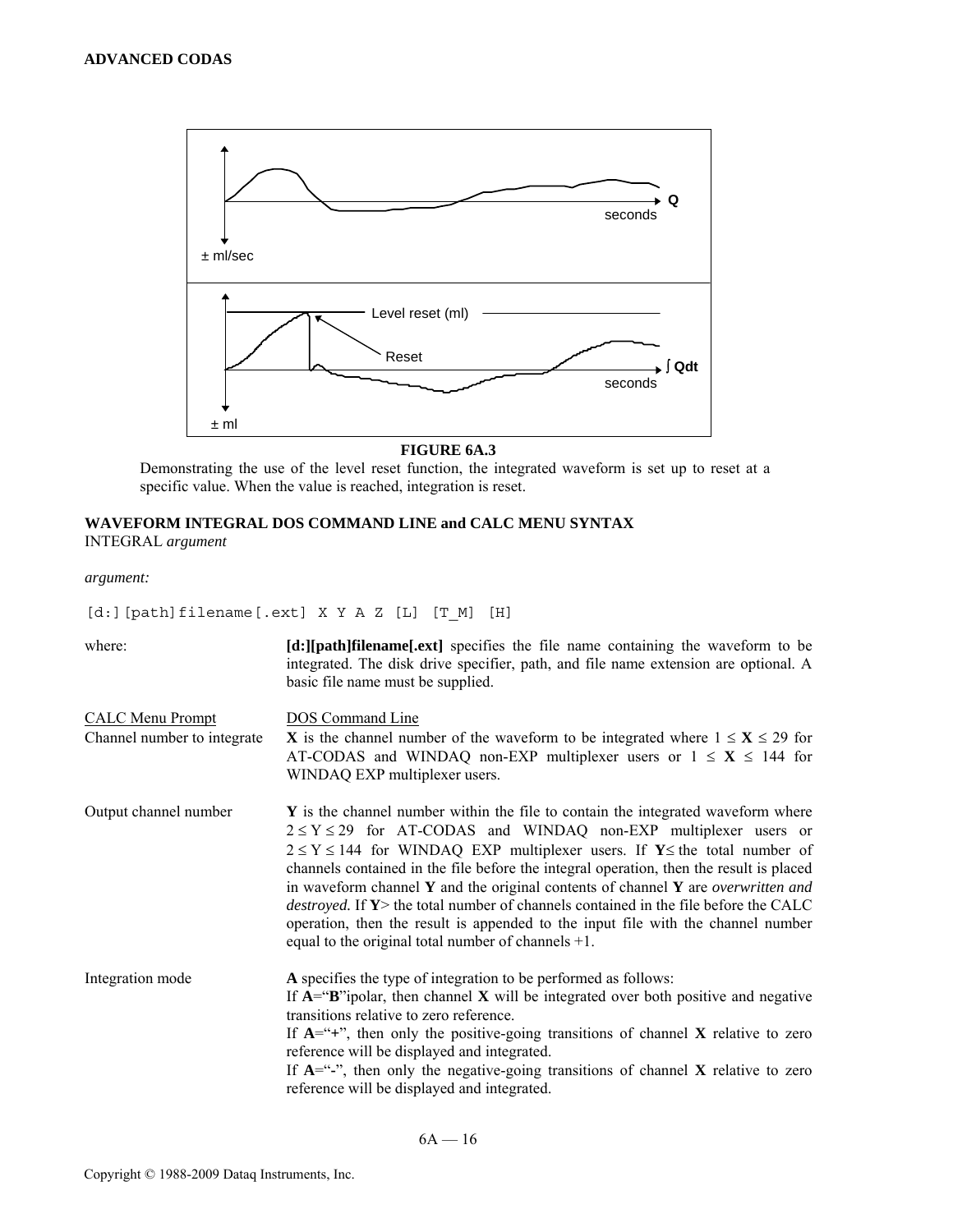If **A**="**A**"bsolute, then the integral will be applied to the absolute value of channel **X** relative to zero reference.

Integral reset period **Z** specifies the reset period of the integral where  $0 \le Z \le 32767$ . If  $\mathbb{Z} = 0$ , then the integral will reset upon every zero crossing of the input waveform. IF  $\mathbf{Z} = 1$ , then the specified waveform is integrated from beginning to end without recognizing zero-crossing as a valid reset condition. Reset may still occur upon a specified level or external event if these features are enabled. If  $2 \le Z \le 32767$ , then the integral will reset after every **Z**th sample to a maximum of 32,767 samples.

Level reset units "L"evel reset, when included, specifies the maximum number of units relative to the output waveform that will be accumulated before a reset will occur. For example, given an input waveform calibrated in milliliters per second, a value of 100 ml could be entered for level which would cause the integrator to reset every 100 ml. Values supplied for level reset may range from  $-1.79 \times 10^{308}$  to  $1.79 \times 10^{308}$ units.

External reset An external "**T**"rigger may be enabled to force reset of the integral as a function of a peak and/or valley event occurring on another channel within the same file. The variable "**T**" defines the channel number containing the reset trigger event where 2 ≤ **T** ≤ 29 for AT-CODAS and WINDAQ non-EXP multiplexer users or  $2 \leq T \leq 144$  for WINDAQ EXP multiplexer users, and variable "M" may assume one of three states: "+", "-", or "B". "**M**" specifies whether reset will occur on a positive-going (peak) event, a negative-going (valley) event, or both. Note that variables **T** and **M** must be separated by a space when implementing this feature from a DOS command line.

Hold integrated waveform? "**H**"old, when included, specifies that the last integrated value will be held until the next is calculated. When **H** is not specified, reset transitions will be displayed.

Example: INTEGRAL D:\DATA\TEST.1 3 2 A 0

Using TEST.1 located in subdirectory DATA on drive D: as the input waveform data file, take the integral of channel 3 using the absolute value (full-wave) rectification mode and using zero crossings to reset the integrator. The result is stored in waveform channel 2.

INTEGRAL C:\DATA\LABWORK\RUN2.DAT 4 8 B 32000 Using file RUN2.DAT located in subdirectory LABWORK which is a subdirectory of DATA, take the integral of waveform channel 4 with no rectification (bipolar) and store the result in channel 8. This is a running integral resetting after 32000 data points

INTEGRAL D:\DATA\TEST.8 7 3 + 20 H Using waveform file TEST.8 located in subdirectory DATA on drive D:, integrate channel 7 using the positive-only rectification mode and resetting every 20 samples. The output waveform is channel 3 and each 20-point integration value will be held until the next is available. Refer to FIGURE 6A.3.

INTEGRAL DATA.DAT 2 3 - 32000 134 Using Waveform file DATA.DAT, integrate waveform channel 2 storing the result as waveform channel 3. Rectify the input waveform so that only negative transitions relative to zero reset are integrated. Reset every 32,000 samples, or upon 134 integrated units, which ever occurs first.

INTEGRAL DATA.DAT 2 3 - 32000 134 14 +

 $6A - 17$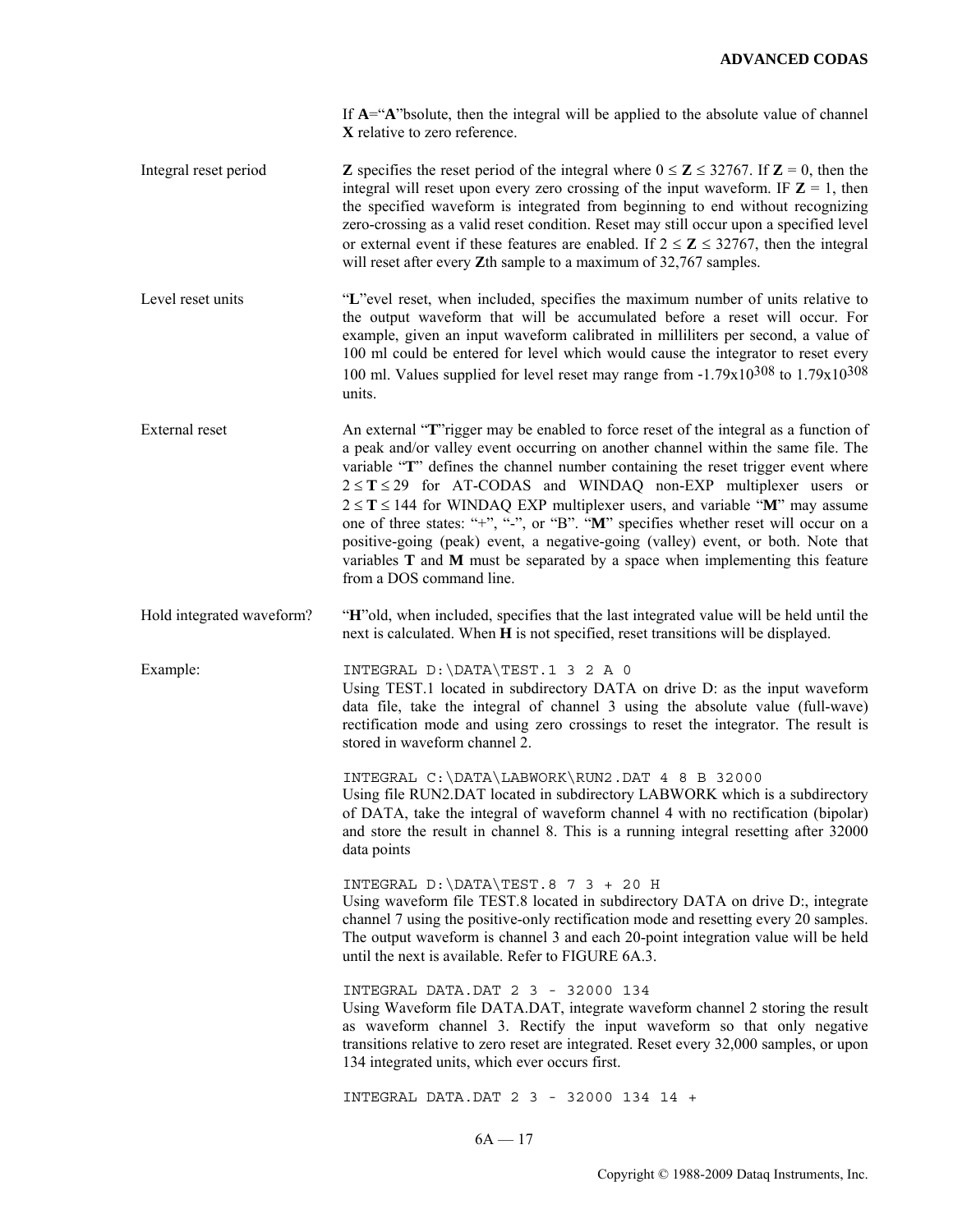Using Waveform file DATA.DAT, integrate waveform channel 2 storing the result as waveform channel 3. Rectify the input waveform so that only negative transitions relative to zero reset are integrated,. Reset every 32,000 samples, upon 134 integrated units, or upon a positive-going external event on channel 14 which ever occurs first.

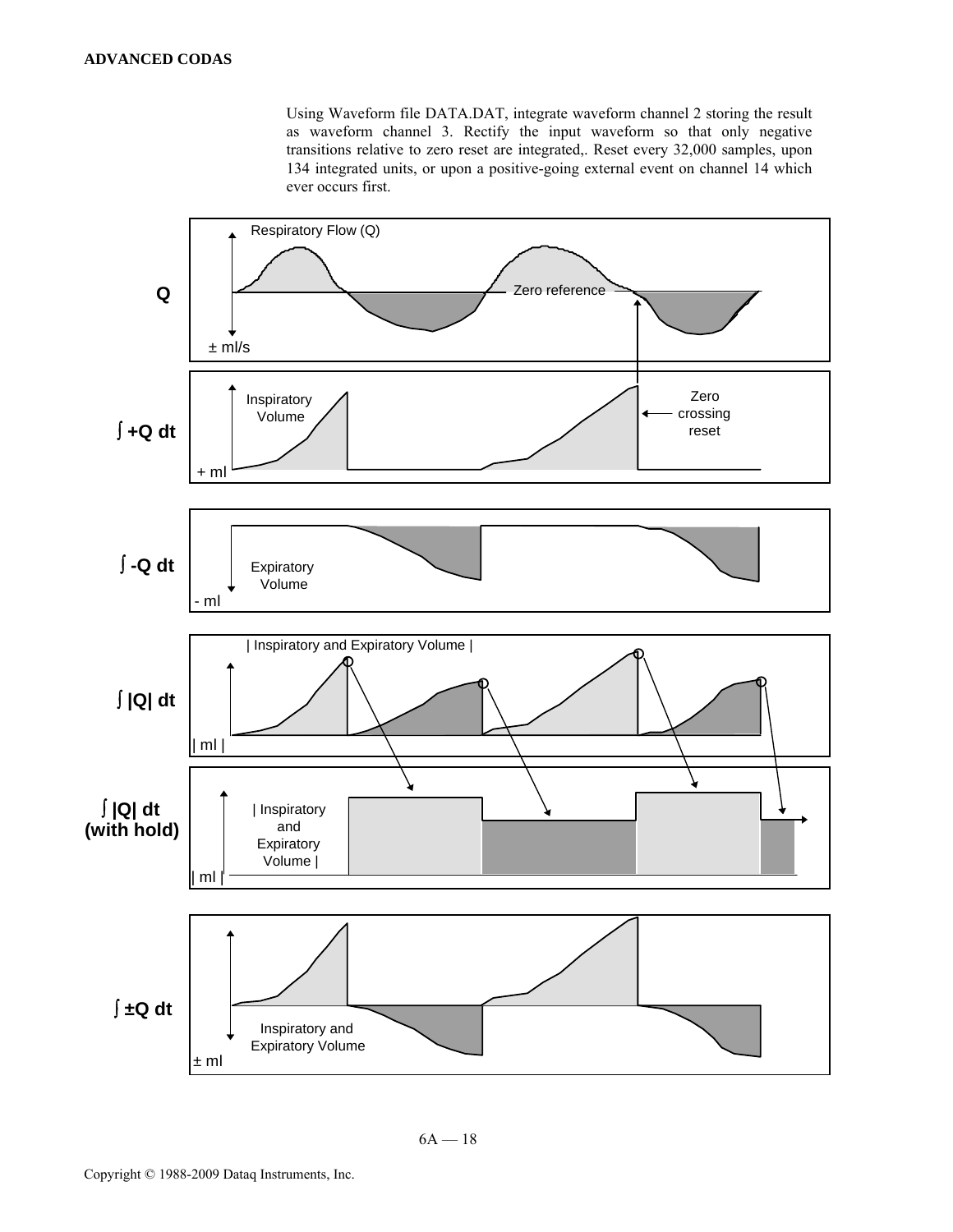#### **FIGURE 6A.4**

Waveform rectification and reset upon zero crossing of the input signal allows great flexibility in the presentation of integrated waveforms. Note how the hold option yields an uncluttered trace when only the peak value of the integral on a cycle-by-cycle basis is required.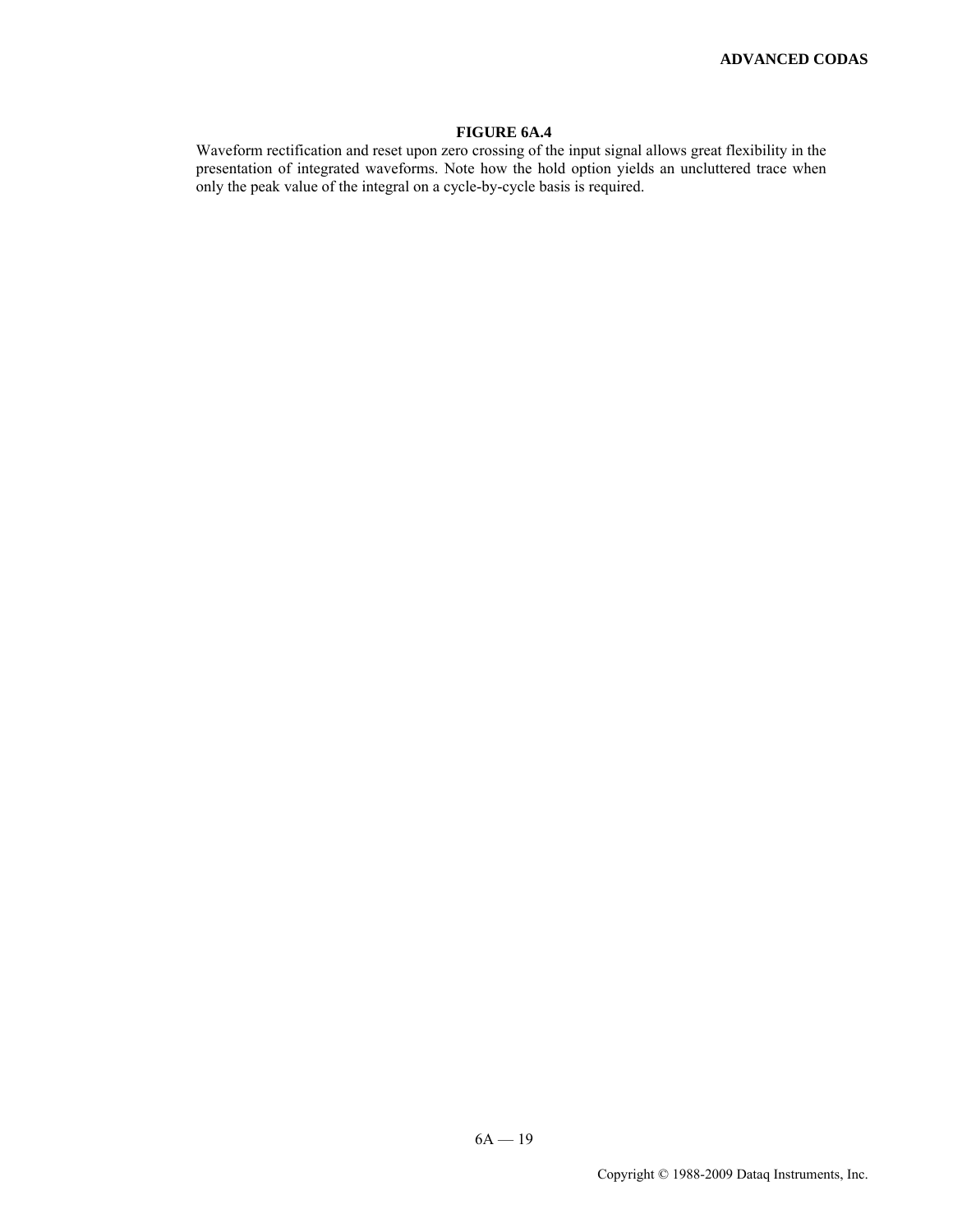# WAVEFORM MOVING AVERAGE USING ADVANCED CODAS

# **GENERAL**

In cases where a given waveform is cluttered with noise, where a mean needs to be extracted from a periodic signal, or where a slowly drifting baseline needs to be removed from a higher frequency signal, Advanced CODAS's moving average filter may be applied to achieve the desired result. Its wide span of smoothing factors (2 - 10,000) allow a great deal of flexibility in waveform moving average applications. Typically, a smaller smoothing factor is applied when in noise reduction applications while larger factors are applied to generate the mean value of an input waveform or to remove the affects of a slowly drifting baseline. The moving average filter may also be used in conjunction with (but before) Advanced CODAS's waveform derivative program, thus prefiltering the signal before differentiating. Such an approach may be used when it is necessary to isolate the derivative function from its built-in smoothing capability. In these cases, a smoothing factor of 2 (no filtering) should be chosen from Advanced CODAS's derivative program.

#### **AUTOMATIC ENGINEERING UNIT CALIBRATION**

When a waveform is averaged by Advanced CODAS, the calibration information associated with the data is automatically adjusted so that when the moving averaged waveform is reviewed through the waveform playback program a display of its value at any given point is in appropriate engineering units. The engineering unit tag associated with the moving averaged waveform (and displayed on the waveform playback program screen) will always be "MA#"; where "#" is the channel number of the waveform used as an input to create the moving averaged waveform, and "MA" implies (M)oving (A)verage. The only exception to this rule is when a moving average factor of 1 is specified. In this case, the input channel is copied without modification to the output file including engineering units. Note that the engineering units tag of any enabled channel may be changed at any time from the waveform playback program by pressing either the F9 or F10 key, then entering up to a 4-character (the first character must be an alpha) descriptor (for AT-CODAS users) or by choosing either Low Calibration… or High Calibration… from the Edit menu, then entering up to a four character descriptor in the Engr. Units = text box (for WINDAQ Waveform Browser users).

#### **APPLYING Advanced CODAS's MOVING AVERAGE PROGRAM**

The application of Advanced CODAS's moving average program, as with all other moving average functions, is an exercise in trial and error and intuition. When it is necessary to remove a noise component from an input waveform, only you can judge the suitability of the result; whether the number of averaged points selected was too high, too low, or just right. Such subjective criterion exists since what may appear to one user to be a properly filtered waveform, may appear to another to be too noisy. As a general rule, you should start with a low filter factor, then increase it if necessary until the desired result is achieved. Also, realize that more than one iteration may be needed to converge on an acceptable result.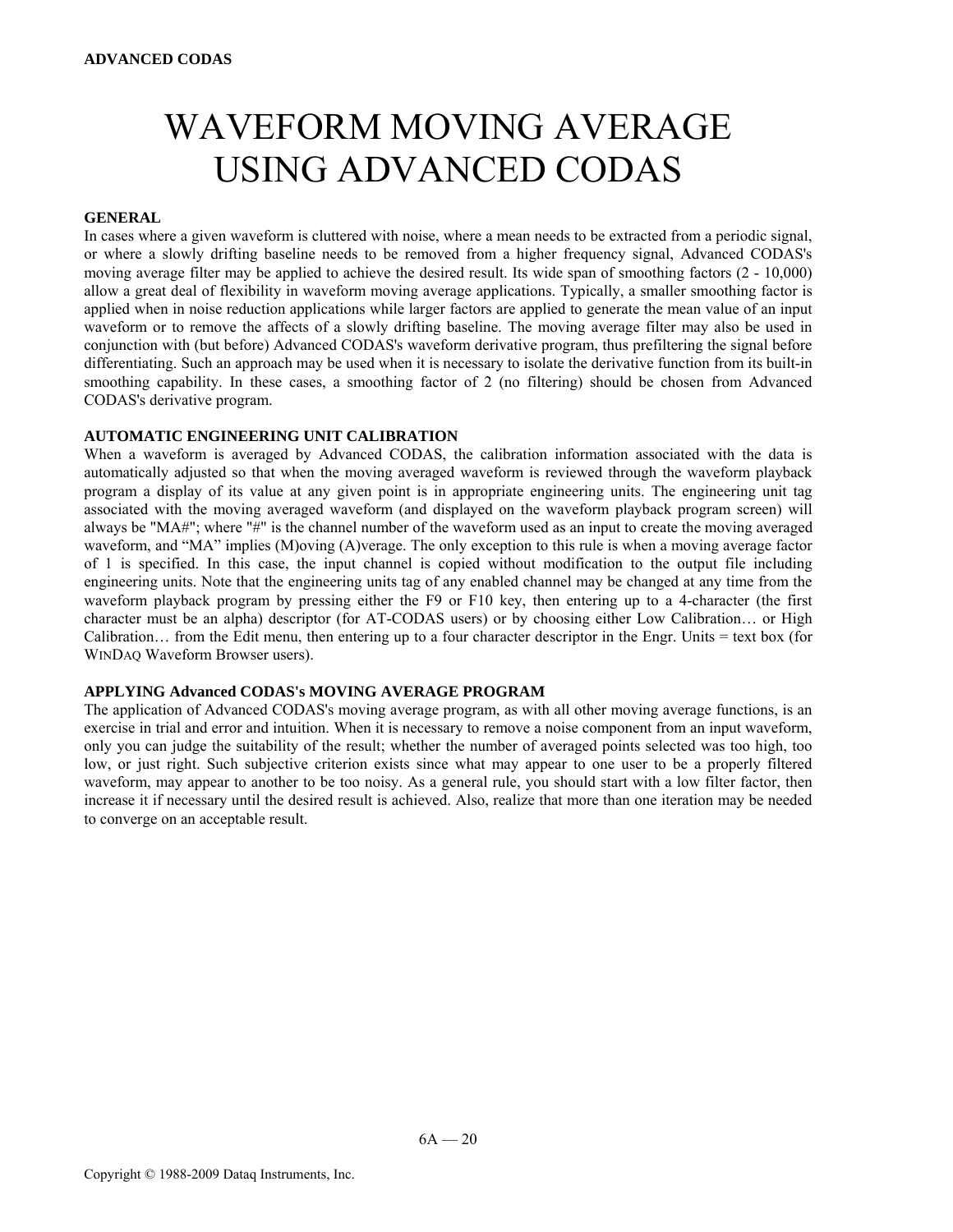

#### **FIGURE 6A.5**

This figure demonstrates the ability of Advanced CODAS's moving average filter to generate a mean waveform from a periodic input waveform.

When using Advanced CODAS's moving average program to display the mean value of an input signal, the smoothing factor should be selected so that the number of points contained in the moving average window is proportional to the number of sampled points contained in one typical signal cycle. A good first order approximation for the frequency response of the mean signal is as follows:

Frequency  $_{\text{mean}} = (1.6 \times \text{Sample Rate}) \div n$ 

Where:  $n =$ The number of points contained in the moving average filter.

 Sample Rate = The per channel sample rate at which the input signal was originally acquired in Hertz. Frequency  $_{\text{mean}}$  = The bandwidth of the mean signal in Hertz.

This formula may be algebraically rearranged as follows to solve for n:

 $n = (1.6 \times \text{Sample Rate}) \div \text{Frequency}_{mean}$ 

The use of this formula can best be described by example: Assume that an arterial blood pressure waveform was sampled at 250Hz, and that a mean ABP signal with a frequency response of 1Hz needs to be generated. Plugging these numbers into the above equation solves for the moving average span (n).

 $n = (1.6 \times 250) \div 1 = 400$  samples

Using 400 as the moving average smoothing constant is a good first order approximation for the desired result.

The waveform moving average utility may also be used to simulate a high pass filter by specifying smoothing factors less than zero. When a moving average factor less than zero is specified, the resulting output is the input signal minus the moving averaged result.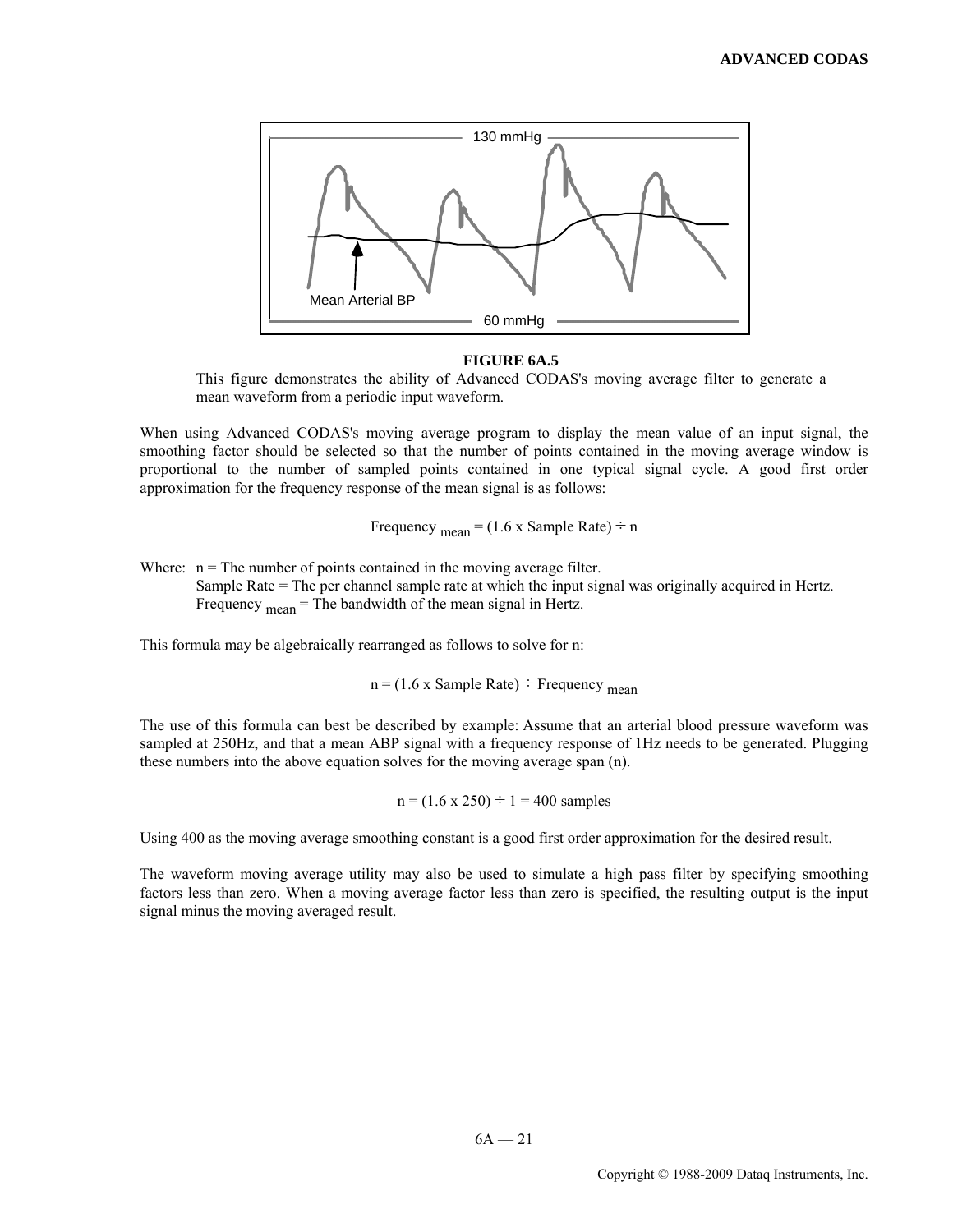# **WAVEFORM MOVING AVERAGE DOS COMMAND LINE and CALC MENU SYNTAX**

AVERAGE *argument* 

# *argument:*  [d:][path]filename[.ext] X Y Z where: **[d:][path]filename[.ext]** specifies the file name containing the waveform to be

| where:                                          | $\lceil d \cdot \rceil$ path intename $ext{.}$ specifies the file name containing the waveform to be<br>moving averaged. The disk drive specifier, path, and file name extension are<br>optional. A basic file name must be supplied.                                                                                                                                                                                                                                                                                                                                                                                                                                                |
|-------------------------------------------------|--------------------------------------------------------------------------------------------------------------------------------------------------------------------------------------------------------------------------------------------------------------------------------------------------------------------------------------------------------------------------------------------------------------------------------------------------------------------------------------------------------------------------------------------------------------------------------------------------------------------------------------------------------------------------------------|
| <b>CALC Menu Prompt</b><br>Input channel number | DOS Command Line<br><b>X</b> is the channel number of the waveform to be moving averaged where $1 \le X \le 29$<br>for AT-CODAS and WINDAQ non-EXP multiplexer users, or $1 \le X \le 144$ for<br>WINDAQ EXP multiplexer users.                                                                                                                                                                                                                                                                                                                                                                                                                                                      |
| Output channel number                           | Y is the channel number within the file to contain the moving averaged result where<br>$2 \le Y \le 29$ for AT-CODAS and WINDAQ non-EXP multiplexer users, or<br>$2 \le Y \le 144$ for WINDAQ EXP multiplexer users. If Y interval number of<br>channels contained in the file before the moving average operation, then the result<br>is placed in waveform channel $\bf{Y}$ and the original contents of channel $\bf{Y}$ are<br>overwritten and destroyed. If $Y$ the total number of channels contained in the file<br>before the CALC operation, then the result is appended to the input file with the<br>channel number equal to the original total number of channels $+1$ . |
| Smoothing factor                                | <b>Z</b> specifies the moving average span to be applied to the input waveform where $2 \le$<br>$\mathbb{Z} \le 10,000$ samples for low pass filter simulation, or -9,999 $\le \mathbb{Z} \le$ -2 samples for<br>high pass filter simulation. Higher values of  Z  apply greater smoothing constraints<br>on the resulting waveform. If $Z = 1$ then no smoothing is applied and the specified<br>input channel may be copied without modification to the specified output channel.<br>This feature may be used to peak capture waveform channel 1, which may not be<br>done on channel 1 directly.                                                                                  |
| Example:                                        | AVERAGE DATA.DAT 2 5 350<br>Using DATA.DAT as the input waveform data file, take the moving average of<br>waveform channel 2 and store the result as waveform channel 5 using a 350 point<br>moving average.                                                                                                                                                                                                                                                                                                                                                                                                                                                                         |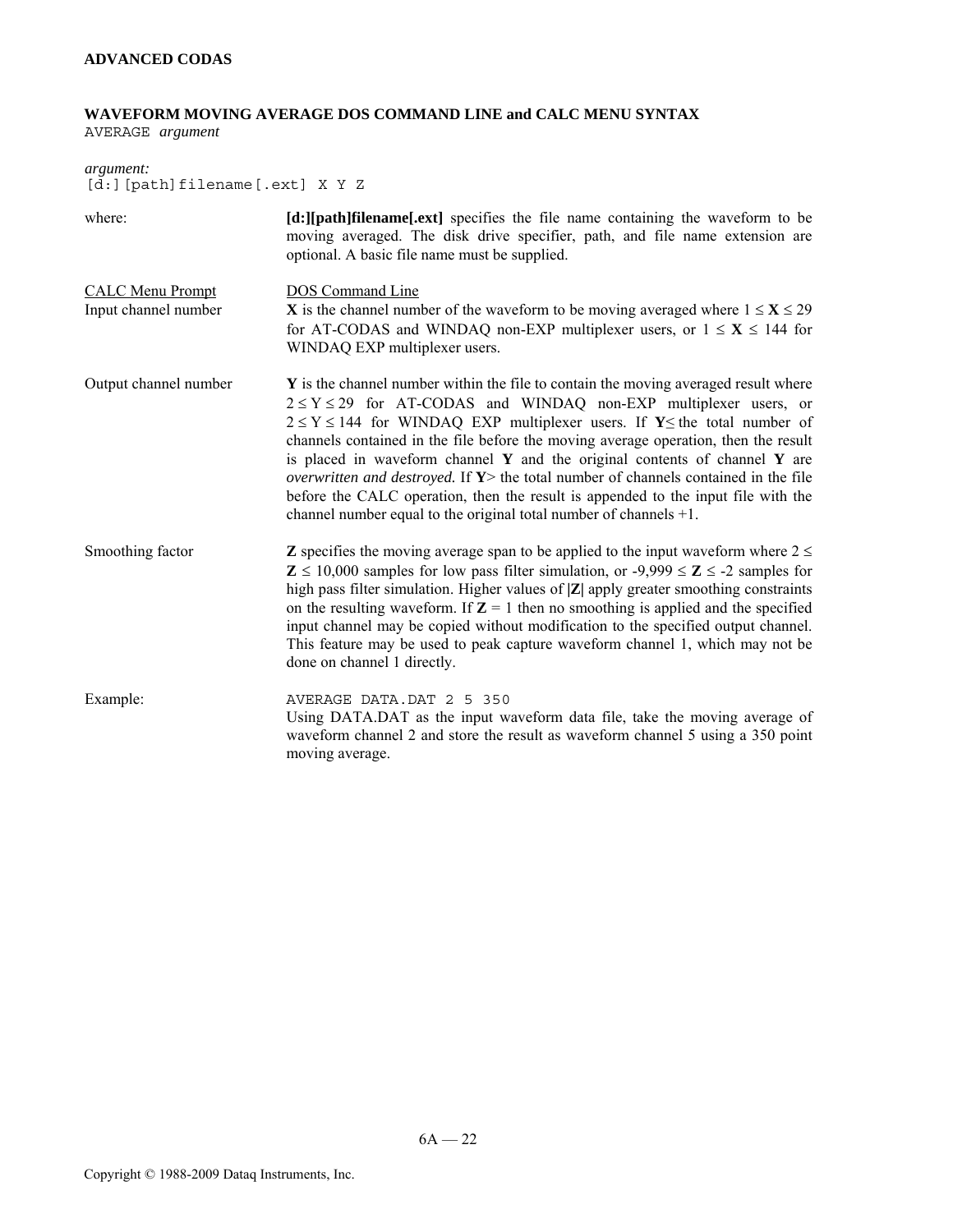# WAVEFORM PEAK AND VALLEY CAPTURE USING ADVANCED CODAS

#### **GENERAL**

Anyone with the most basic knowledge of physiological waveforms can glance at a blood pressure waveform, determine where the heart cycle begins and ends, then measure the minimum (diastolic), maximum (systolic), and mean pressures. Another simple calculation yields the heart rate. The problem is not one of procedure, but time. Consider a more typical application involving not one, but several hundred heart cycles and the need to calculate with reasonable accuracy the four blood pressure parameters on a beat-by-beat basis. The task becomes overwhelming. Without question, the process may be simplified by "eyeballing" large groups of waveforms for average maximum, minimum, mean, and rate values. But what happens to accuracy and all-important repeatability?

The obvious solution is to computerize. Everyone knows that computers excel in their ability to evaluate large quantities of numbers. Although it is true that for any number of samples a computer can be programmed to report the highest and lowest values, it fails in its ability to duplicate the intuitive process applied by an experienced researcher when he or she identifies the beginning and end of a heart cycle for example. Since the accurate determination of systolic, diastolic, mean, and rate information depends on an equally accurate determination of heart cycle end points, the computer-based solution fails.

The development of Dataq Instruments' Peak Capture Algorithm focused on solving the end point determination problem since this was the only barrier preventing the computer from automating the labor-intensive process described above. Through innovative software design, and by making the researcher part of the evaluation process, the Peak Capture Algorithm represents the first computer-based solution to the automatic detection of peak, valley, mean, and period information on either a cycle-by-cycle or a 2 to 32,767 cycle average basis.

#### **PEAK AND VALLEY CAPTURE (PVC) OPERATION**

PVC does not generate waveforms. Instead, it uses any waveform channel (except channel 1) as an input, then places positive- and/or negative-going event markers directly on the waveform to indicate cyclic peak and/or valley waveform points.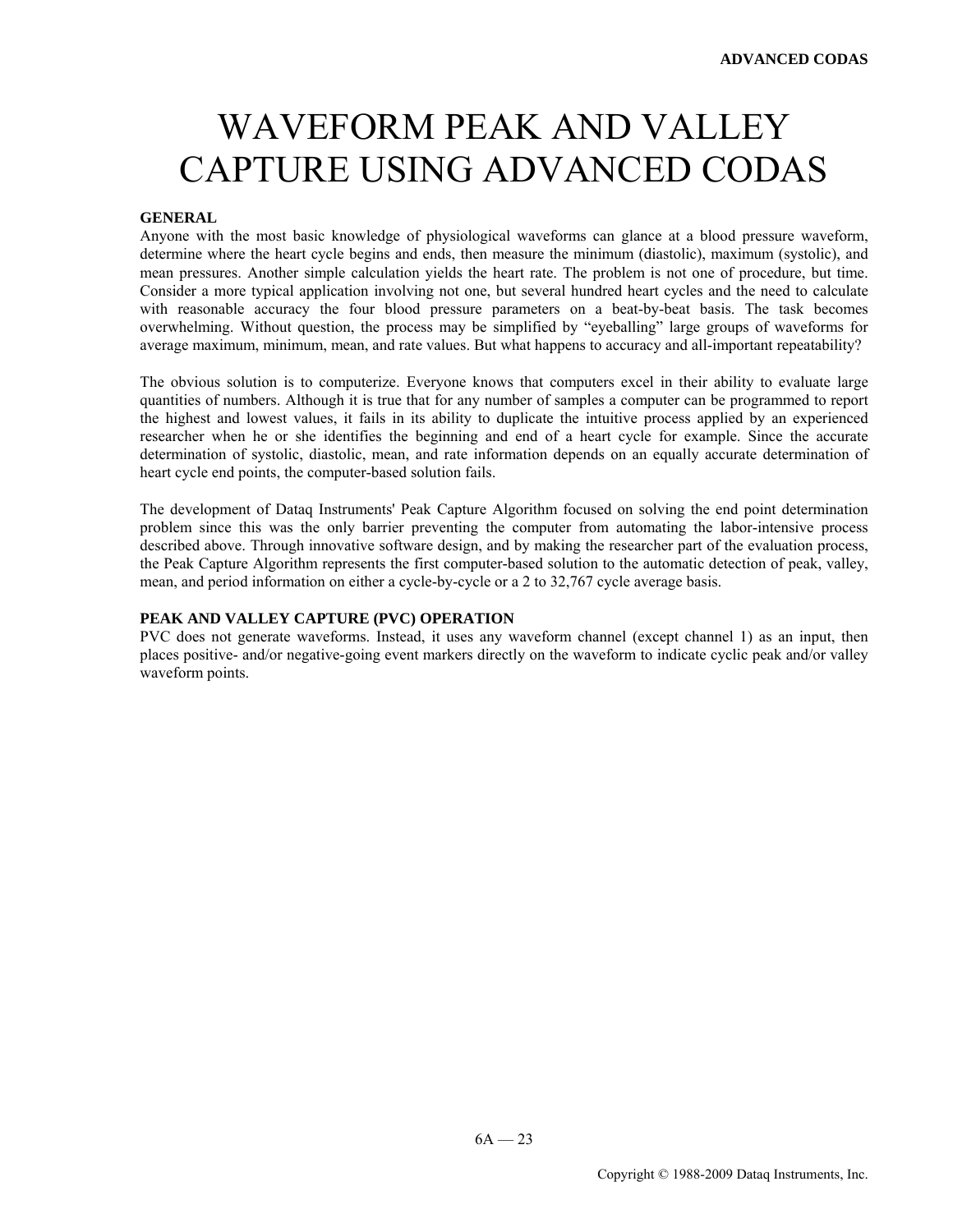

### **FIGURE 6A.6**

The Peak and Valley Capture (PVC) function generates positive- and negative-going event marker tags on the input waveform corresponding to cycle-by-cycle maximum and minimum waveform values. PVC may also be configured to detect peaks only, or valleys only. Note that event markers must be enabled from the waveform playback utility before peak and/or valley markers will be displayed.

The procedure used by PVC software to determine cyclic peak and valley waveform values involves the use of a threshold detector. Through command arguments from either the DOS or menu levels, you control the threshold setting as a percentage within the range of 1% to 99%. The default value of the threshold detector is 30%.

The default threshold level is an extremely good starting point for most waveforms encountered in physiology. Even so, you may have the need to adjust the default threshold level to accurately respond to some waveforms depending upon how they were acquired. FIGURE 6A.6 shows the result of a properly peak captured waveform. FIGURE 6A.7 shows the same waveform that was peak captured using a threshold level that was too low. In contrast, FIGURE 6A.8 shows the same waveform that was peak captured using a threshold level that was too high.



# **FIGURE 6A.7**

This figure demonstrates what can happen when the threshold level of the PVC function is too small. The algorithm interprets minor changes in waveform inflections as valid peaks and valleys.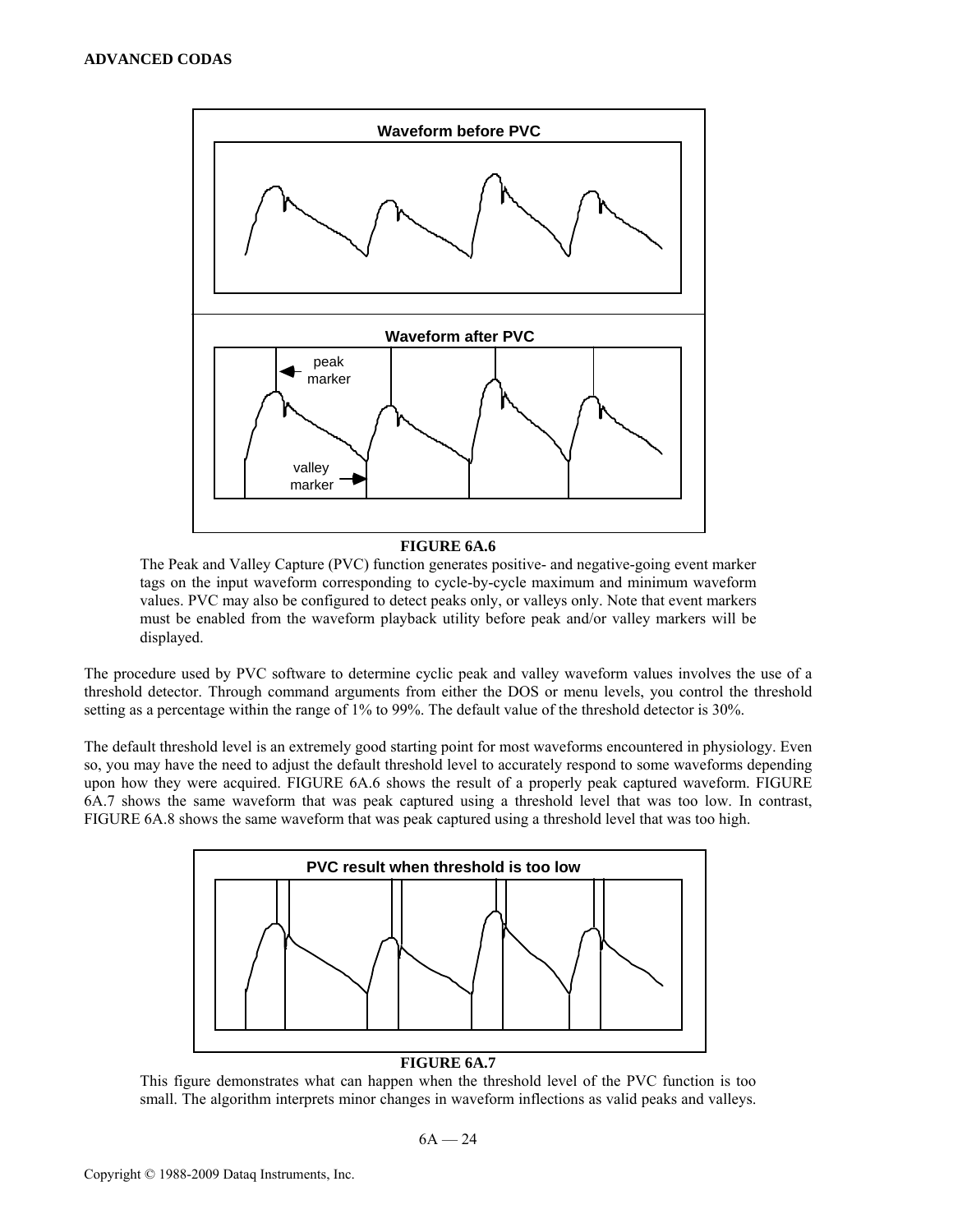Increasing the threshold percentage will mask these minor inflections, leaving only true cyclic peaks and valleys detected.



#### **FIGURE 6A.8**

This figure demonstrates what can happen when the threshold level of the PVC function is too large. The algorithm fails to detect cyclic changes in waveforms that are smaller in amplitude than others in the waveform stream. Decreasing the threshold percentage will increase the sensitivity of the algorithm to allow detection of smaller amplitude, albeit valid waveform cycles.

#### **PEAK CAPTURING IN THE PRESENCE OF WAVEFORM ARTIFACT**

Another consideration when using PVC is to ensure that the waveform data being peak captured is free of artifact (see FIGURE 6A.9) such as that caused by gain changes, loose signal connections, and large step changes caused by stopping then starting disk storage during data acquisition. Should the waveform you need to peak capture contain such artificial components, there are two approaches that may be used to avoid confusing the PVC algorithm:

- 1. Try peak capturing the waveform as-is using the default threshold level of 30%. If your result indicates that more sensitivity is needed (which will probably be the case if step changes are present) try decreasing the threshold level until the waveform is properly peak captured. In the presence of very large step changes, it may not be possible to properly peak capture the waveform using this approach.
- 2. Isolate clean waveform data from artifact through use of the waveform playback program's COPY/PASTE FUNCTION. Separate data files may be created, each containing clean waveform data that may be peak captured individually.



# **FIGURE 6A.9**

This figure is an example of a waveform containing artifacts which may interfere with PVC's ability to extract proper peak and/or valley information. Approach such situations with caution, and try using the techniques described above to extract useful information.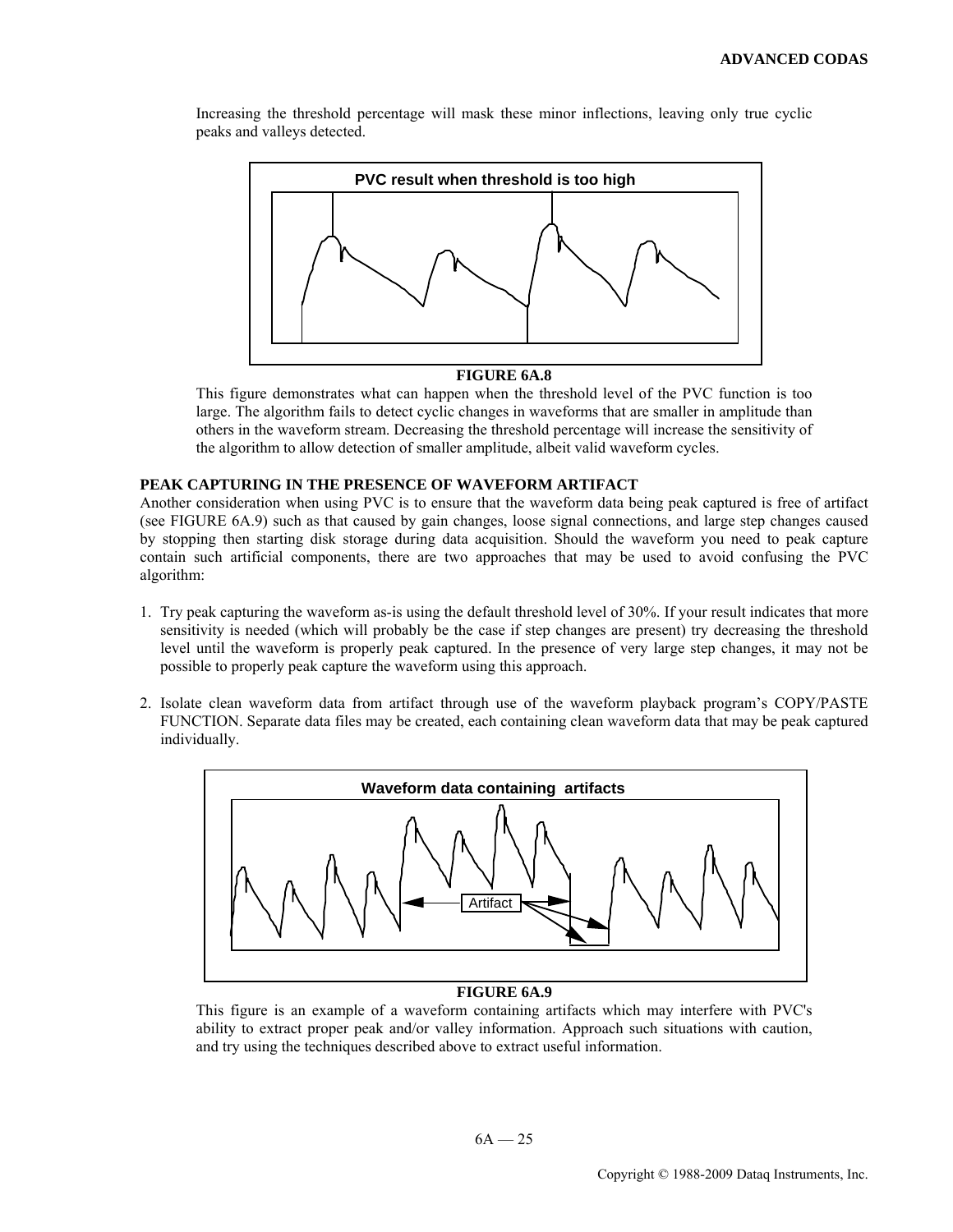#### **GOOD DATA ACQUISITION PRACTICE LEADS TO GOOD PVC PERFORMANCE**

The time to start thinking about peak and valley capture of waveform data is *during data acquisition.* The PVC algorithm is a very forgiving utility that can adjust to many variations in waveform quality. However, it can have difficulty if poor data acquisition procedures are used. Listed below are some suggestions related to data acquisition practice that will help you maximize your productive use of PVC:

- 1. Ensure that the dynamic range of the A-D converter is maximized by closely matching the full scale voltage of your input signal to that of the A-D converter. A-D cards with programmable gain can be used to great advantage in this area by selecting gain factors on a channel-by-channel basis to compensate for varying full scale channel voltages.
- 2. Minimize noise present on signals to be acquired. Be sure to use quality, shielded signal cable at all points in the signal path.
- 3. Avoid poor signal connections that could cause intermittent signal drop-outs.
- 4. Do not make a habit of starting and stopping data acquisition to disk indiscriminately. When acquisition to disk is halted and then started again, an event marker is automatically inserted in channel 1's data stream so that when the waveforms are played back through the waveform playback program, it will be obvious when a discontinuity could exist. This practice will help you avoid peak capturing across data acquisition session boundaries.

#### **EDITING PVC-SELECTED EVENT MARKERS**

The points selected by PVC may be reviewed through use of the waveform playback program. For AT-CODAS user's: run the waveform playback program and select the SEARCH-FOR-EVENT FUNCTION (F8) followed by an "E" keystroke to enable the display of positive and negative event markers. For WINDAQ user's: run the waveform playback program and choose Event Markers… from the View menu. In either case, refer to the SEARCH-FOR-EVENT FUNCTION in the *Post Acquisition using POST or WINDAQ* chapter of the AT-CODAS Users Manual or in the WINDAQ Waveform Browser Users Manual for complete details. Your review of a peak captured waveform will yield one of three possible results:

- 1. PVC-selected minimum and/or maximum events will be grossly in error.
- 2. The waveform will be properly peak captured, cycle-by-cycle, end-to-end.
- 3. Except for a few minor instances, the waveform will be properly peak captured.

In the event of item (1), you should return to PVC and attempt to properly peak capture the input waveform by selecting a different threshold value. Increase or decrease the threshold value depending upon the results of your first attempt, and by using the concepts described in the PEAK AND VALLEY CAPTURE OPERATION section above.

In the event of item (2), no further PVC operations need to be performed. You may proceed with the report generator to produce a point-value file.

You have two options in the event of item (3): You can rerun PVC with a slightly different threshold value in an attempt to correct the few peak capture errors, or you can use the event marker editing facility of the waveform playback program to insert and/or delete event peak and valley markers.

Assuming that peak and valley markers are enabled for display, you are in the waveform playback program with a peak captured waveform displayed, and the data cursor is displayed (WINDAQ user's), the markers may be edited as follows (note that marker editing cannot be used when the waveform compression factor is greater than 1, the waveform must be uncompressed to edit markers):

1. Enable the channel for peak and valley marker editing operations. A channel is enabled for peak and valley marker editing operations by pressing the number (or letter) of the display window containing the waveform to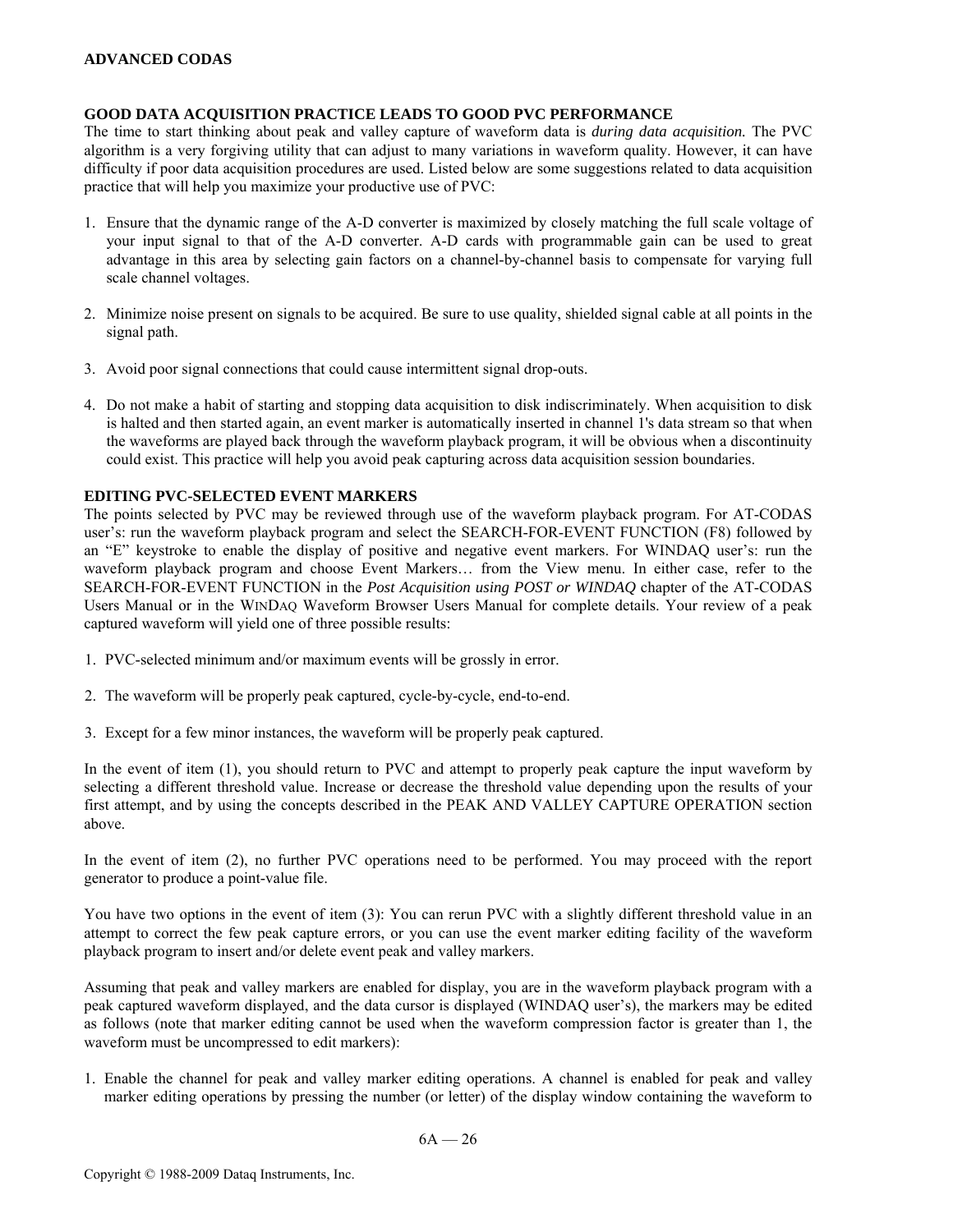be modified. For example, say window two is displaying the peak and valley captured result of channel five. You would press the 2 key to enable the channel displayed in window 2 (in this case, channel 5) for marker editing. When pressed, the 2=5 annotation near the bottom of the screen (in AT-CODAS) or in the right or left annotation margin (in WINDAQ) will be highlighted, indicating channel 5 is enabled for marker editing operations.

2. Move to the desired point in the waveform. To move to the next displayed peak or valley marker in the enabled channel, proceed as follows:

# **AT-CODAS User's**

CTRL+ $\rightarrow$  moves to the next peak or valley marker by scrolling the waveform in a left (or right) direction depending upon the state of the waveform movement preference switch specified from the CODAS configuration or installation program.

 CTRL+← moves to the next peak or valley marker by scrolling the waveform in a right (or left) direction depending upon the state of the waveform movement preference switch specified from the CODAS installation program.

#### **WINDAQ User's**

 Choose Next Mark… from the Search menu. This moves the window in a positive time direction to the next enabled event marker, positioning the data cursor directly on top of the event marker.

 Choose Previous Mark… from the Search menu. This moves the window in a negative time direction to the last enabled event marker, positioning the data cursor directly on top of the event marker.

3. Edit the file.

# **AT-CODAS User's**

 To delete a marker, press the DEL key on your computer keyboard's key pad while the the waveform playback program cursor is directly over a peak or valley marker.

 To insert a peak or valley marker, position the waveform playback program's cursor at the point on a waveform where you'd like a marker to be placed. Pressing the INS key the first time will place a peak marker (positivegoing) at the point of waveform/cursor intersection. Pressing the INS key a second time will place a valley marker (negative-going) at the point of waveform/cursor intersection. Alternate pressing of the INS key will toggle between peak and valley marker placement.

#### **WINDAQ User's**

To delete a marker, choose Delete Mark from the Edit menu. This deletes an event marker that is coincident with the waveform cursor.

 To insert a peak or valley marker, choose Insert Mark from the Edit menu. This inserts a peak marker (positivegoing) at the point of waveform cursor intersection. Repeating the Edit Insert Mark action toggles the peak marker to a valley marker (negative-going).

#### **PEAK CAPTURING CHANNEL ONE's WAVEFORM**

As with all Advanced CODAS functions, channel one's analog waveform is considered sacred by PVC meaning that operating on this channel is not directly possible. However, channel one, as well as any other channel may be duplicated by using Advanced CODAS's moving average utility and specifying a moving average factor of 1. Specify the input channel number as that to be duplicated.

#### **PVC DOS COMMAND LINE AND CALC MENU SYNTAX**

PEAK *argument* 

*argument:*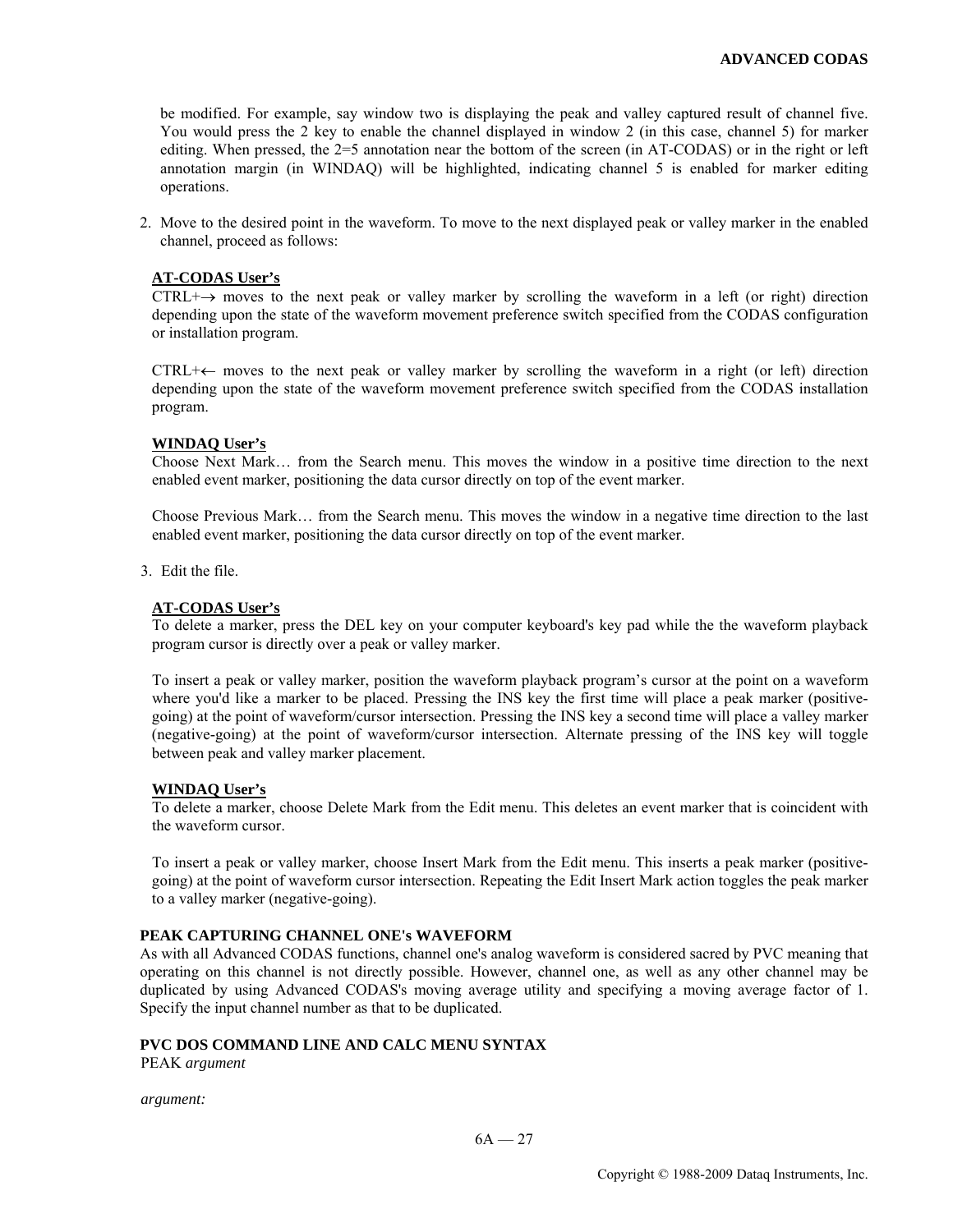# **ADVANCED CODAS**

# [d:][path]filename[.ext] X [C] Y [Z] [S]

| where:                                             | [d:][path]filename[.ext] specifies the file name containing the waveform to be<br>peak captured. The disk drive specifier, path, and file name extension are optional.<br>A basic file name must be supplied.                                                                                                                                                                                                                                                                                                                   |
|----------------------------------------------------|---------------------------------------------------------------------------------------------------------------------------------------------------------------------------------------------------------------------------------------------------------------------------------------------------------------------------------------------------------------------------------------------------------------------------------------------------------------------------------------------------------------------------------|
| <b>CALC Menu Prompt</b><br>Channel to peak capture | <b>DOS</b> Command Line<br><b>X</b> is the channel number of the waveform to be peak/valley captured where $2 \le X \le$<br>29 for AT-CODAS and WINDAQ non-EXP multiplexer users or $2 \le X \le 144$ for<br>WINDAQ EXP multiplexer users. Note that channel 1 may be specified only if<br>peak and/or valley markers are to be written to another channel.                                                                                                                                                                     |
|                                                    | Enter channel number to mark $C$ is an optional channel number within the file to contain the peak captured<br>waveform where $2 \le X \le 29$ for AT-CODAS and WINDAQ non-EXP multiplexer<br>users or $2 \le X \le 144$ for WINDAQ EXP multiplexer users. The default value of C<br>is equal to variable X providing $X \neq 1$ .                                                                                                                                                                                              |
| Select capture mode                                | Y is the capture mode which defines whether the peak/valley capture utility will<br>flag peaks, valleys, or peaks and valleys. Valid entries are:<br>$Y = "P"$ for peaks only<br>$Y = "V"$ for valleys only<br>$Y = "PV"$ or "VP" for peaks and valleys                                                                                                                                                                                                                                                                         |
| Select threshold level                             | <b>Z</b> specifies the peak/valley capture utility threshold level where $1 \le Z \le 99$ . The<br>default value for <b>Z</b> is 30%. If Peak is given a negative threshold (-99 $\leq$ <b>Z</b> $\leq$ -1), its<br>operatoin is limited to the data between the cursor and the time marker. This is<br>helpful for use on files in which the amplitude changes too much for a single value<br>to work on the whole file. Refer to the PEAK AND VALLEY CAPTURE<br>OPERATION section for details on proper threshold adjustment. |
| (not displayed)                                    | S optionally specifies the smoothing factor applied by the peak detection algorithm.<br>The default value of $S$ is 11, which is adequate for most applications. Lower values<br>should be specified when the waveform to be peak captured has been under-<br>sampled. Higher values should be specified in the presence of noise. The range of S<br>is $2 \le S \le 64$ .                                                                                                                                                      |
| Example:                                           | PEAK DATA.DAT 2 VP<br>Peak capture channel 2 of file DATA.DAT for peaks and valleys using the default<br>threshold value of 30%.                                                                                                                                                                                                                                                                                                                                                                                                |
|                                                    | PEAK D: \LABDATA\TEST1.DAT 5 4 P 25<br>Peak capture channel 5 of file TEST1.DAT located on drive D: and subdirectory<br>LABDATA for peaks only using a threshold value of 25%. The peak markers are<br>written to channel 4.                                                                                                                                                                                                                                                                                                    |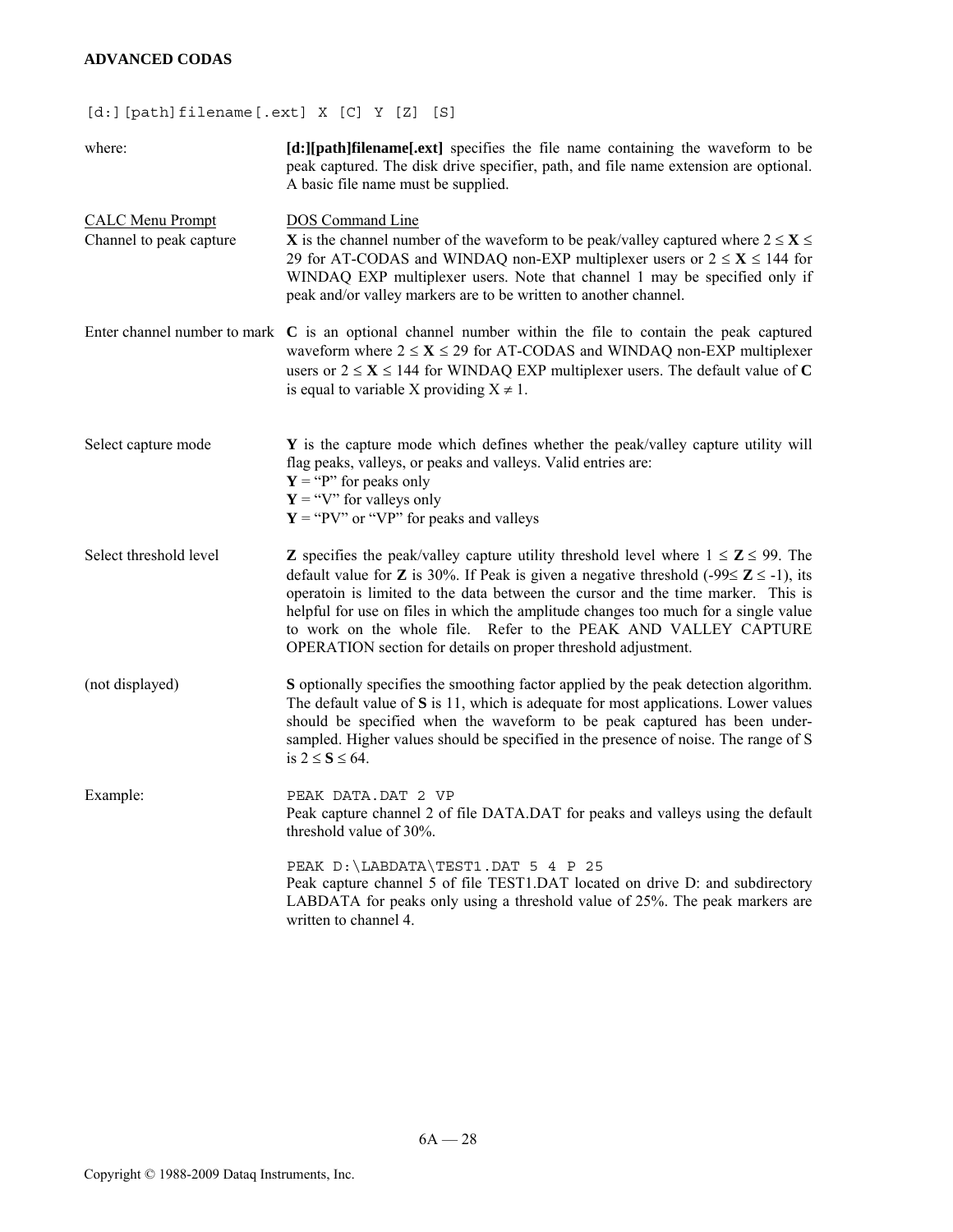# WAVEFORM RECTIFICATION USING ADVANCED CODAS

#### **GENERAL**

You may find it desirable to rectify a waveform as an interim step before integrating. Although Advanced CODAS's integration utility supports rectification directly, the rectified waveform is not available as an intermediate result. From the perspective of presentation, you can use Advanced CODAS's rectification utility to generate the rectified waveform to one channel, then generate the integral of the rectified waveform to another channel. A hard copy can be generated of all three waveforms (input, rectified, integrated) to fully document analysis flow.

On a more practical side, the full-wave rectification capability of Advanced CODAS can be applied to accurately establish a zero reference in the presence of base line noise. FIGURE 6A.10 illustrates a raw EMG signal acquired in the presence of a high degree of base line noise, and with zero reference established at the midpoint of the bipolar signal (0 volts). Passing this waveform through Advanced CODAS's full-wave (absolute value) rectifier yields the second waveform |EMG|. Using the waveform playback program's ENGINEERING UNITS FUNCTION (for AT-CODAS users) or WAVEFORM CALIBRATION - FIXED METHOD (for WINDAQ users), zero reference may be reestablished at a point above the previous zero reference to eliminate the entire band of base line noise. The signal of FIGURE 6A.10 labeled as  $+|EMG|$ , is the waveform that will be integrated if a rectify mode of positiveonly is selected as an integration option. Note that signal +|EMG| is never displayed, but rather interpreted in the manner shown by the integrator.

#### **AUTOMATIC ENGINEERING UNIT CALIBRATION**

When a waveform is rectified by Advanced CODAS, the calibration information associated with the data file is automatically adjusted so that when the rectified waveform is reviewed through the waveform playback program a display of its value at any given point is in appropriate engineering units. The engineering unit tag associated with the calculated waveform (and displayed on the waveform playback program screen) will always be "OR#"; where "#" is the channel number of the waveform used as an input to create the rectified waveform, and O describes the applied operation. O may assume one of three possible values: "+" denotes positive only rectification, "-" denotes negative only rectification, and "A" denotes absolute or full wave rectification. For example, assume that waveform channel 1 is full wave rectified and the result is stored to channel 3. Channel 3's engineering unit tag would be "AR1". Likewise, if the operation was positive only half wave, channel 3's engineering units tag would be "+R1". Note that the engineering units tag of any enabled channel may be changed at any time from the waveform playback program by pressing either the F9 or F10 key, then entering up to a 4-character (the first character must be an alpha) descriptor (for AT-CODAS users) or by choosing either Low Calibration… or High Calibration… from the Edit menu, then entering up to a four character descriptor in the Engr. Units = text box (for WINDAQ Waveform Browser users).

#### **Advanced CODAS's WAVEFORM RECTIFICATION FEATURES**

The Advanced CODAS waveform rectification program provides three rectification modes:

#### 1. **Positive-only half-wave rectification.**

Applying this rectification mode to a waveform will yield only positive waveform transitions relative to zero reference.

#### 2. **Negative-only half-wave rectification.**

Applying this rectification mode to a waveform will yield only negative waveform transitions relative to zero reference.

#### 3. **Absolute value full-wave rectification.**

Applying this rectification mode to a waveform will force negative portions of the input waveform to be "folded" above zero reference to join the positive transitions, thus forming the absolute value.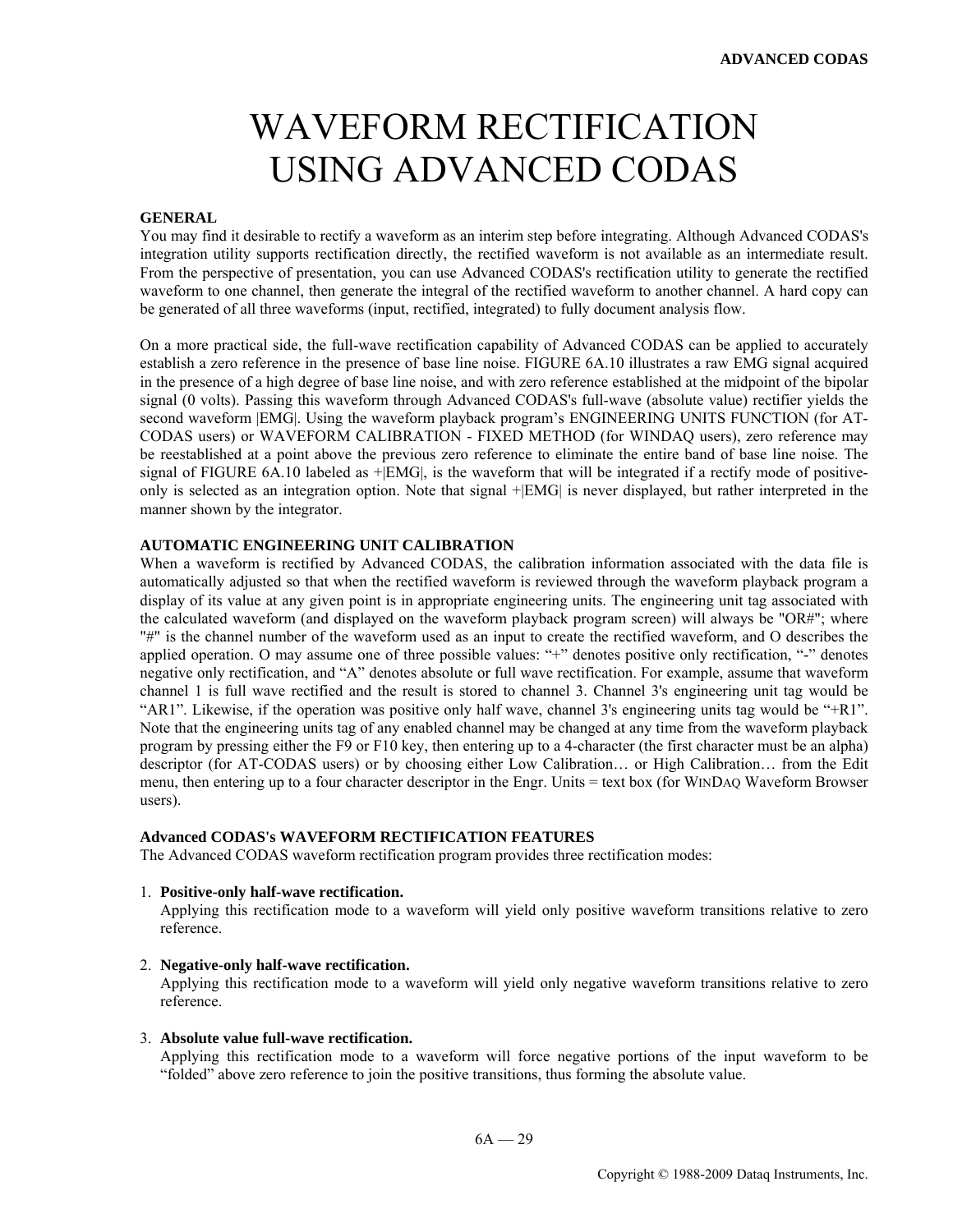# **WAVEFORM RECTIFICATION DOS COMMAND LINE and CALC MENU SYNTAX**

RECTIFY *argument* 

*argument:*  [d:][path]filename[.ext] X Y Z

| where:                                          | [d:][path]filename[.ext] specifies the file name containing the waveform to be<br>rectified. The disk drive specifier, path, and file name extension are optional. A<br>basic file name must be supplied.                                                                                                                                                                                                                                                                                                                                                                                                                                                                                       |
|-------------------------------------------------|-------------------------------------------------------------------------------------------------------------------------------------------------------------------------------------------------------------------------------------------------------------------------------------------------------------------------------------------------------------------------------------------------------------------------------------------------------------------------------------------------------------------------------------------------------------------------------------------------------------------------------------------------------------------------------------------------|
| <b>CALC Menu Prompt</b><br>Input channel number | <b>DOS</b> Command Line<br><b>X</b> is the channel number of the waveform to be rectified where $1 \le X \le 29$ for AT-<br>CODAS and WINDAQ non-EXP multiplexer users or $1 \le X \le 144$ for WINDAQ<br>EXP multiplexer users.                                                                                                                                                                                                                                                                                                                                                                                                                                                                |
| Output channel number                           | Y is the channel number within the file to contain the rectified waveform where<br>$2 \le Y \le 29$ for AT-CODAS and WINDAQ non-EXP multiplexer users or<br>$2 \le Y \le 144$ for WINDAQ EXP multiplexer users. If Y the total number of<br>channels contained in the file before the rectification operation, then the result is<br>placed in waveform channel $\bf{Y}$ and the original contents of channel $\bf{Y}$ are<br><i>overwritten and destroyed.</i> If $Y$ the total number of channels contained in the file<br>before the rectification operation, then the result is appended to the input file with<br>the channel number equal to the original total number of channels $+1$ . |
| Rectification mode                              | <b>Z</b> specifies the rectification mode as follows:<br>$Z =$ "+" passes signal transitions that are greater than or equal to zero reference<br>(positive half-wave rectification).<br>$Z =$ "-" passes signal transitions that are less than or equal to zero reference<br>(negative half-wave rectification).<br>$Z = "A"$ applies an absolute value function so that all signal transitions less than<br>zero reference are folded above zero reference by an equal amount (full-wave<br>rectification).                                                                                                                                                                                    |

Example: RECTIFY DATA.DAT 1 6 A

Using waveform data file DATA.DAT, apply the absolute value (full-wave rectification) function to waveform channel 1 storing the result in channel 6. Refer to FIGURE 6A.10.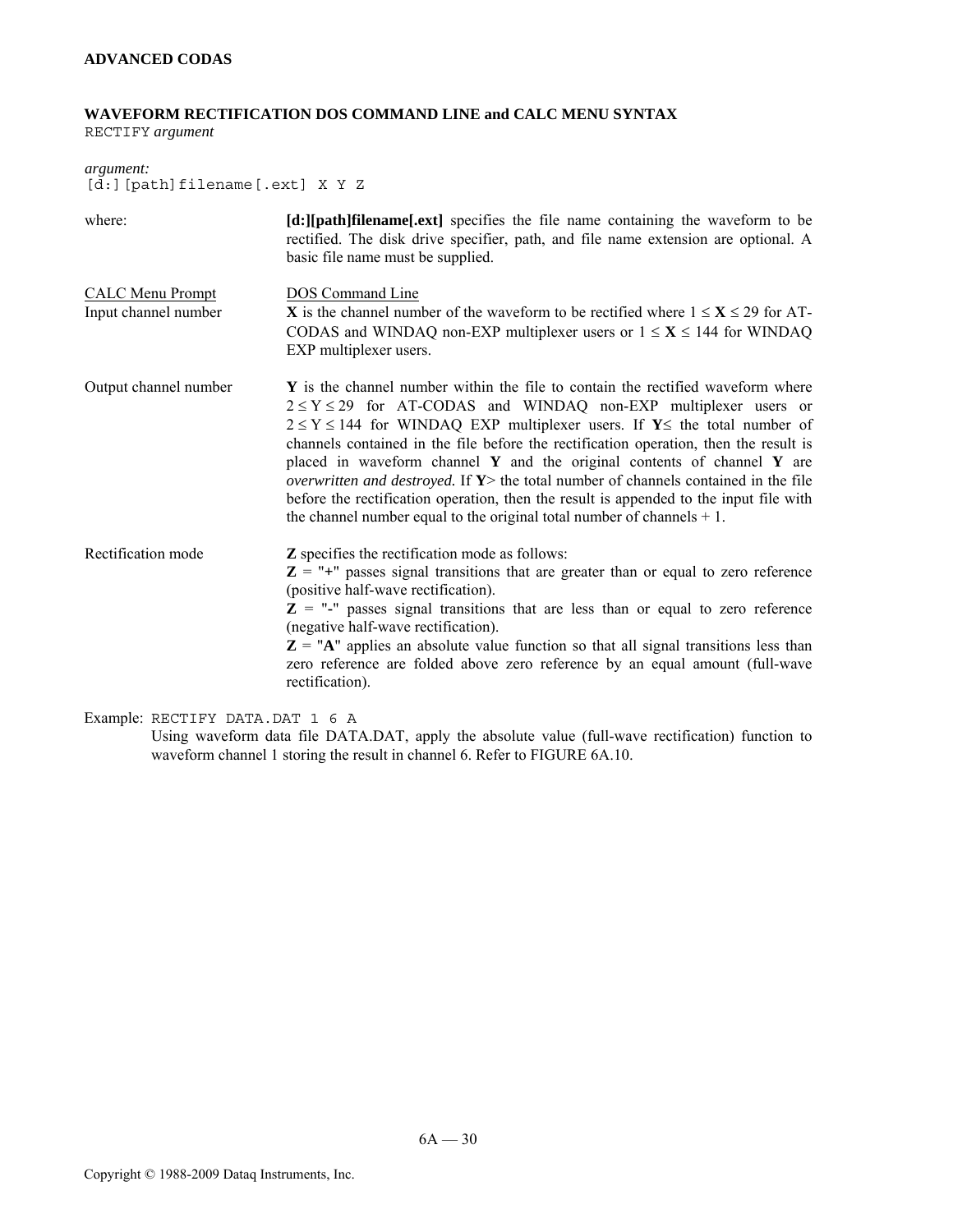

#### **FIGURE 6A.10**

This figure demonstrates the application of Advanced CODAS's full-wave rectifier to eliminate the effects of base line noise. The input signal is full-wave rectified to obtain its absolute value. Next, zero reference is reestablished at a level above the original zero reference. When integrated using the positive-only integration mode, the last waveform (+|EMG|) becomes the integrator's input thereby preventing base line noise from distorting the result.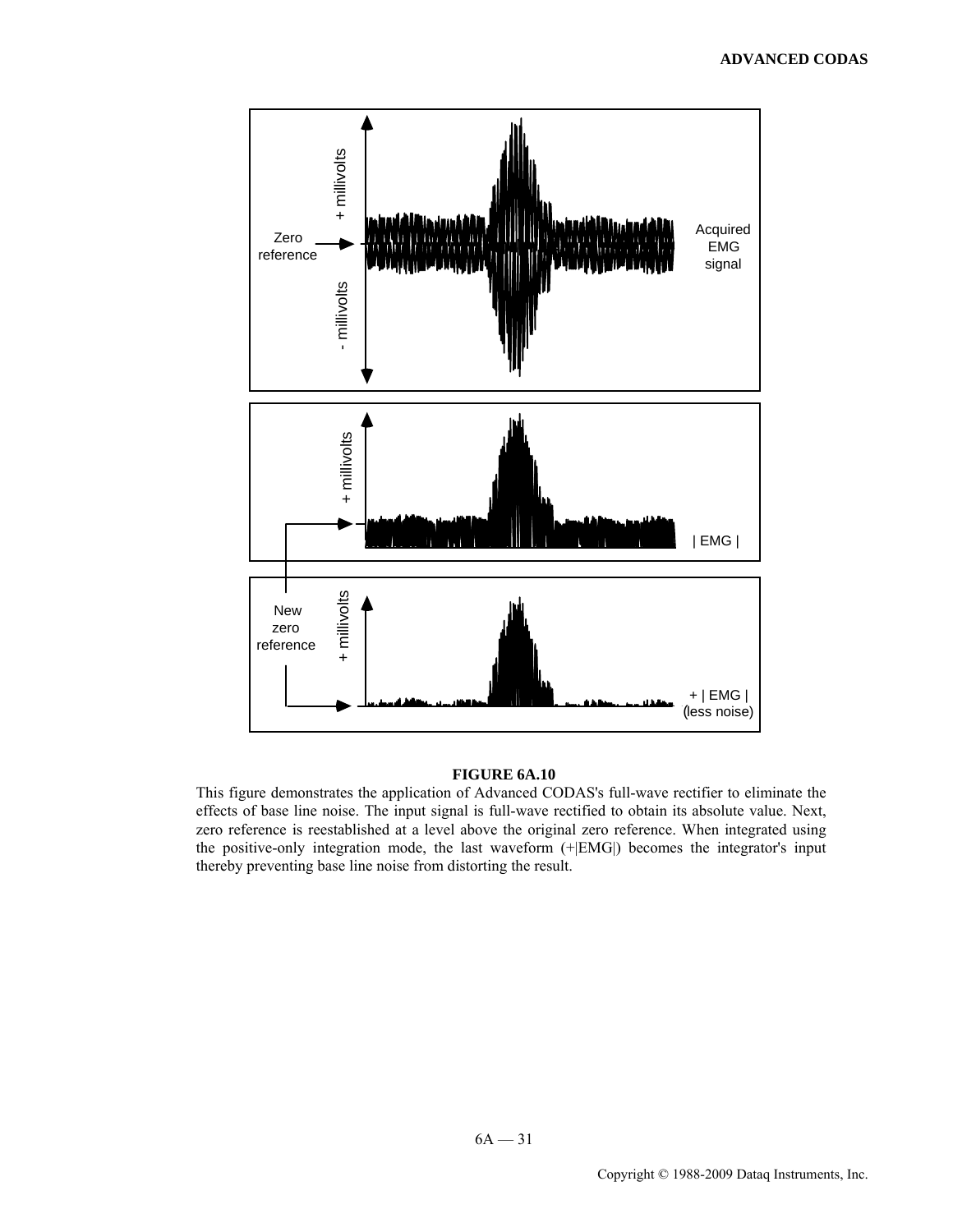# REPORT GENERATION OF PEAK/VALLEY EVENTS USING ADVANCED CODAS

# **GENERAL**

The Report Generator (RG) allows peak and valley event markers contained on a waveform (and placed there by the PVC or the peak/valley marker editor) to be extracted as point values. These values may then be placed in a spreadsheet or ASYST and ASYSTANT compatible file along with additional information describing cycle intervals, and sample numbers corresponding with the peak and valley points. RG essentially finishes what was started by PVC by allowing a convenient way to report critical cyclic waveform point-values in a format suitable for further analysis and plotting.

# **DEFINING THE PARAMETERS REPORTED BY RG**

Whenever it is enabled to report on a peak captured waveform, RG will report six values per cycle (or group of cycles if a cyclic average is selected). These, in order of appearance in the output file, are:

- 1. **Waveform value at valley marker** If valley markers are present on the input waveform, the value at waveform/valley marker intersection will be reported in the waveform's unit of measure. If valley markers are not present in the waveform, a value of zero (0) will be reported.
- 2. **Waveform value at peak marker** If peak markers are present on the input waveform, the value at waveform/peak marker intersection will be reported in the waveform's unit of measure. If peak markers are not present in the waveform, a value of zero (0) will be reported.
- 3. **Waveform mean value** The cyclic mean value of the waveform will be reported, where a cycle is defined by you to be one of the following:
	- From peak marker to peak marker
	- From valley marker to valley marker
	- From valley marker to peak marker
	- From peak marker to valley marker

 For example, in the case of an arterial blood pressure waveform a cycle could be defined as valley to valley. The mean value of the waveform would be reported as that calculated between these markers.

 Mean values are calculated by RG as the summation of all data points between the indicated markers, divided by elapsed time.

- 4. **Cycle timing** Using the cycle definition defined in item (3) above, RG may be configured to calculate and report the cycle interval in seconds, cycle rate in Hertz (cycles per second), or cycle rate in cycles per minute.
- 5. **Sample number at valley** If valley markers are present on the input waveform, the sample number at waveform/valley marker intersection will be reported relative to the beginning of the data file. Should the first data point in the waveform contain a valley marker, its sample number would be reported as zero (0). Likewise, should the 1,000th point in the waveform contain a valley marker, its sample number would be reported as "999." If valley markers are not present in the waveform, a value of "-1" will be reported. The sample number may be used to plot valley values versus time, since multiplying the sample number by the reciprocal of the waveform's sample rate per channel yields the location of the value in time.
- 6. **Sample number at peak** If peak markers are present on the input waveform, the sample number at waveform/peak marker intersection will be reported relative to the beginning of the data file. Should the first data point in the waveform contain a peak marker, its sample number would be reported as zero (0). Likewise, should the 1,000th point in the waveform contain a peak marker, its sample number would be reported as "999." If peak markers are not present in the waveform, a value of "-1" will be reported. The sample number may be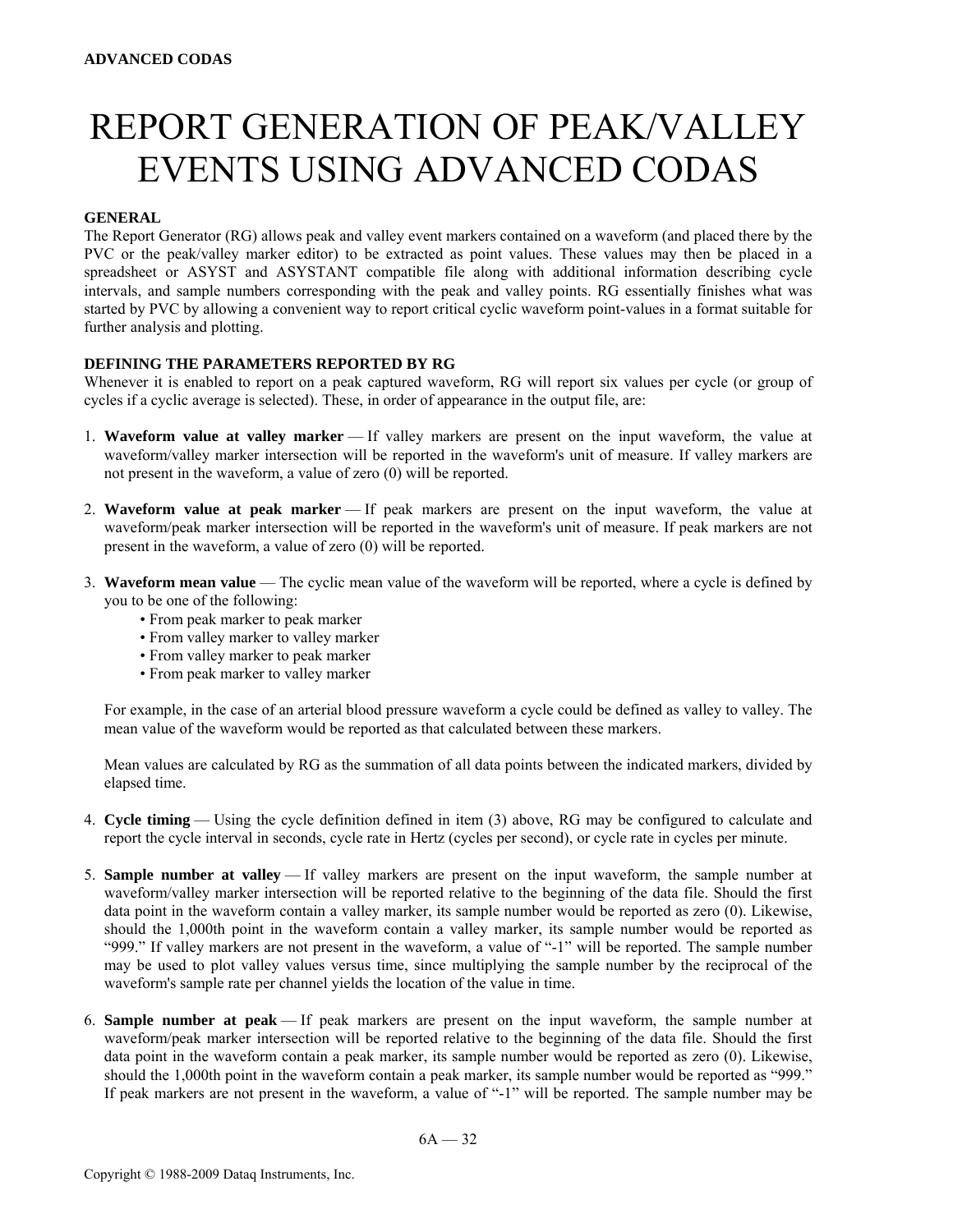used to plot peak values versus time, since multiplying the sample number by the reciprocal of the waveform's sample rate yields the location of the value in time.

Note that all values described above may be reported on a cycle-by-cycle, or on a  $2 - 32,767$ -cycle average basis.

### **RG DATA FILE CREATION AND STORAGE FORMATS**

RG can generate two data file storage formats, each containing the same information: spreadsheet compatible, and ASYST(ANT) compatible.

When configured to create a data file in the spreadsheet storage format, RG generates an ASCII file that may be imported directly to a spreadsheet using (for example) Lotus's IMPORT command. The file may also be typed to the computer's screen or printed to a line printer using DOS's TYPE and PRINT commands. The name of the RGcreated file is fixed and carries the same basic name as the waveform file used as the input but with a ".LX" extension. X will be a number ranging from 2 to 29 for AT-CODAS and WINDAQ non-EXP multiplexer users or from 2 to 144 for WINDAQ EXP multiplexer users and will be equal to the channel number of the input waveform file being reported. For example, if channel number 5 in file TEST.DAT is reported, the Lotus-compatible file created on disk will carry a file name of "TEST.L5".

When configured to create a data file in the ASYST(ANT) storage format, RG generates a floating point binary file that may be imported directly to either of two packages provided by ASYST Software Technologies: ASYST or ASYSTANT. The name of the RG-created file is fixed and carries the same basic name as the waveform file used as the input but with a ".AX" extension. X will be a number ranging from 2 to 29 for AT-CODAS and WINDAQ non-EXP multiplexer users or from 2 to 144 for WINDAQ EXP multiplexer users and will be equal to the channel number of the input waveform file being reported. For example, if channel number 16 in file RUN1.DAT is reported, the ASYST(ANT)-compatible file created on disk will carry a file name of "RUN1.A16".

Imported data is handled by ASYST or ASYSTANT as a two dimensional array where one dimension is the number of cycle sets imported, and the second dimension is always 6. The second dimension (handled as rows by ASYSTANT and ASYST) are each of the six data categories described in the parameters section above.

Both file formats contain the following comments which describe various parameters of the data file: 1. Name of the parent data file from which the peak captured data was derived.

- 2. The channel number of the peak captured waveform being reported.
- 3. The engineering units of the reported waveform.
- 4. The sample rate at which the peak captured waveform was acquired.
- 5. The cycle definition used by RG (may be V-V, P-P, P-V, or V-P)
- 6. The number of cycles over which point values are averaged  $(1 32,767)$
- 7. This file MUST BE TRANSPOSED!!!\*

\* This comment is found in ASYST(ANT) data files only.

The last comment, " This file MUST BE TRANSPOSED!!!", is found in ASYST(ANT) data files only and serves as a reminder to transpose the data file before operating on it. The transpose command (TRANS) inverts the sense of the two dimensional array generated when an RG file is imported to ASYST or ASYSTANT. For example, assume data for 500 cycles is imported by ASYSTANT. The two dimensional array initially created and stored in an array variable (assume array variable R is used) has a dimension of "500 x 6". Placing array variable R on the stack, then typing "TRANS" changes the sense of the array to "6 x 500". After restoring the transposed array to R, analysis may begin.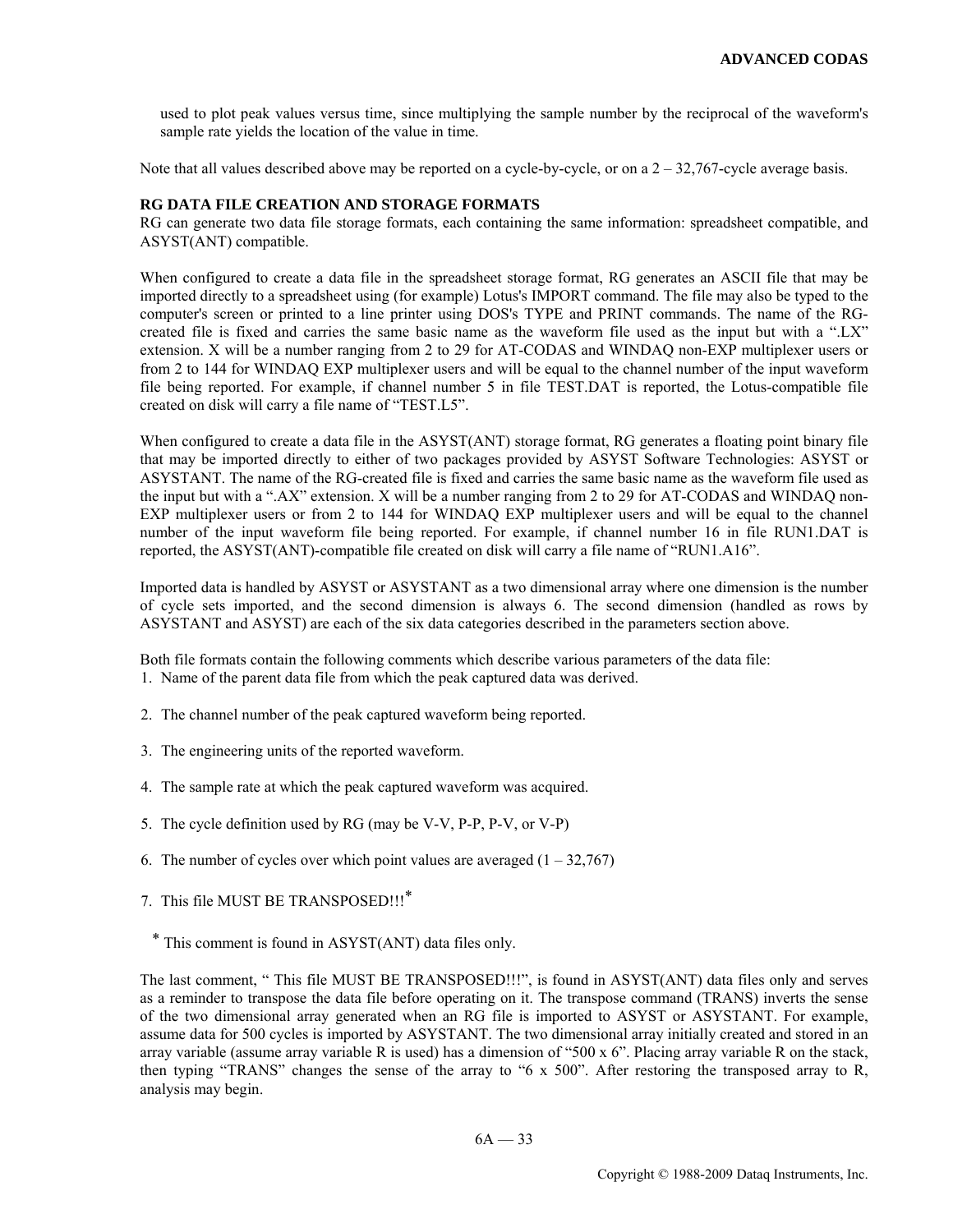# **RG DOS COMMAND LINE AND CALC MENU SYNTAX**

REPORT *argument* 

*argument:*   $[\tilde{d}$ : [path]filename [.ext] X Y Z  $[R]$  [A]

| where:                                       | [d:][path]filename[.ext] specifies the file name containing the waveform to be<br>reported. The disk drive specifier, path, and file name extension are optional. A<br>basic file name must be supplied.                                                                                                                                                                                                                                           |
|----------------------------------------------|----------------------------------------------------------------------------------------------------------------------------------------------------------------------------------------------------------------------------------------------------------------------------------------------------------------------------------------------------------------------------------------------------------------------------------------------------|
| <b>CALC Menu Prompt</b><br>Channel to report | <b>DOS</b> Command Line<br>X is the channel number of the peak captured waveform to be reported where<br>$1 \le X \le 29$ for AT-CODAS and WINDAQ non-EXP multiplexer users or $1 \le X \le$<br>144 for WINDAQ EXP multiplexer users.                                                                                                                                                                                                              |
| Select cycle definition                      | Y defines waveform cycle end points used for calculating mean values and<br>reporting the cycle interval in seconds, rate in terms of cycles per second (Hertz), or<br>rate in terms of cycles per minute. Valid Y entries are<br>$Y = "PP"$ for cycles defined from peak to peak<br>$Y = "VV"$ for cycles defined from valley to valley<br>$Y = "PV"$ for cycles defined from peak to valley<br>$Y = "VP"$ for cycles defined from valley to peak |
| Select file output format                    | Variable Z defines the format of the output file to be either spreadsheet or ASYST<br>and ASYSTANT compatible:<br>$Z = "A"$ for a ASYST and ASYSTANT compatible file format<br>$Z = "L"$ for a spreadsheet compatible file format                                                                                                                                                                                                                  |
| Select cycle units                           | Optional variable $\bf{R}$ defines whether a cycle is reported as an interval (in seconds),<br>or as a rate in Hertz (cycles per second) or cycles per minute. The default state of $R$<br>is interval.<br>$\mathbf{R}$ = "I" reports cycle time in seconds (default)<br>$\mathbf{R}$ = "H" reports cycle rate in Hertz (cycles per second)<br>$\mathbf{R}$ = "M" reports cycle rate in cycles per minute                                          |
| Select cycle average                         | Optional variable A defines the number of consecutive cycles to average before<br>reporting where $1 \le A \le 32,767$ . The default value of A is 1; each cycle value is<br>reported without averaging.                                                                                                                                                                                                                                           |
| Example:                                     | REPORT DATA1.DAT 4 VP A<br>Generates file "DATA1.A4" containing cycle-by-cycle point values of waveform<br>channel 4 of file DATA1.DAT. Output format is ASYST and ASYSTANT<br>compatible, with a cycle definition of valley to peak. Cycle timing will be reported<br>in seconds.                                                                                                                                                                 |
|                                              | REPORT D: \TESTS \SET.1 12 PP L M 8<br>Generates file "SET.L12" in subdirectory TESTS containing 8-cycle average point<br>values of waveform channel 12 of file SET.1. Output format is spreadsheet<br>compatible, with a cycle definition of peak to peak. Cycle timing will be reported as<br>a rate in cycles per minute units.                                                                                                                 |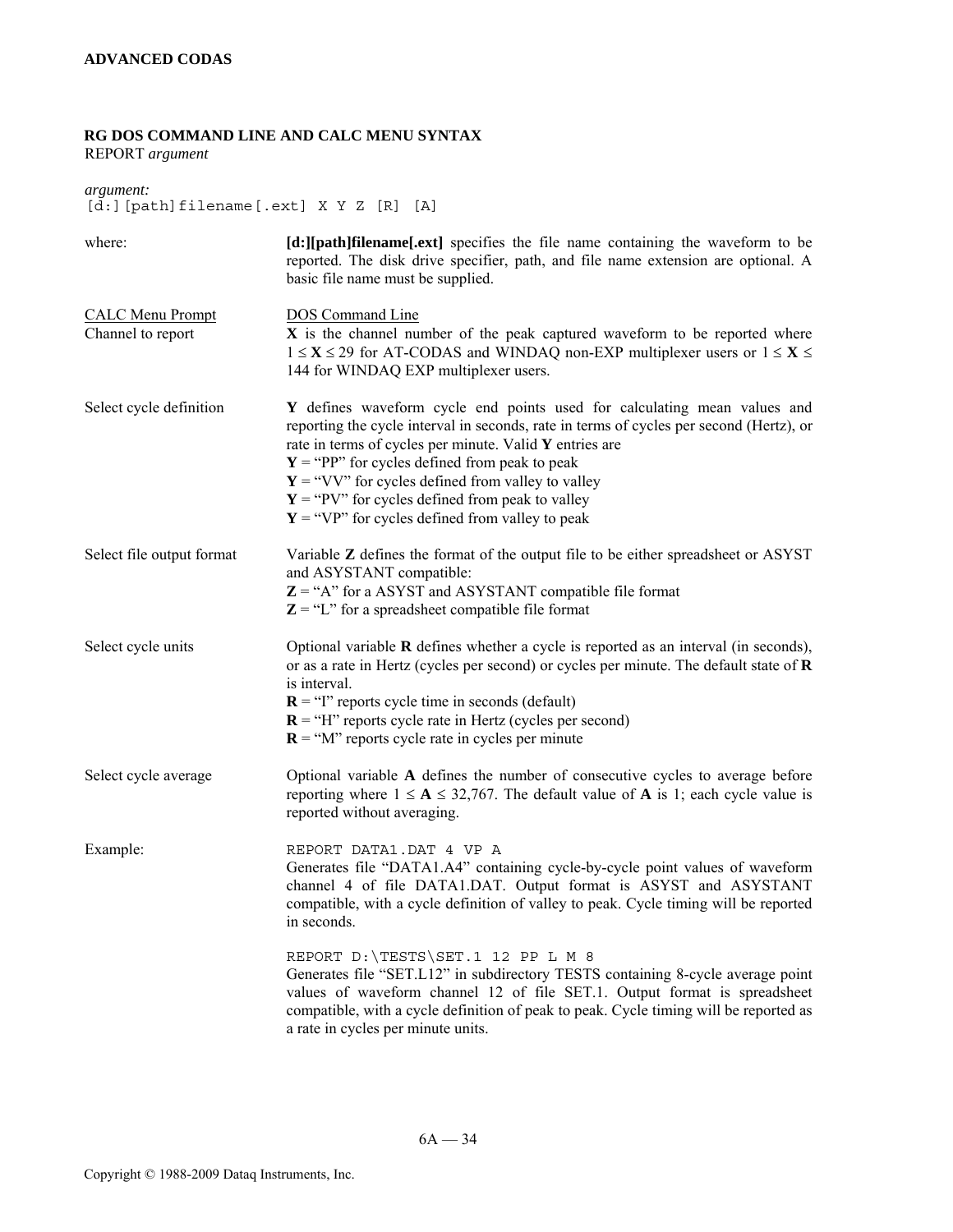# **WAVEFORM COPY FEATURE USING ADVANCED CODAS**

#### **GENERAL**

The Waveform Copy Feature allows you to copy to a destination file starting at a specified destination point, from a source channel in the same file or another file. The copied information includes calibration, units, scaling, and user annotation, but excludes acquisition channel, method, input type, gain, and input level range.

In WinDaq Waveform Browser, set Options Select Marker Display to "Samples from Marker" and set Options Time Marker at the start of the file to view the point numbers required by the Copy Channel program when copying part of a destination or source channel.

The default destination channel is the number of channels plus 1, which adds a new channel to the file. The default start point in the destination channel is 0, which copies to the start of the file, and other values of this parameter leave the specified number of data values in the destination channel (or baseline when adding a channel) untouched to the left of the first data copied from the source channel.

The default source file is the same as the destination and the default source channel is 1. The default start point in the source is 0, which copies from the start of the file, and other values of this parameter specify the number of data values to skip in the source channel. If some of the source data would be copied past the end of the destination file, it would be discarded.

Although the Advanced CODAS menus disallow channel 1 as a destination channel to protect acquisition starts and event marks, COPYCHAN itself, when invoked from a command line, allows this if both starting points are zero. However, the feature will copy the event mark information from the trailer of the source file to the destination (or part of it if the destination file is shorter), along with the acquisition start and end times from the source file header. It is also recommended, but not required, that the source channel be 1 so the Option Event Marks will show corresponding event marks in its channel 1 data. To see the format of a COPYCHAN command line, type COPYCHAN with no parameters from an MS-DOS prompt.

Some warning messages:

"Source sample rate differs from that of destination file and will be ignored." Copy Channel never changes the sample rate per channel in the destination file, so the time scale of the data just copied from the source is incorrect.

"Part of destination not written had calibration changed to that of source." This means that some of the original data remains, calibrated inappropriately. There is no message when adding a channel, in which case points outside the copied data have the value of the calibration intercept (baseline after WWB Scaling Show Dynamic Range).

"Source and dest ranges overlap, and updated dest may be used as source." The source and destination channels are the same channel in the same file. Since the start point in the source is to the left of the start point in the destination, data copied from the source phase shifted into the destination may have been reread and reshifted later in the process. This causes corruption to the channel data instead of just phase shifting it. This can be avoided by making a copy of the channel to be shifted first.

| <b>CALC Menu Prompt</b>    | DOS Command Line                                                                                                                    |
|----------------------------|-------------------------------------------------------------------------------------------------------------------------------------|
| Destination file name      | [d:][path]filename[.ext] This specifies the destination file to which you are<br>copying a selected channel or portion of a channel |
| Destination channel number | Specifies the channel that will display the copied data.                                                                            |